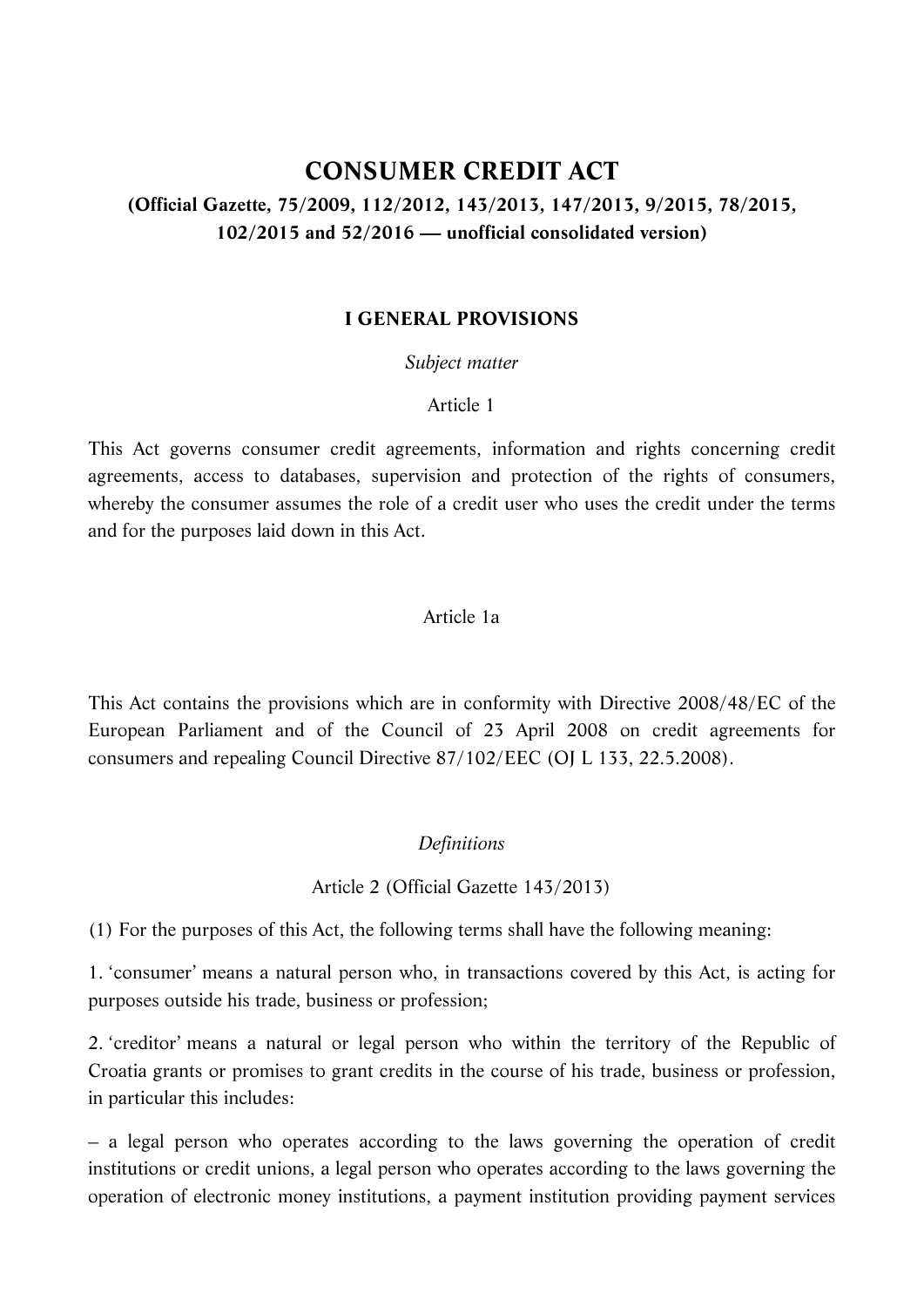in accordance with a special law, a legal person who operates according to the laws governing the operation of entrepreneurs;

– a natural person who operates according to the laws governing the operation of tradesmen or professions;

3. 'credit agreement', for the purposes of this Act, means an agreement whereby a creditor grants or promises to grant to a consumer credit in the form of a deferred payment, loan or other similar financial accommodation, except for agreements for the provision on a continuing basis of services or for the supply of goods of the same kind, where the consumer pays for such services or goods for the duration of their provision by means of instalments;

4. 'overdraft facility' means an amount of funds made available by a creditor to a consumer on the basis of the agreement to open a current account concluded in writing;

5. 'tacitly accepted overdraft (overrunning)' means an overdraft whereby a creditor makes available to a consumer funds which exceed the current balance in the consumer's current account or the agreed overdraft facility;

6. 'credit intermediary' means a natural or legal person who is not acting as a creditor and who, in the course of his trade, business or profession and based on a creditor's power of attorney, for a fee, which may take a pecuniary form or any other agreed form of financial consideration:

– presents or offers credit agreements to consumers;

– undertakes other preparatory work for consumers in respect of credit agreements; or

– concludes credit agreements with consumers on behalf of the creditor;

7. 'total cost of the credit to the consumer' means all the costs, including interest, commissions, taxes and any other kind of fees which the consumer is required to pay in connection with the credit agreement and which are known to the creditor, except for notarial costs. Fees for credits granted shall be tied to the actual cost of granting a credit. After entering into a credit agreement, no new fees shall be charged. Costs in respect of ancillary services relating to the credit agreement, in particular insurance premiums, are also included if, in addition, the conclusion of a service contract is compulsory in order to obtain the credit or to obtain it on the terms and conditions marketed.

8. 'total amount payable by the consumer' means the sum of the total amount of the credit and the total cost of the credit to the consumer;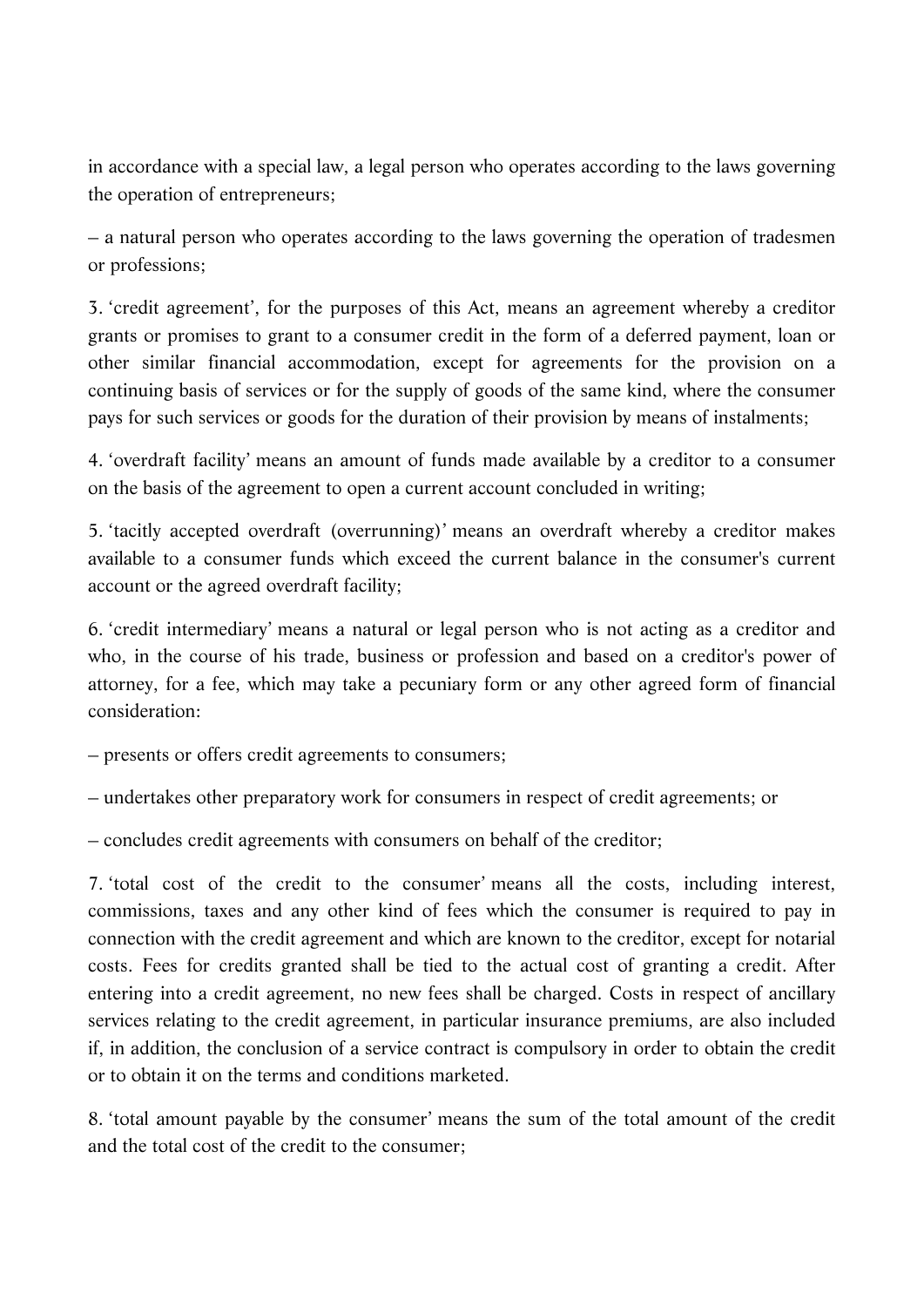9. 'effective interest rate' (hereinafter referred to as 'EIR') means the total cost of the credit to the consumer, expressed as an annual percentage of the total amount of credit, including the costs referred to in Article 20, paragraph (2) of this Act. It is determined by the methodology set out in the Croatian National Bank's act governing the EIR;

10. 'interest rate' means the interest rate expressed as a fixed or variable percentage applied on an annual basis to the amount of credit drawn down;

11. 'fixed interest rate' means that the creditor and the consumer agree in the credit agreement on one interest rate for the entire duration of the credit agreement or on several interest rates for partial periods using exclusively a fixed specific percentage. If not all interest rates are determined in the credit agreement, the interest rate shall be deemed to be fixed only for the partial periods for which the interest rates are determined exclusively by a fixed specific percentage agreed on the conclusion of the credit agreement;

12. 'total amount of credit' means the ceiling or the total sums made available to the consumer under a credit agreement;

13. 'durable medium' means any instrument, prescribed in the Ordinance, which enables the consumer to store information addressed personally to him in a way accessible for future reference for a period of time adequate for the purposes of the information and which allows the unchanged reproduction of the information stored;

14. 'linked credit agreement' means a credit agreement where:

– the credit in question serves exclusively to finance an agreement for the supply of specific goods or the provision of a specific service, and

– those two agreements form a commercial unit. A commercial unit shall be deemed to exist where the supplier or service provider himself finances the credit for the consumer or, if it is financed by a third party, where the creditor uses the services of the supplier or service provider in connection with the conclusion or preparation of the credit agreement, or where the specific goods or the provision of a specific service are explicitly specified in the credit agreement;

15. 'consumer credit' means a legal business whereby one contracting party obliges to make available to the other contracting party a certain amount of funds, for a determined or undetermined period of time, for a purpose or without a defined purpose, and the other contracting party obliges to pay the contracted interest or the contracted fees and to return the used amount of funds within the period and in a manner agreed, and any other legal business which is equal to this legal business in its economic essence;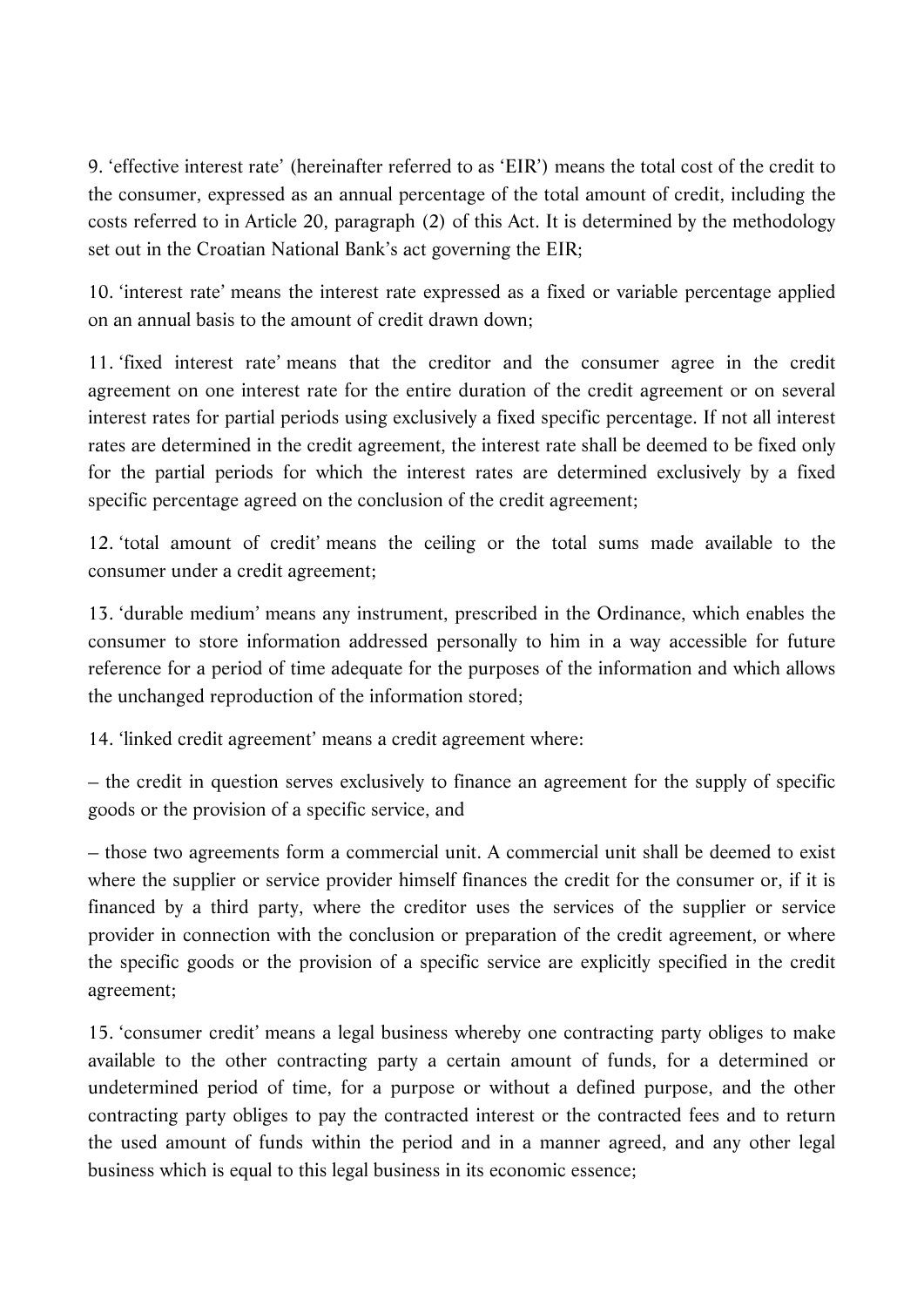16. 'national reference rate of the average cost of financing the Croatian banking sector' ('NRR') means the average cost of funding of the Croatian banking sector (banks and savings banks) with regard to a certain past period, type of funding and the relevant currency, i.e. NRR shall be the average interest rate paid by the banking sector to raise the funds necessary for lending business.

(2) The Minister of Finance shall specify the fees and other related issues referred to in paragraph (1), item (7) of this Article by means of an ordinance.

### *Exemptions*

### Article 3

(1) This Act shall not apply to the following:

a) credit agreements involving a total amount of credit of more than HRK 1,000,000.00;

b) operating leasing agreements where an obligation to purchase the object of the agreement is not laid down either by the agreement itself or by any separate agreement. Such an obligation shall be deemed to exist if it is so decided unilaterally by the creditor;

c) credit agreements in the form of an overdraft facility on the current account where the credit has to be repaid within one month;

d) credit agreements where the credit is granted free of interest and without any other charges and credit agreements under the terms of which the credit has to be repaid within three months and only charges in the amount of up to HRK 30 are payable;

e) credit agreements where the credit is granted by an employer to employees as a secondary activity or by a trade union to the trade union members, free of interest or at an EIR lower than those rates prevailing on the market and which are not offered to the public generally;

f) credit agreements which are concluded with investment firms as defined in the law governing the capital market or with credit institutions as defined in the law governing credit institutions, for the purposes of allowing an investor to carry out a transaction relating to one or more of the financial instruments according to the law governing the capital market, where the investment firm or credit institution granting the credit is involved as one of the contracting parties;

g) credit agreements which are the outcome of a settlement reached in court or before another statutory authority;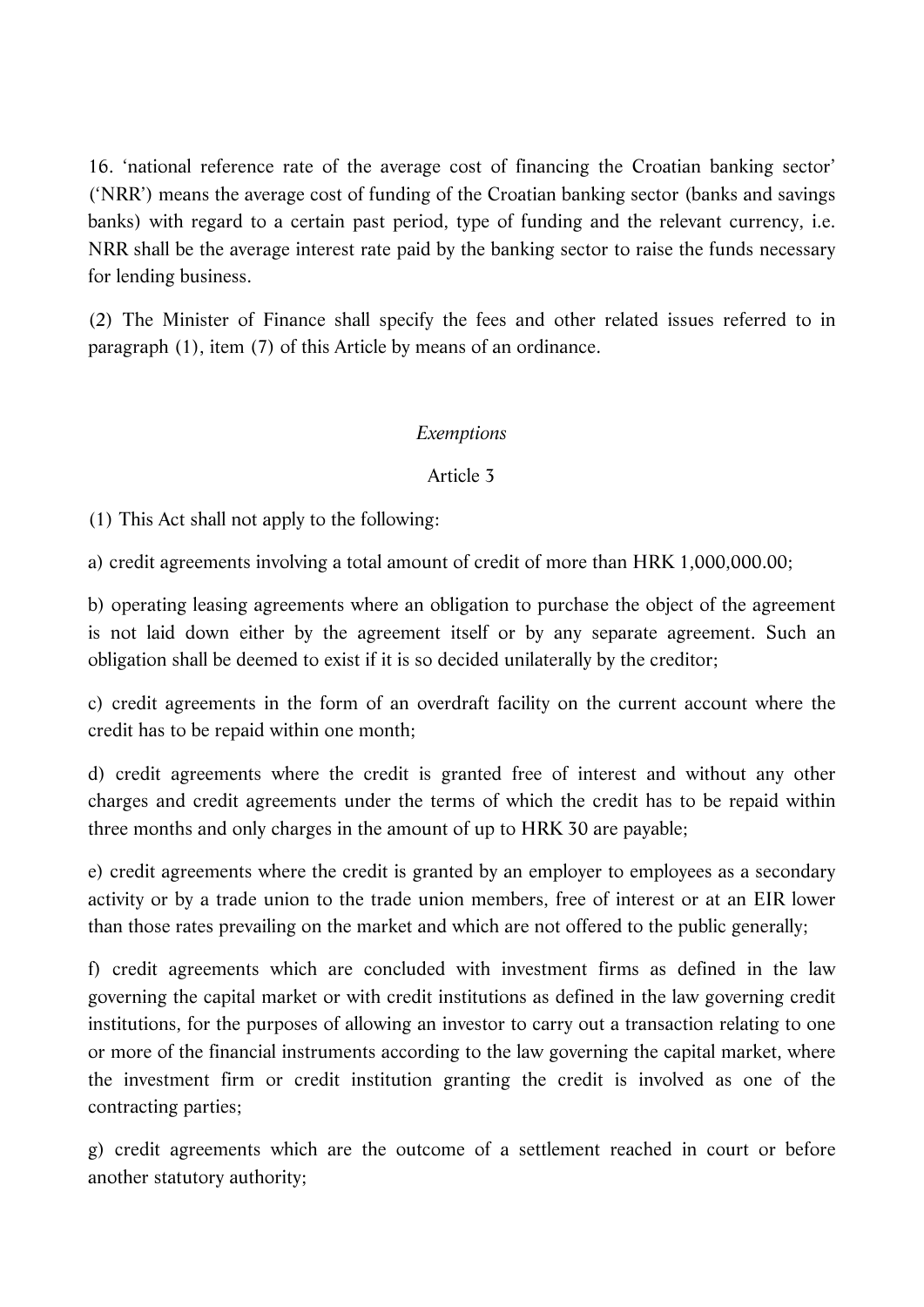h) credit agreements which relate to the deferred payment, free of charge, of an existing debt.

(2) In the case of credit agreements in the form of an overdraft facility and where the credit has to be repaid on demand or within three months, only Articles 1 to 3, Article 4, paragraph (1), Article 4, paragraph (2), items (a) to (c), Articles 6 to 9, Article 10, paragraph (1), Article 10, paragraphs (4) and (5), Articles 12, 15, 17 and 20 to 28 of this Act shall apply.

(3) In the case of credit agreements in the form of a tacitly accepted overdraft (overrunning), only Articles 1 to 3, 18, 20 and 24 to 28 of this Act shall apply.

(4) In the case of credit agreements which provide for arrangements to be agreed by the creditor and the consumer in respect of deferred payment or repayment methods, where the consumer is already in default on the initial credit agreement and where:

a) such arrangements would be likely to avert the possibility of legal proceedings concerning such default; and

b) the consumer would not thereby be subject to terms less favourable than those laid down in the initial credit agreement, Articles 1 to 4, 6, 7, 9, Article 10, paragraph (1), Article 10, paragraph (2), items (a) to (i), (l) and (r), Article 10, paragraph (4), Articles 11, 13, 16 and 18 to 28 of this Act shall apply.

However, if the credit agreement falls within the scope of paragraph (2) of this Article, only the provisions of that paragraph shall apply.

# **II INFORMATION CONCERNING CREDIT AGREEMENTS**

*Standard information to be included in advertising*

# Article 4

(1) Any advertising concerning credit agreements shall include information in accordance with this Article.

(2) The information shall specify in clear, concise and prominent way by means of a representative example:

a) the interest rate, together with particulars of any charges included in the total cost of the credit to the consumer;

b) the amount of credit;

c) the effective interest rate;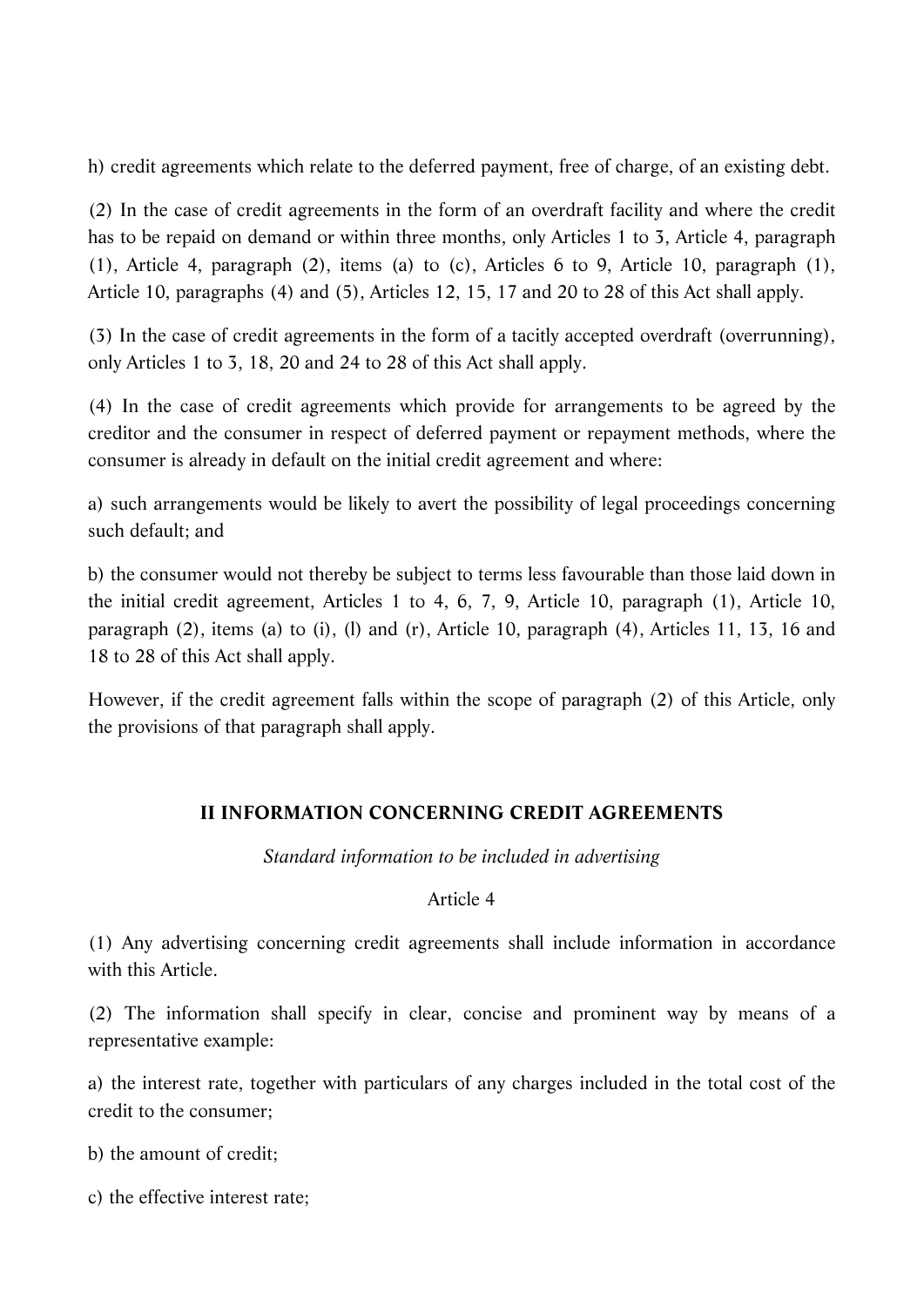d) the duration of the credit agreement;

e) in the case of a credit in the form of deferred payment for a specific good or service of the creditor, the cash price and the amount of any advance payment;

f) the total amount payable by the consumer and the amount of the instalments.

(3) Where the conclusion of a contract regarding an ancillary service relating to the credit agreement, in particular insurance, is compulsory in order to obtain the credit or to obtain it on the terms and conditions marketed, and the cost of that service cannot be determined in advance, the obligation to enter into that contract shall also be stated in a clear, concise and prominent way, together with the EIR.

(4) The example according to the conditions of which, or even better ones, at least two thirds of consumers are in a position to conclude a credit agreement shall be deemed to be a representative example.

# *Pre-contractual information*

# Article 5 (Official Gazette 143/2013)

(1) Before accepting any offer or concluding any credit agreement, the creditor and the credit intermediary shall, on the basis of the credit terms and conditions offered by the creditor, on paper or on another durable medium, provide in good time the consumer with all the information referred to in this Article, specifying:

a) the type of credit;

b) the name and surname or the name and address of the creditor, as well as the name and surname or the name and address of the credit intermediary;

c) the total amount of credit, including the currency in which the principal amount is denominated or to which the principal amount is linked, and the type of the exchange rate used for the payment and collection of the credit, and the conditions governing the drawdown;

d) the duration of the credit agreement;

e) in the case of a credit in the form of deferred payment for a specific good or service and linked credit agreements, that good or service and its cash price;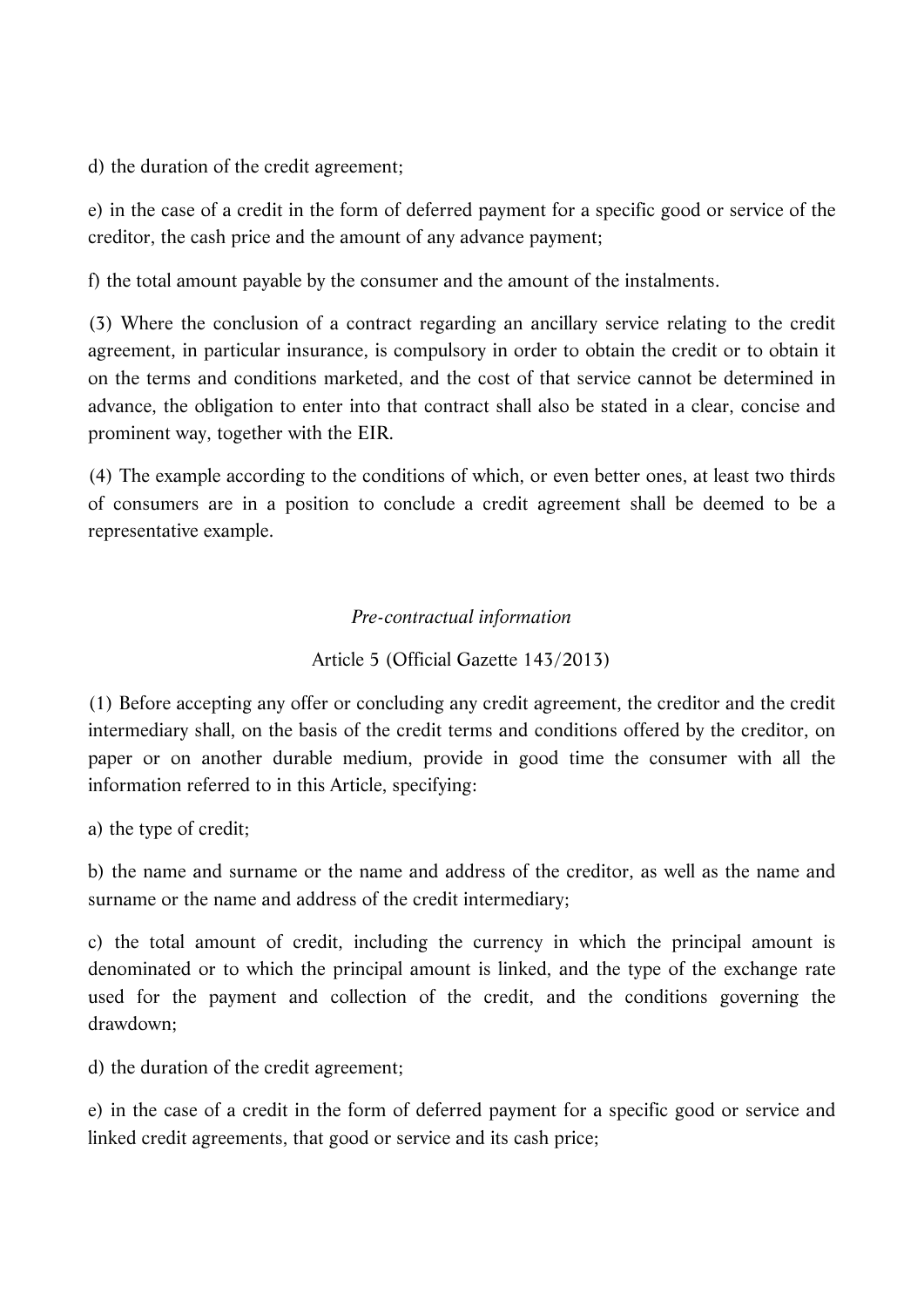f) the interest rate, the conditions governing the application of the interest rate and, where available, any index or reference rate applicable to the initial interest rate, as well as the periods, conditions and procedures for changing the interest rate. If different interest rates apply in different circumstances, the information referred to in this item on all the applicable rates shall be specified;

g) the EIR and the total amount payable by the consumer, illustrated by means of a representative example mentioning all the assumptions used in order to calculate that rate. Where the consumer has informed the creditor of one or more conditions of his credit, such as the duration of the credit agreement and the total amount of credit, the creditor shall also take those conditions into account. If a credit agreement provides different ways of drawdown with different charges or interest rates and the creditor uses the assumption referred to in paragraph (9) of this Article, he shall indicate that other drawdown mechanisms for this type of credit agreement may result in a higher EIR;

h) the amount, number and frequency of payments to be made by the consumer and the order in which payments will be allocated to different outstanding balances charged at different interest rates for the purposes of reimbursement;

i) the charges for maintaining one or several accounts recording both payment transactions and drawdowns, unless the opening of an account is optional, together with the charges for using a means of payment for both payment transactions and drawdowns, and any other charges deriving from the credit agreement and the conditions under which those charges may be changed;

j) a warning regarding the costs payable by the consumer to a public notary on conclusion of the credit agreement;

k) the obligation, if any, to enter into an ancillary service contract relating to the credit agreement, in particular an insurance policy, where the conclusion of such a contract is compulsory in order to obtain the credit or to obtain it on the terms and conditions marketed;

l) the default interest rate applicable in the case of late payments and the arrangements for its adjustments, and any charges payable for default,

m) a warning regarding the consequences of missing payments;

n) the instruments of collateral required;

o) the existence or absence of a right of withdrawal from the credit agreement;

p) the right of early repayment and the creditor's right to compensation, and the way in which that compensation will be determined in accordance with Article 16 of this Act;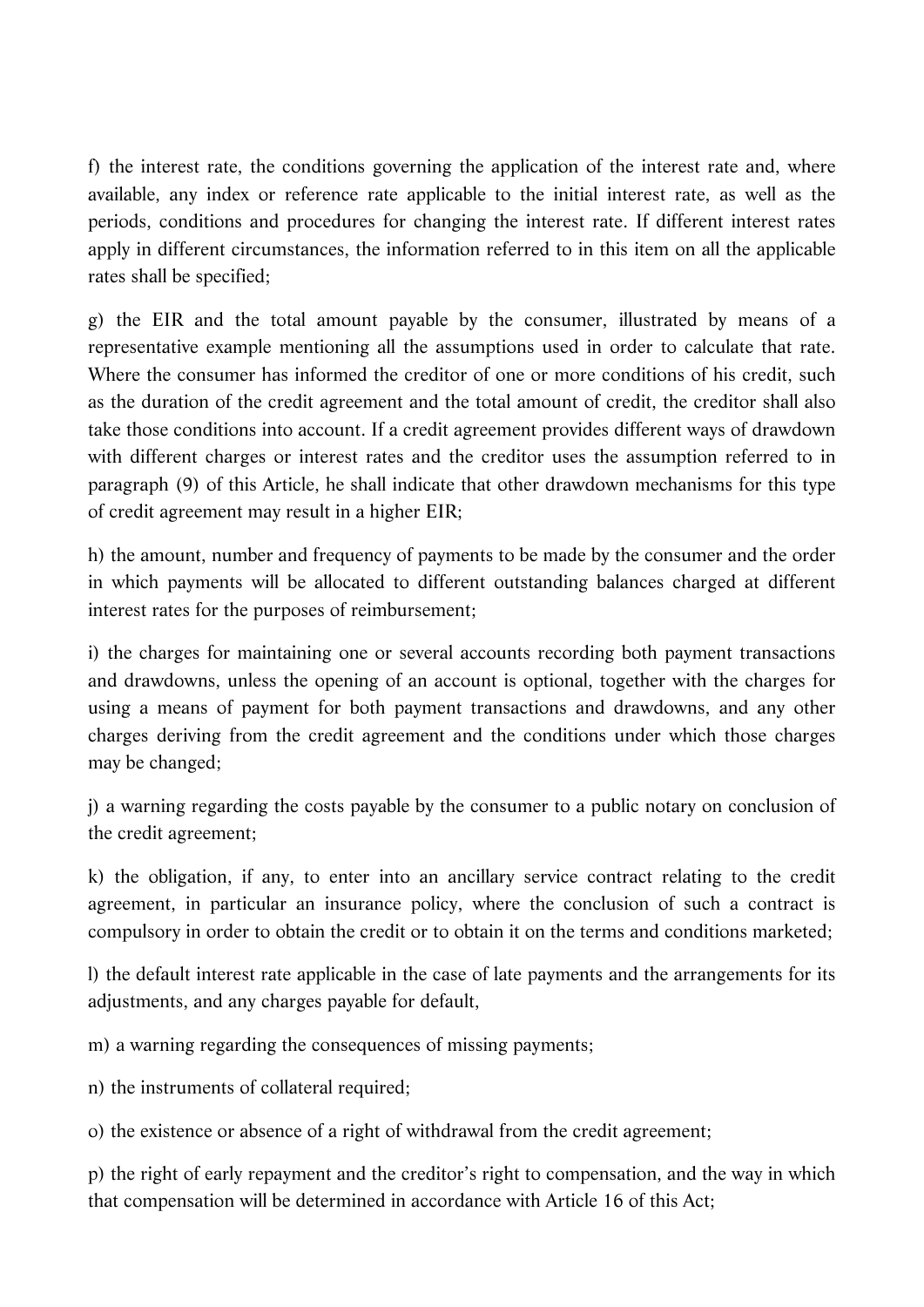r) the consumer's right to be informed in good time and free of charge, pursuant to Article 9, paragraph (2) of this Act, of the result of a database consultation carried out for the purposes of assessing his creditworthiness,

s) the consumer's right to be supplied, on request and free of charge, with a copy of the draft credit agreement. This provision shall not apply if the creditor is at the time of the request unwilling to proceed to the conclusion of the credit agreement with the consumer;

t) the period of time during which the creditor is bound by the pre-contractual information;

u) a warning regarding the risks associated with exchange rate changes, interest rate changes and the effect of loss of consumer income on credit repayment.

(2) The Minister of Finance shall prescribe the content and the form of information by means of an ordinance.

(3) Any additional information in respect of the information referred to in paragraph (1) of this Article which the creditor may provide to the consumer shall be given in a special document separated from the document which provides the information referred to in paragraph (1) of this Article.

(4) In the case of voice telephony communications, the description of the main characteristics of the financial service to be provided shall include at least the elements referred to in items (c), (d), (e), (f) and (h) of paragraph (1) of this Article, together with the EIR illustrated by means of a representative example and the total amount payable by the consumer.

(5) If the agreement has been concluded at the consumer's request using a means of distance communication, in accordance with the law governing consumer protection, which does not enable the information to be provided in accordance with paragraph (1) of this Article, in particular in the case referred to in paragraph (4), the creditor shall provide the consumer in writing with all the information referred to in paragraph (1) of this Article immediately after the conclusion of the credit agreement.

(6) Upon request, the consumer shall, in addition to receiving information from the Ordinance on the obligation to inform consumers, be supplied with a copy of the draft credit agreement. This provision shall not apply if the creditor is unwilling to proceed to the conclusion of the credit agreement with the consumer.

(7) In the case of a credit agreement under which payments made by the consumer do not give rise to an immediate corresponding repayment of the total amount of credit, but are used to constitute the principal amount during periods and under conditions laid down in the credit agreement or in an ancillary agreement, the pre-contractual information required under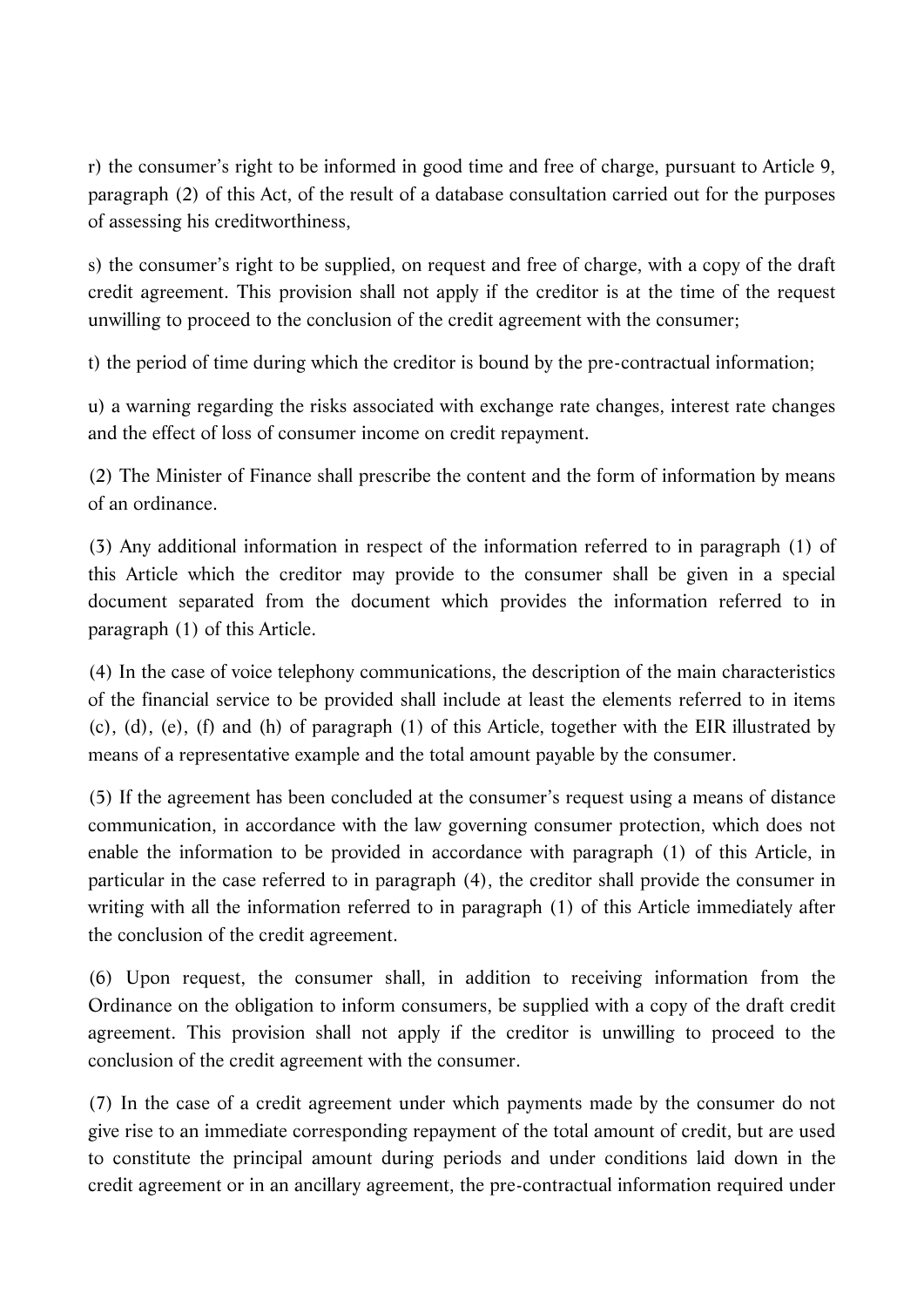paragraph (1) of this Article shall include a clear and concise statement that such credit agreement does not provide for a guarantee of repayment of the total amount of credit drawn down under the credit agreement, unless such a guarantee is given.

(8) Creditors and credit intermediaries shall provide adequate explanations to the consumer, in order to place the consumer in a position enabling him to assess whether the proposed credit agreement is adapted to his needs and to his financial situation and, where appropriate, by explaining the pre-contractual information to be provided in accordance with paragraph (1) of this Article, the essential characteristics of the products proposed and the specific effects they may have on the consumer, including the consequences of default in payment by the consumer.

(9) In the calculation of the EIR for credit agreements which provide different ways of drawdown with different charges or interest rates, the creditor may use the assumption that the total amount of credit is drawn down according to the highest charge or interest rate applied to most frequent drawdown mechanisms for this type of credit agreement.

# *Pre-contractual information requirements for certain credit agreements in the form of an overdraft facility on the current account and for certain specific credit agreements*

# Article 6

(1) Before accepting any offer or concluding any credit agreement referred to in Article 3, paragraph (2) or (4) of this Act, the creditor and the credit intermediary shall, on the basis of the credit terms and conditions offered by the creditor, the preferences expressed and information supplied to the consumer, provide in good time the consumer with all the information referred to in paragraph (2) and paragraph (4) of this Article that is needed to compare different offers in order to take an informed decision on whether to conclude a credit agreement.

(2) The information referred to in paragraph (1) of this Article shall specify:

a) the type of credit;

b) the name and surname or the name and address of the creditor, as well as the name and surname or the name and address of the credit intermediary;

c) the total amount of credit;

d) the duration of the credit agreement;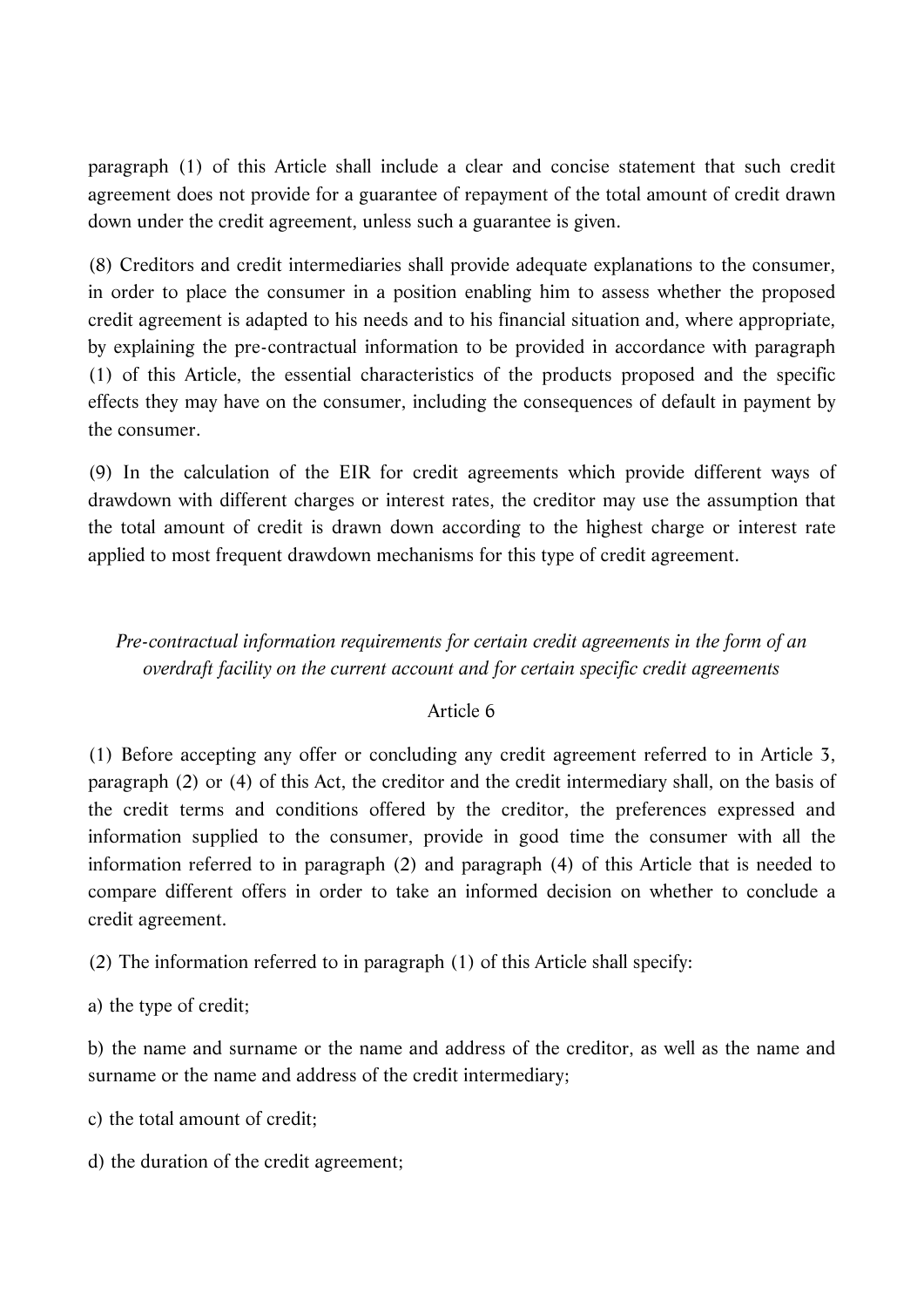e) the interest rate, the conditions governing the application of that rate, any index or reference rate applicable to the initial interest rate, the charges applicable from the time the credit agreement is concluded and the conditions under which those charges may be changed;

f) the EIR, illustrated by means of examples mentioning all the assumptions used in order to calculate that rate;

g) the conditions and procedure for terminating the credit agreement;

h) in the case of credit agreements as referred to in Article 3, paragraph (2) of this Act, an indication that the consumer may be requested to repay the amount of credit in full at any time;

i) the interest rate applicable in the case of late payments and the arrangements for its adjustment, and any charges payable for default;

j) the consumer's right to be informed in good time and free of charge, pursuant to Article 9, paragraph (2) of this Act, of the result of a database consultation carried out for the purposes of assessing his creditworthiness;

k) in the case of credit agreements as referred to in Article 3, paragraph (2) of this Act, information about all the charges applicable from the time such agreements are concluded and the conditions under which those charges may be changed;

l) the period of time during which the creditor is bound by the pre-contractual information.

The information referred to in this paragraph shall be provided on paper or on another durable medium and all information shall be equally prominent. The creditor shall be deemed to have fulfilled the information requirements referred to in this paragraph if he has supplied information in accordance with the Ordinance referred to in Article 5 of this Act.

(3) In the case of credit agreements as referred to in Article 3, paragraph (2), the information concerning the EIR need not be provided.

(4) In the case of credit agreements as referred to in Article 3, paragraphs (4) and (5) of this Act, the information provided to the consumer in accordance with paragraph (1) of this Article shall also include:

a) the amount, number and frequency of payments to be made by the consumer and the order in which payments will be allocated to different outstanding balances charged at different interest rates for the purposes of reimbursement;

b) the right of early repayment and information concerning the creditor's right to compensation and the way in which that compensation will be determined.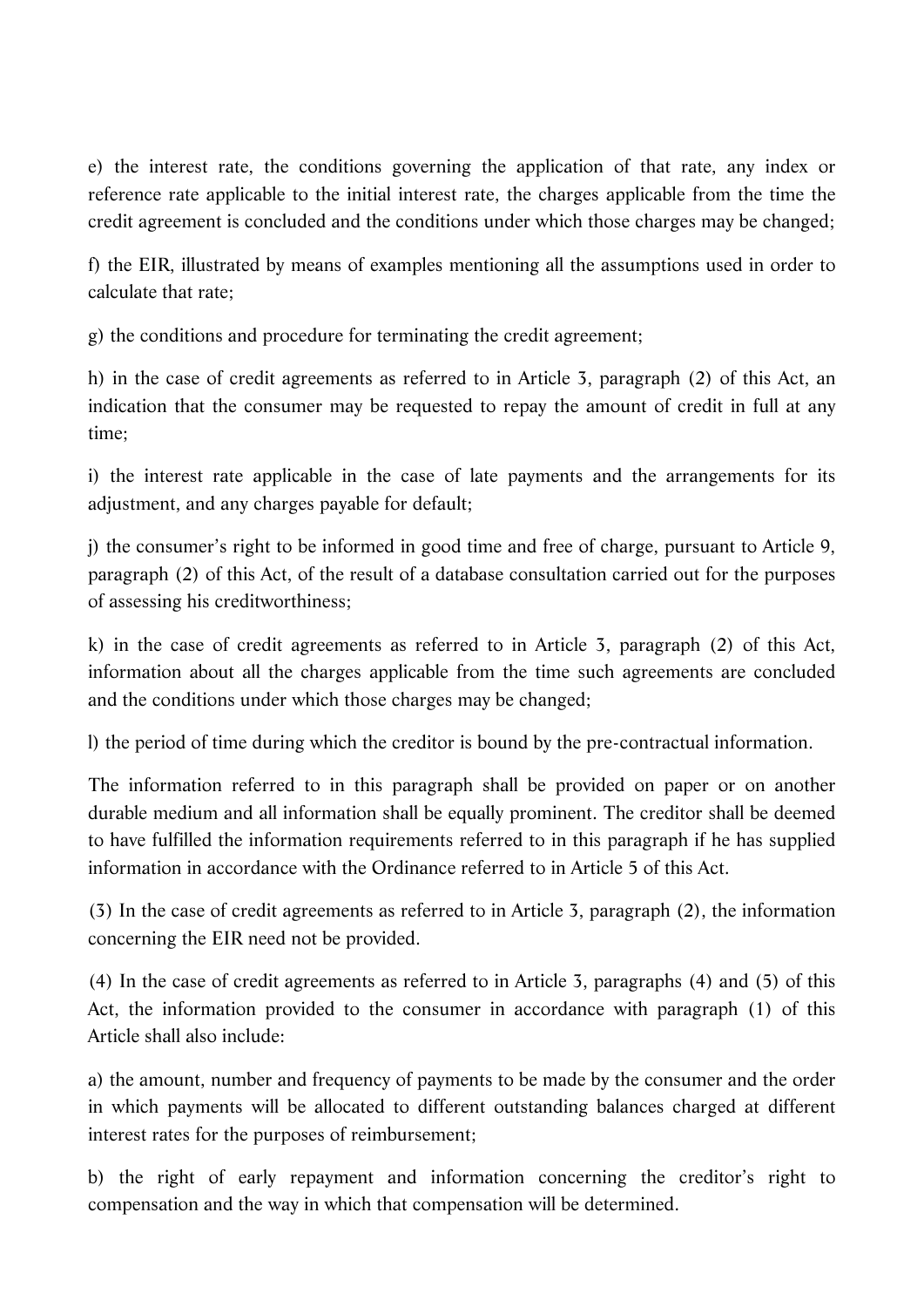If the credit agreement falls within the scope of Article 3, paragraph (2) of this Act, only the provisions of paragraph (1) of this Article shall apply.

(5) In the case of voice telephony communications and where the consumer requests that the overdraft facility on the current account be made available with immediate effect, the description of the main characteristics of the financial service shall include at least the elements referred to in paragraph (2), items (c), (e), (f) and (h) of this Article. In credit agreements of the kind referred to in paragraph (4) of this Article, the description of the main characteristics shall include a specification of the duration of the credit agreement.

(6) By way of derogation from the provisions of Article 3, paragraph (1), item (c) of this Act, the provisions of the first sentence of paragraph (5) of this Article shall apply to credit agreements in the form of an overdraft facility on the current account and where the credit has to be repaid within one month.

(7) Upon request, the consumer shall, in addition to receiving the information referred to in paragraphs (2) to (5) of this Article, be supplied free of charge with a copy of the draft credit agreement containing the contractual information provided for by Article 10 of this Act insofar as that Article is applicable.

The provision of this paragraph shall not apply if the creditor is at the time of the request unwilling to proceed to the conclusion of the credit agreement with the consumer.

(8) If the credit agreement has been concluded at the consumer's request using a means of distance communication which does not enable the information to be provided in accordance with paragraphs (2) and (4) of this Article, including in the cases referred to in paragraph (5) of this Article, the creditor shall immediately after the conclusion of the credit agreement fulfil his obligations under paragraphs (2) and (4) of this Article by providing to the consumer the contractual information pursuant to Article 10 of this Act, insofar as that Article is applicable.

### *Exemption from the pre-contractual information requirements*

### Article 7

(1) Articles 5 and 6 of this Act shall not apply to suppliers of goods or service providers acting as credit intermediaries in an ancillary capacity. This is without prejudice to the creditor's obligation to ensure that the consumer receives the pre-contractual information referred to in those Articles.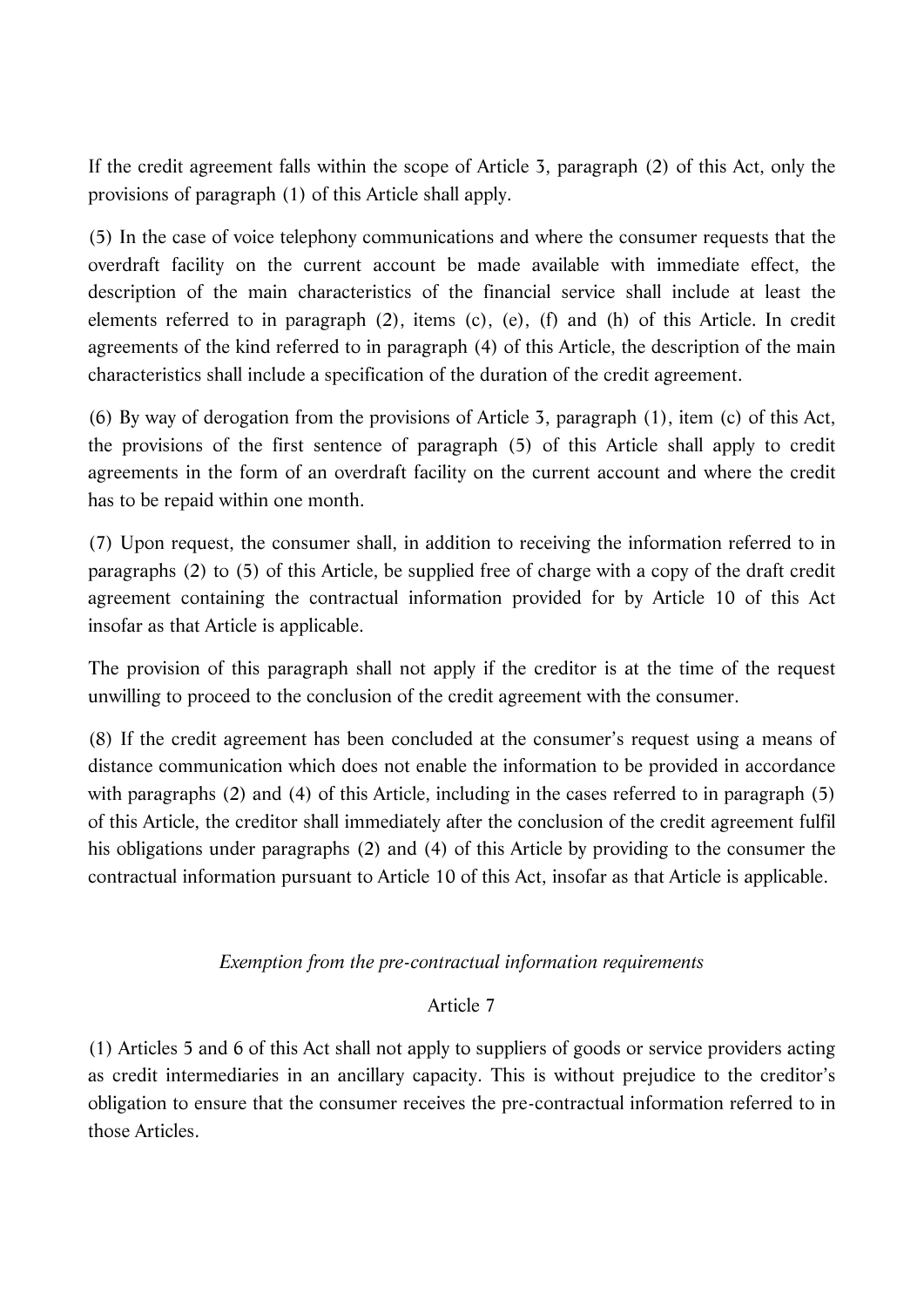(2) Suppliers of goods or service providers shall act as credit intermediaries in an ancillary capacity only if their activity as credit intermediaries is not the main purpose of their trade, business or profession.

### *Obligation to assess the creditworthiness of the consumer*

### Article 8

(1) Before concluding a credit agreement, the creditor shall assess the consumer's creditworthiness on the basis of sufficient information obtained from the consumer and, where necessary, on the basis of a consultation of available credit registers.

(2) The creditor shall update the available financial information concerning the consumer and reassess the consumer's creditworthiness before any significant increase in the total amount of credit.

# **III ACCESS TO CREDIT REGISTERS**

# *Access to credit registers for the purpose of protection against credit risk*

# Article 9

(1) If the credit is granted in another Member State, the creditors from the Member States can use the data from available credit registers for assessing the creditworthiness of consumers.

(2) If the credit application is rejected on the basis of consultation of an available credit register, the creditor shall inform the consumer immediately and without charge of the result of such consultation and of the particulars of the credit register consulted.

(3) The information referred to in paragraph (2) of this Article shall be provided in all cases, unless the provision of such information is prohibited by special regulations.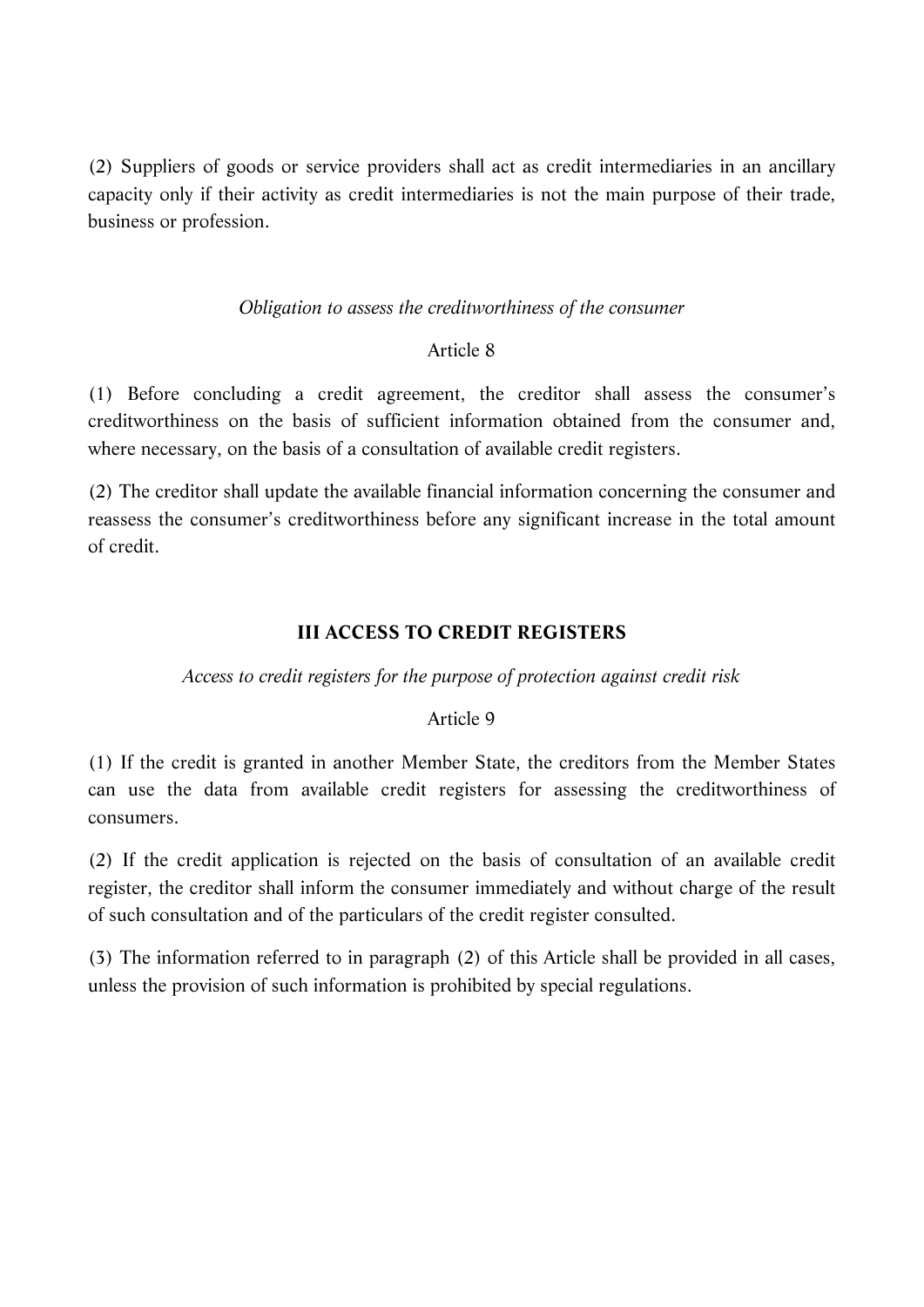### **IV CONTENTS OF CREDIT AGREEMENTS**

*Information to be included in credit agreements*

#### Article 10

(1) Credit agreements shall be drawn up in writing or by the use of advanced electronic signature if the use of autograph signature in documents on paper or certification of the autograph signature is not explicitly determined by a special law or a regulation adopted pursuant to a law. The creditor or the credit intermediary shall provide the consumer with a copy of the credit agreement.

(2) The credit agreement shall specify in a clear and concise manner:

a) the type of credit;

b) the name and surname or the name and address of the creditor and the consumer, as well as the name and surname or the name and address of the credit intermediary involved;

c) the duration of the credit agreement;

d) the total amount of credit, including the currency in which the principal amount is denominated or to which the principal amount is linked, and the type of the exchange rate used for the payment and collection of the credit, and the conditions governing the drawdown;

e) the name of the product or service and its cash price in the case of a credit in the form of deferred payment for specific products or services or in the case of linked credit agreements;

f) the interest rate, the conditions governing the application of that rate and, where available, any index or reference rate applicable to the initial interest rate, as well as the periods, conditions and procedures for changing that interest rate and, if different interest rates apply in different circumstances, the information from this item in respect of all the applicable rates;

g) the EIR and the total amount payable by the consumer, calculated at the time the credit agreement is concluded. All the assumptions used in order to calculate that rate shall be mentioned;

h) the amount, number and frequency of payments to be made by the consumer and, where appropriate, the order in which payments will be allocated to different outstanding balances charged at different interest rates for the purposes of reimbursement;

i) where principal amortisation of a credit agreement with a fixed duration is involved, the right of the consumer to receive, on request and free of charge, at any time throughout the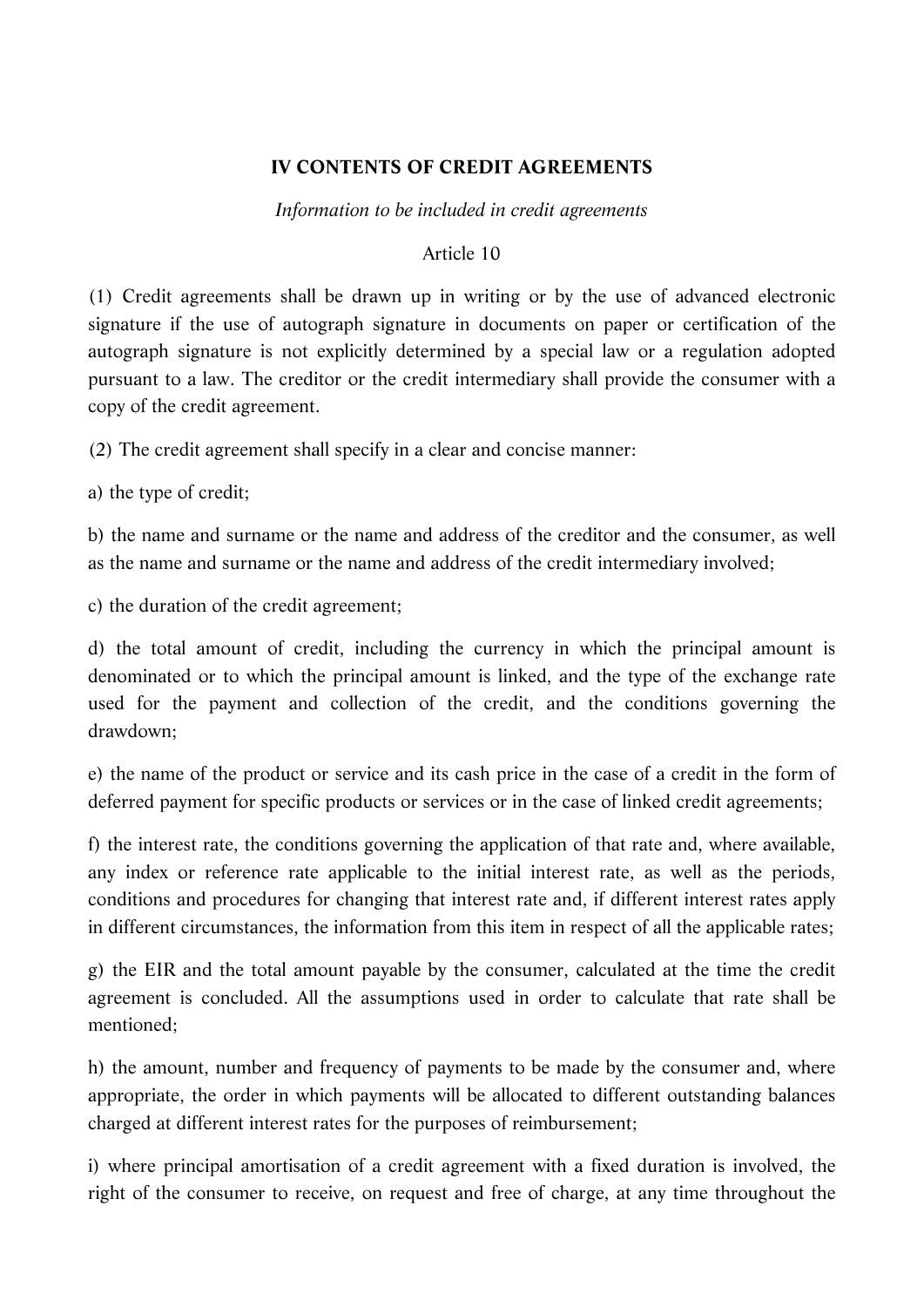duration of the credit agreement, a statement of account in the form of an amortisation schedule. The amortisation schedule shall indicate the payments owing and the periods and conditions relating to the payment of such amounts. The schedule shall contain a breakdown of each repayment showing principal amortisation, the interest calculated on the basis of the interest rate and any additional costs. Where the interest rate is not fixed or the additional costs may be changed under the credit agreement, the amortisation schedule shall indicate, clearly and concisely, that the data contained in the schedule will remain valid only until such time as the interest rate or the additional costs are changed in accordance with the credit agreement;

j) if charges and interest are to be paid without principal amortisation, the amortisation schedule showing the periods and conditions for payment of the interest and of any associated recurrent and non-recurrent charges;

k) where applicable, the charges for maintaining one or several accounts recording both payment transactions and drawdowns, unless the opening of an account is optional, together with the charges for using a means of payment for both payment transactions and drawdowns on the basis of the credit agreement, and any other charges deriving from the credit agreement and the conditions under which those charges may be changed;

l) the default interest rate applicable in the case of late payments as applicable at the time of the conclusion of the credit agreement and the arrangements for its adjustment, and any charges payable for default;

m) a warning regarding the consequences of missing payments;

n) where applicable, a statement that notarial fees will be payable;

o) the name and surname or the name of guarantors and other types of instruments, if requested,

p) the existence or absence of a right of withdrawal from the credit agreement, the period during which that right may be exercised and other conditions governing the exercise thereof. including information concerning the obligation of the consumer to pay the principal amount drawn down and the interest in accordance with Article 14, paragraph (2), item (b) of this Act and the amount of interest payable per day;

r) the information concerning the rights resulting from Article 15 of this Act, as well as the conditions for the exercise of those rights;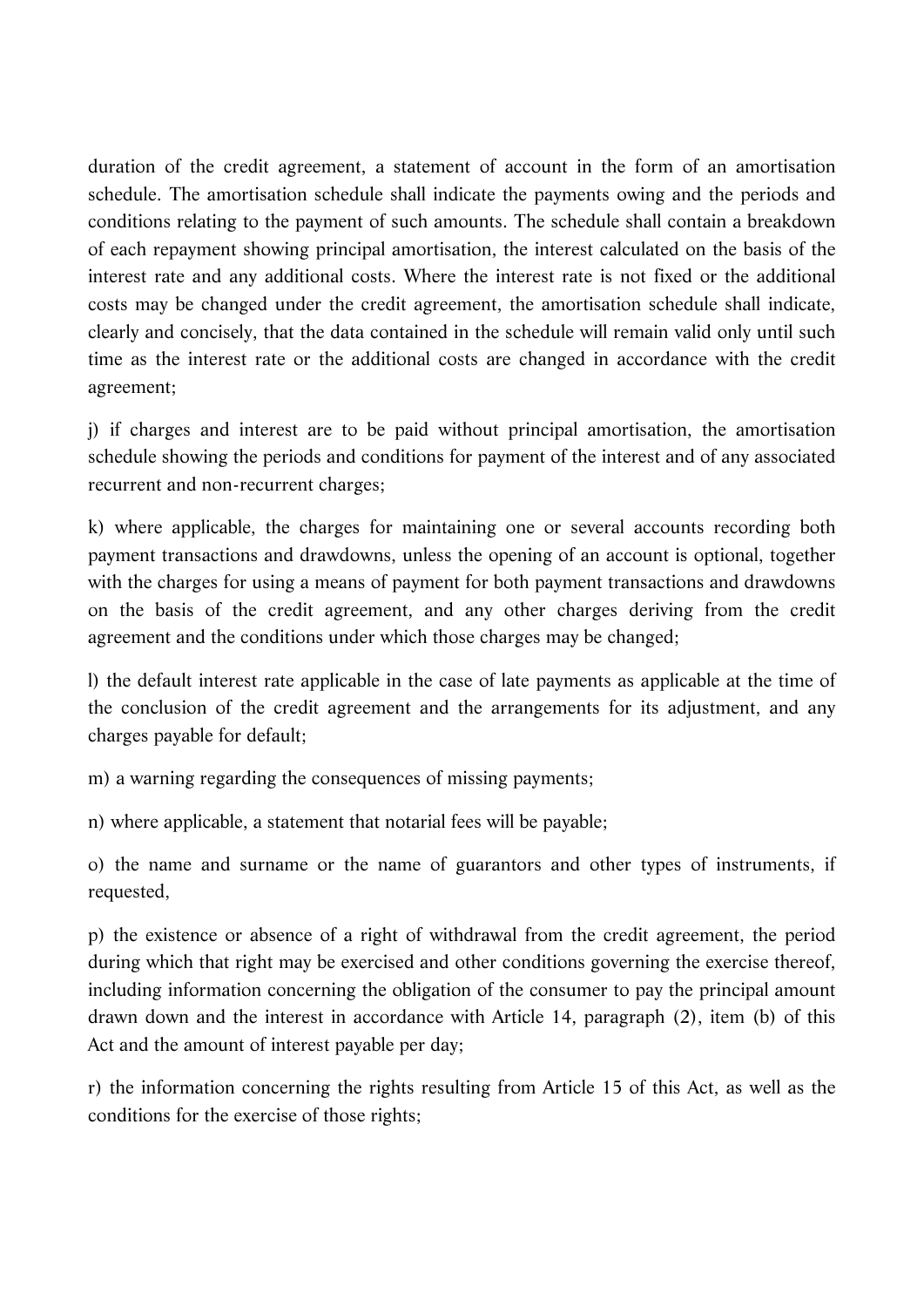s) the right of early repayment and the procedure for early repayment, as well as information concerning the creditor's right to compensation and the way in which that compensation will be determined;

t) the procedure to be followed in exercising the right of termination of the credit agreement;

u) where there is an out-of-court complaint and redress mechanism for the consumers, and, if so, the methods for having access to it;

v) where applicable, other contractual terms and conditions;

z) where applicable, the name and address of the competent supervisory authority.

(3) In accordance with paragraph (2), item (i) of this Article, the creditor shall make available to the consumer, free of charge and at any time throughout the duration of the credit agreement, a statement of account in the form of an amortisation schedule.

(4) In the case of a credit agreement under which payments made by the consumer do not give rise to an immediate corresponding amortisation of the total amount of credit, but are used to constitute the principal amount during periods and under conditions laid down in the credit agreement or in an ancillary agreement, the information required under paragraph (2) of this Article shall include a clear and concise statement that such credit agreement does not provide for a guarantee of repayment of the total amount of credit drawn down under the credit agreement, unless such a guarantee is given.

(5) In the case of credit agreements in the form of overdraft facilities as referred to in Article 3, paragraph (2) of this Act, the following shall be specified:

a) the type of credit;

b) the name and surname or the name and address of the creditor, as well as the name and surname or the name and address of the credit intermediary;

c) the duration of the credit agreement;

d) the total amount of credit and the conditions governing the drawdown on the basis of the credit agreement;

e) the interest rate, the conditions governing the application of that rate and, where available, any index or reference rate applicable to the initial interest rate, as well as the periods, conditions and procedures for changing the interest rate and, if different interest rates apply in different circumstances, the abovementioned information in respect of all the applicable rates;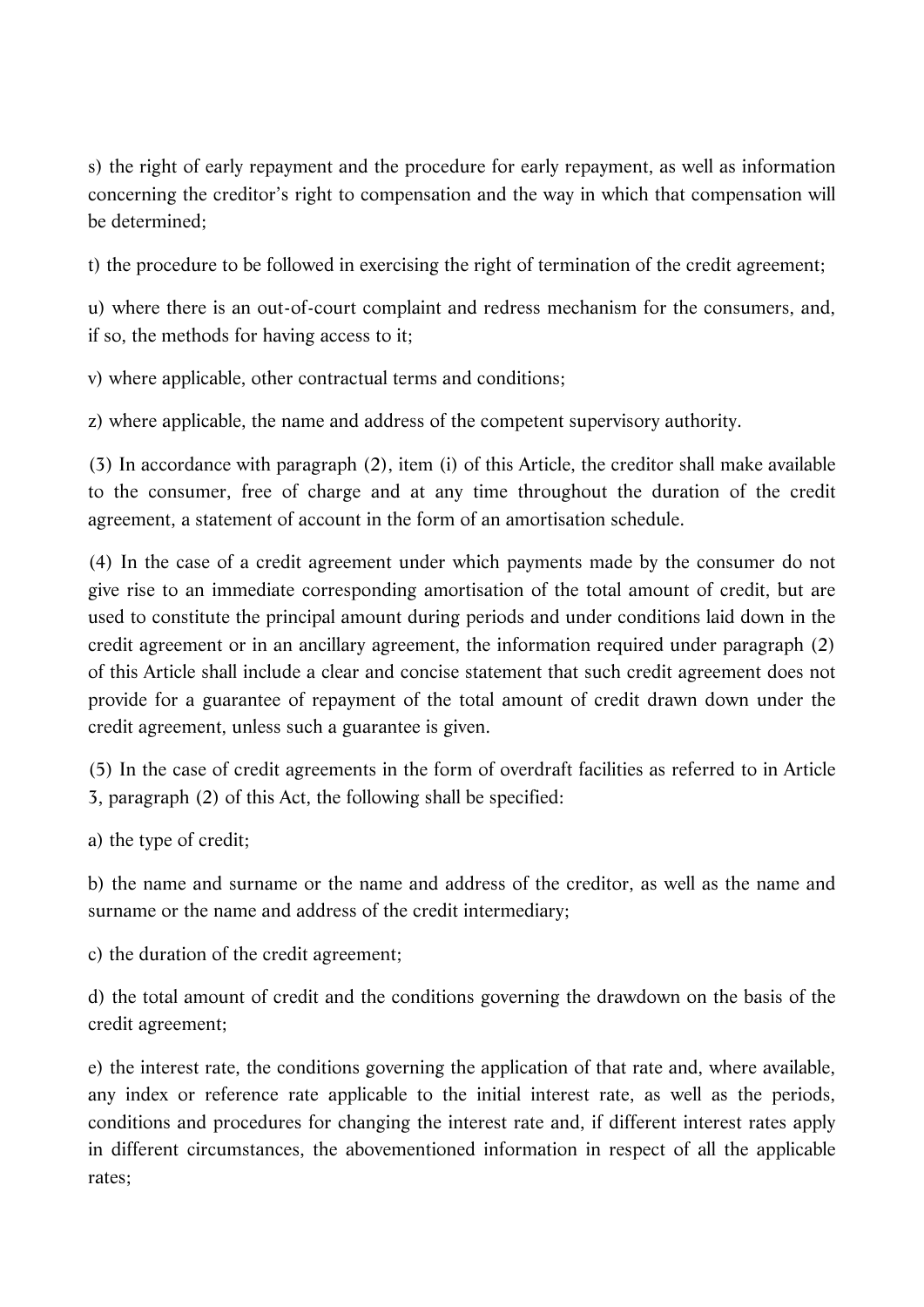f) an indication that the consumer may be requested to repay the amount of credit in full on demand at any time;

g) the conditions governing the exercise of the right of withdrawal from the credit agreement;

h) information concerning the charges applicable from the time such agreements are concluded and the conditions under which those charges may be changed.

# *Information concerning the interest rate*

# Article 11

(1) Where variable interest rates have been contracted, the creditor shall inform the consumer of any changes in those rates, on paper or on another durable medium, at least 15 days before the changes enter into force. The information shall state the amount of the payments to be made after the entry into force of the new interest rate and, if the number or frequency of the payments changes, particulars thereof.

(2) However, the parties may agree in the credit agreement that the information referred to in paragraph (1) of this Article is to be given to the consumer periodically in cases where the change in the interest rate is caused by a change in a reference rate, under the condition that the new reference rate is made publicly available, i.e. that it is kept available in the premises of the creditor.

*Variable interest rate*

# Article 11a (Official Gazette 143/2013)

(1) Where variable interest rates have been contracted, the creditor shall:

a) define the parameter the creditor observes in the context of reaching a decision on the correction of the variable interest rate, which is clear and known to consumers; and

b) analyse the cause and effect links of the developments in the parameter referred to in item (a) of this paragraph from the qualitative and quantitative point of view, and the influence of these developments on the level of the variable interest rate; and

c) determine the periods in which the issuing of a decision on correcting the interest rate shall be reviewed (determining the base period and reference periods).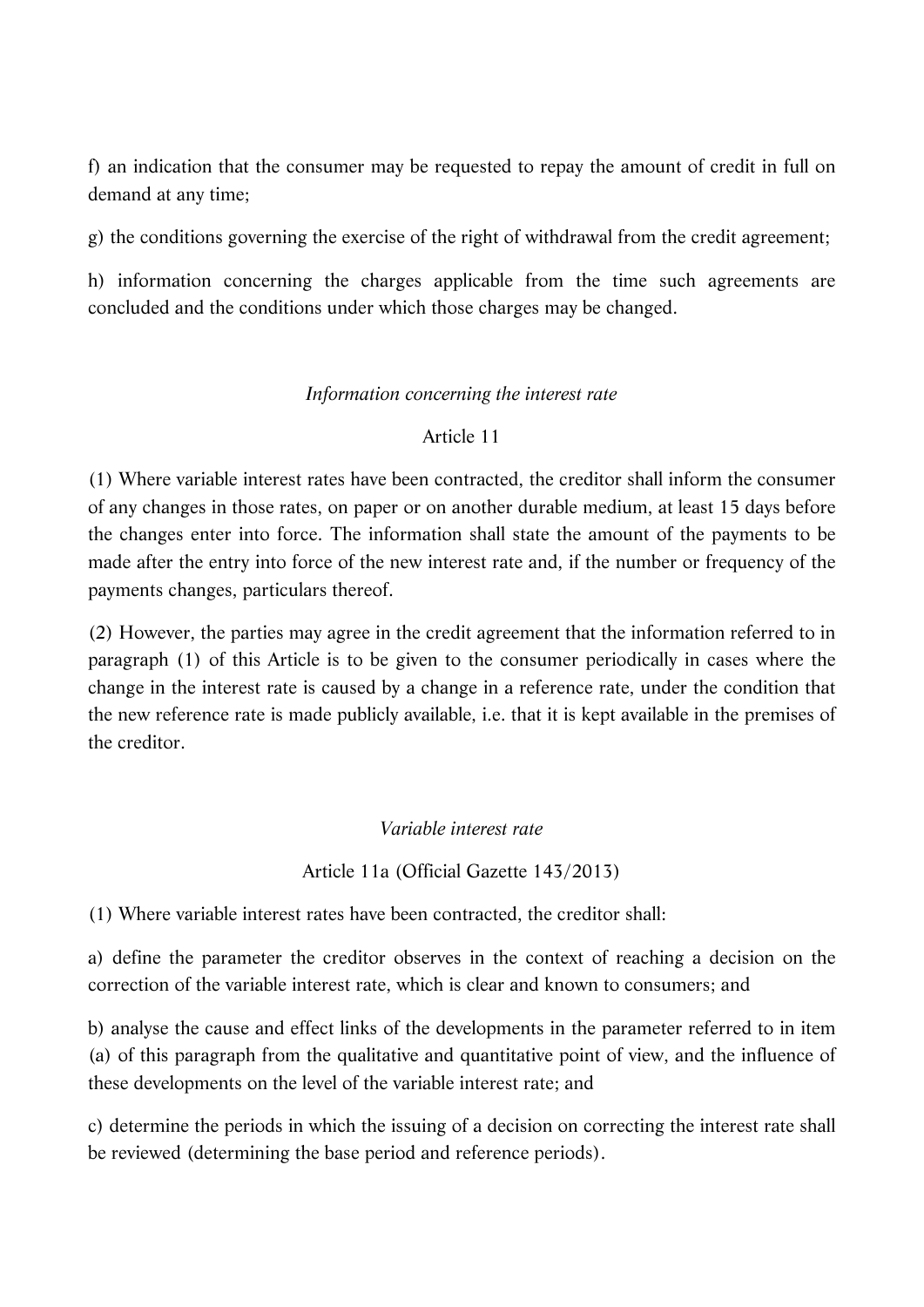(2) The parameter referred to in paragraph (1) of this Article shall be one of the following variables: EURIBOR, LIBOR, NRR, yield on T-bills of the Ministry of Finance, or the average interest rate on household deposits in the relevant currency. The variable interest rate shall be defined as the sum total of the agreed parameter and the fixed bank margin, which shall not increase during the period of credit repayment, and which shall be agreed together with the parameter.

(3) The change in the interest rate during a reference period shall not be greater than or, in case of a reduction, smaller than the change in the parameter referred to in paragraph (1) of this Article, expressed in percentage points.

(4) If the creditor offers a variable interest rate, he shall clearly and unambiguously present to the consumer, before concluding a credit agreement, the elements referred to in paragraph (1) of this Article, and warn the consumer of all the risks associated with this variability, as well as clearly and unambiguously state in the credit agreement the variable elements in the credit agreement, based on which the variable interest rate is calculated.

(5) For all the existing credit agreements concluded up to the date of the entry into force of this Act, in which the parameters and their cause and effect links are not defined, the creditor shall, in accordance with this Article, define the parameter, i.e. one of the following variables:

– the reference interest rate (EURIBOR, LIBOR),

– the NRR, or

– the yield on T-bills of the Ministry of Finance, or

– the average interest rate on household deposits in the relevant currency

and the fixed component of the interest rate and the period of interest rate variability. The variable interest rate in agreements on housing loans with a currency clause, in cases where the exchange rate of the contracted foreign currency has appreciated by more than 20% relative to the contracted exchange rate on the day of the first use of the credit, as long as such appreciation exists, shall not exceed the average weighted interest rate of Croatian credit institutions at which housing loans were approved in the respective currency, reduced by 30% and rounded off to two decimal places. This legal restriction on the level of interest rates shall be applied exclusively on a one-off basis and as long as it applies, the interest rate shall be invariable, and this restriction shall cease to be applied on the first due date of a credit obligation following a depreciation of the contracted exchange rate of the respective currency to below the level of the relevant appreciation, on a continuous basis over a period of 30 calendar days. The Croatian National Bank shall issue the data on the average interest rate referred to in this paragraph by 15 December 2013.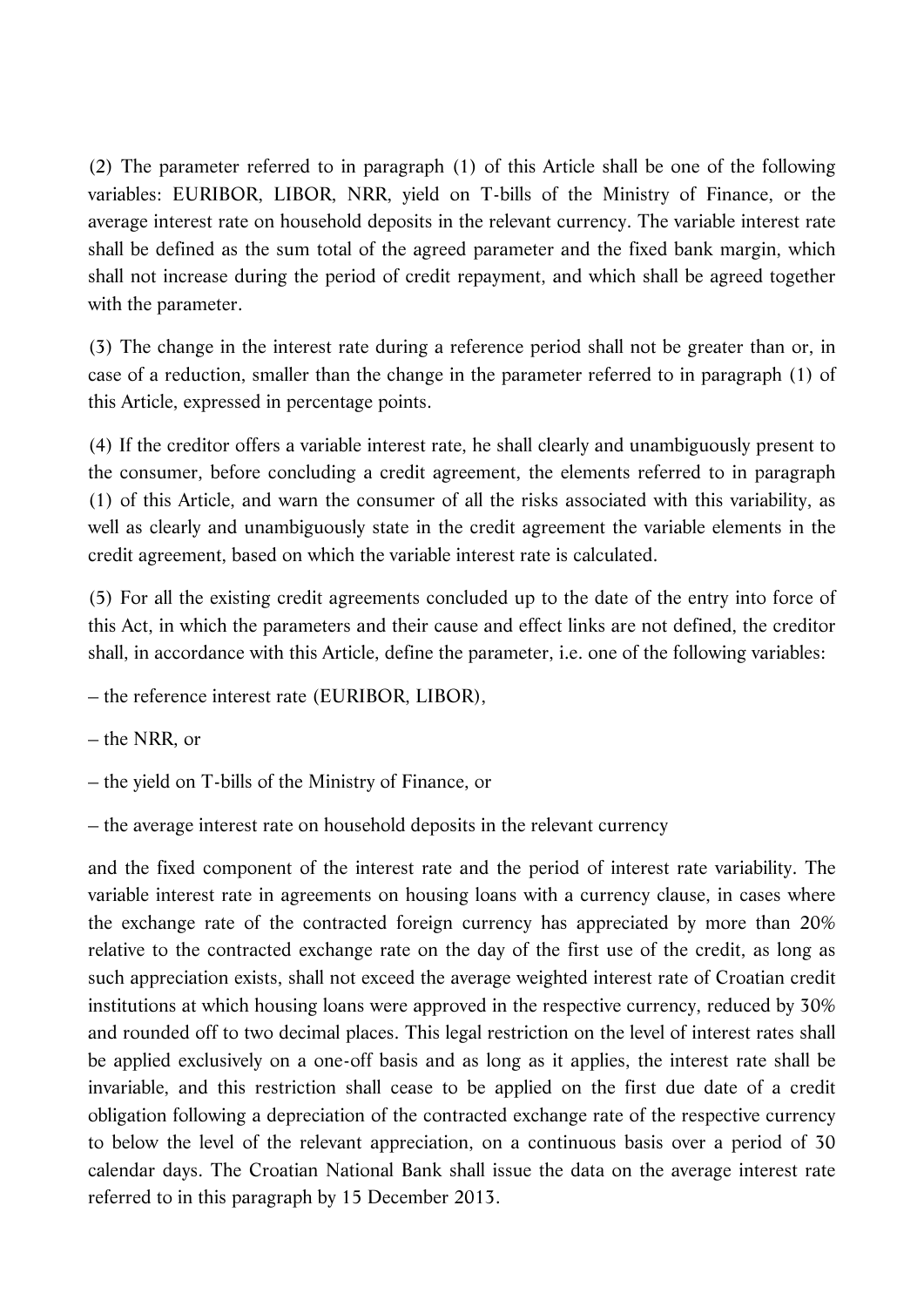The creditors shall, within six months after the legal restriction on the interest rate has ceased to apply, offer a conversion of the remaining unpaid part of the credit into a kuna credit or a credit with a currency clause in EUR. If the debtor does not agree to a conversion within one month from the date of offer, further credit repayments shall be made in accordance with the agreed terms and conditions, in which case the restriction on the maximum interest rate referred to in Article 11b of this Act in the relevant currency shall not apply; instead the most favourable restriction applicable to other currencies, in accordance with Article 11b, paragraph (1) of this Act, shall apply. No contractual costs under this paragraph and no accompanying costs associated therewith shall be charged to the credit user.

(6) Where an increase in the interest rate is to take place due to a change in the contracted variable interest rate, the creditor shall deliver a notice to the consumer of any such increase 15 days prior to its implementation. Within three months from the receipt of such a notice, the consumer shall have the right to make an early repayment of the credit without any obligation for compensation to the creditor, including for the payment of the contracted compensation for early repayment of the credit. In such a case, the creditor has no right to damages due to early repayment.

### *Maximum interest rate on housing loans*

Article 11b (Official Gazette 143/2013, 78/2015)

(1) The maximum allowed interest rate on housing loans with a contracted variable interest rate (a) in kuna without a currency clause, (b) in EUR and in kuna with a currency clause in EUR, and (c) in CHF and in kuna with a currency clause in CHF, shall not exceed the average weighted interest rate on the balances of such loans granted in the Republic of Croatia, defined for each of the currencies and increased by 1/3.

(2) The maximum allowed interest rate on housing loans not covered by paragraph (1) of this Article shall not exceed the lowest average weighted interest rate on the balances of the loans referred to in paragraph (1) of this Article, increased by 1/3.

(3) The Croatian National Bank shall publish in the Official Gazette the average weighted interest rates on the balances of the loans referred to in paragraph (1) of this Article according to the established methodology and the data as at 31 October on 1 January, and the data as at 30 April on 1 July.

(4) The Croatian National Bank shall determine and publish for the first time the average weighted interest rate on the balances of the loans referred to in paragraph (1) of this Article within 10 days from the date of publication of this Act in the Official Gazette in accordance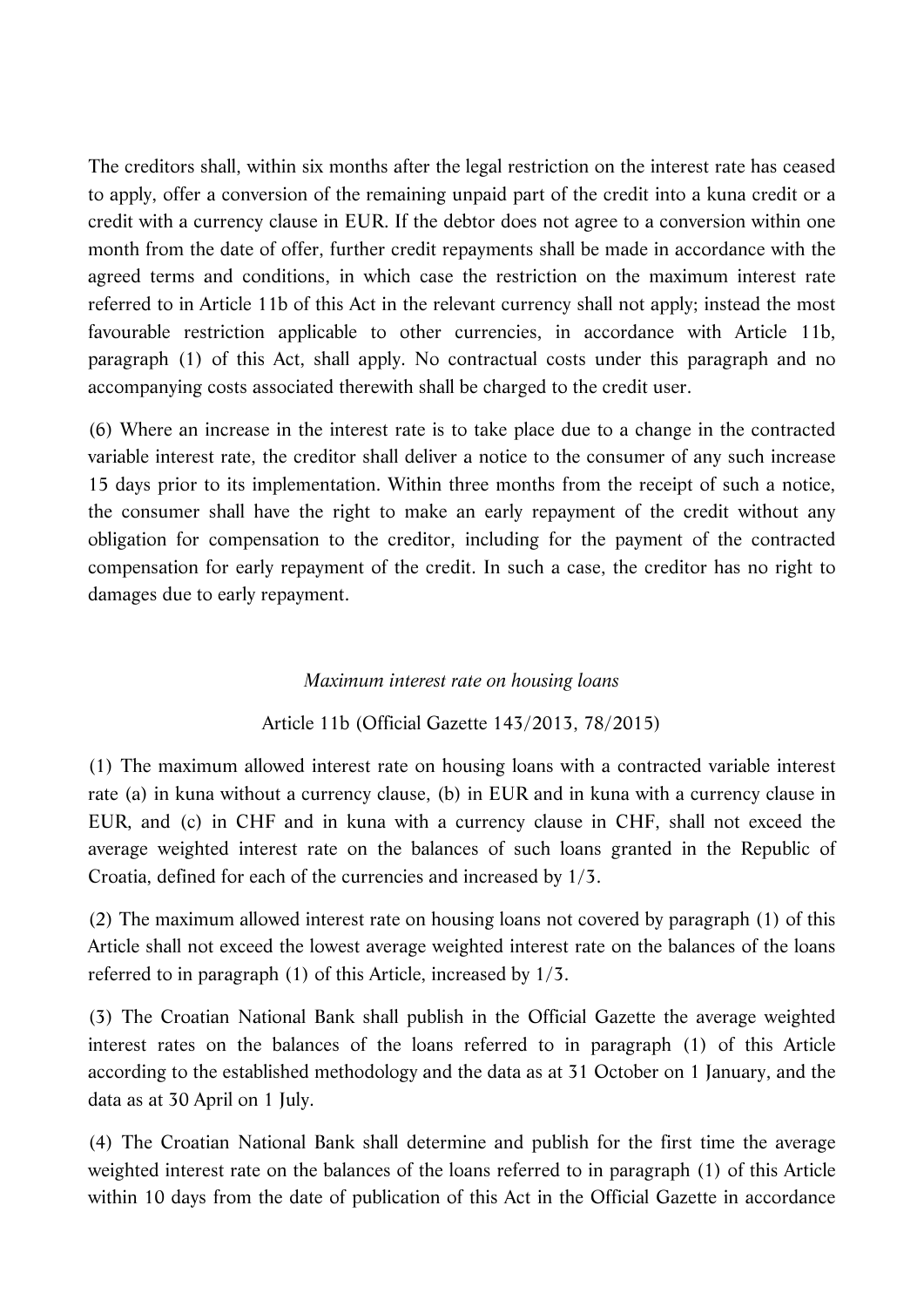with the latest available data, and the creditors shall adjust the existing variable interest rates with the relevant restrictions by 1 January 2014 at the latest, while further corrections shall be made on the contracted dates of interest rate change based on the latest average weighted interest rate published by the Croatian National Bank.

# *Maximum interest rate on other consumer credits*

# Article 11c (Official Gazette 143/2013, 147/2013, 78/2015)

(1) The maximum allowed interest rate on other consumer credits with a contracted variable interest rate (other than housing loans) (a) in kuna without a currency clause, (b) in EUR and in kuna with a currency clause in EUR, and (c) in CHF and in kuna with a currency clause in CHF, shall not exceed the average weighted interest rate on the balances of such credits granted in the Republic of Croatia, defined for each of the currencies and increased by 1/2.

(2) The maximum allowed interest rate on other consumer credits not covered by paragraph (1) of this Article shall not exceed the lowest average weighted interest rate on the balances of the credits referred to in paragraph (1) of this Article, increased by 1/2.

(3) The Croatian National Bank shall publish in the Official Gazette the average weighted interest rates on the balances of the loans referred to in paragraph (1) of this Article according to the established methodology and the data as at 31 October on 1 January, and the data as at 30 April on 1 July.

(4) The Croatian National Bank shall determine and publish for the first time the average weighted interest rate on the balances of the credits referred to in paragraph (1) of this Article within 10 days from the date of publication of this Act in the Official Gazette in accordance with the latest available data, and the creditors shall adjust the existing variable interest rates with the relevant restrictions by 1 January 2014 at the latest, while further corrections shall be made on the contracted dates of interest rate change based on the latest average weighted interest rate published by the Croatian National Bank.

# Article 11d (Official Gazette 9/2015)

(1) In relation to credit agreements contracted in CHF or in kuna with a currency clause in CHF, for annuity payments or regularly repaid instalments, the CHF exchange rate against the kuna shall be set at HRK 6.39 for one CHF for the period of one year from the entry into force of this Act.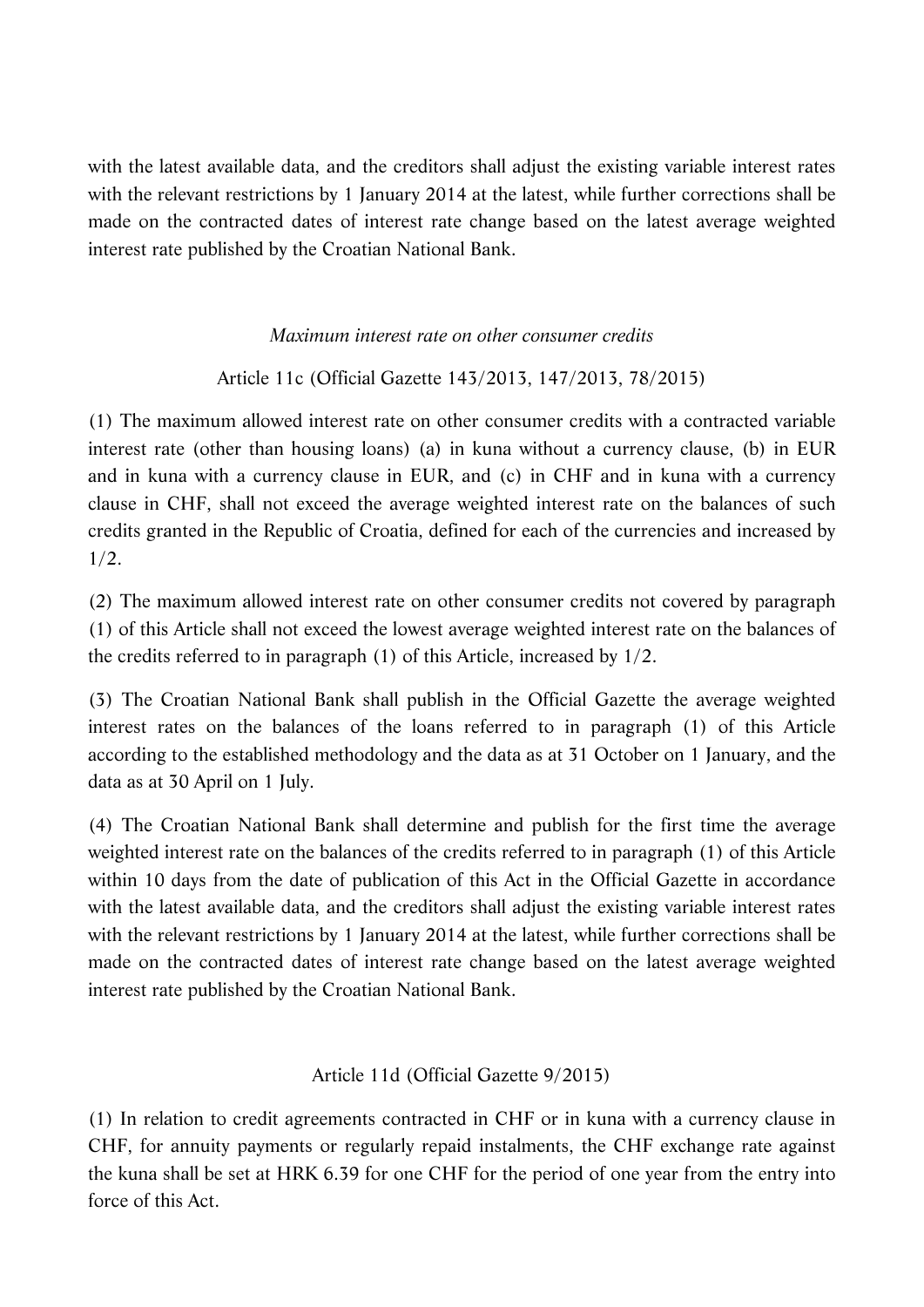(2) The difference in the amount of annuity or instalment arising from the application of the exchange rate referred to in paragraph (1) of this Article relative to the exchange rate formed freely at the market of foreign means of payment by supply and demand shall be the cost of the credit institution.

# *Obligations in connection with a credit agreement in the form of an overdraft facility on the current account*

# Article 12 (Official Gazette 143/2013)

(1) Where a credit agreement covers a credit in the form of an overdraft facility on the current account, the consumer shall be kept regularly informed by the creditor by means of a statement about the balance and transactions in the current account, on paper or on another durable medium, containing the following particulars:

a) the precise period to which the statement of account relates;

b) the amounts and dates of drawdowns on the basis of the credit agreement;

c) the balance from the previous statement, and the date thereof;

d) the new balance;

e) the dates and amounts of payments;

f) the interest rate applied;

g) any charges that have been applied;

h) the minimum amount to be paid.

(2) The consumer shall be informed by the creditor on paper or on another durable medium of increases in the interest rate, or of any charges payable at least 15 days before the changes enter into force.

(3) The parties may agree in the credit agreement that information concerning changes in the interest rate is to be given in the manner provided for in paragraph (1) of this Article in cases:

– of the change in the interest rate caused by a change in a reference rate;

– of the new reference rate, provided that the reference rate is made publicly available;

– of making available the information concerning the new reference rate in the premises of the creditor.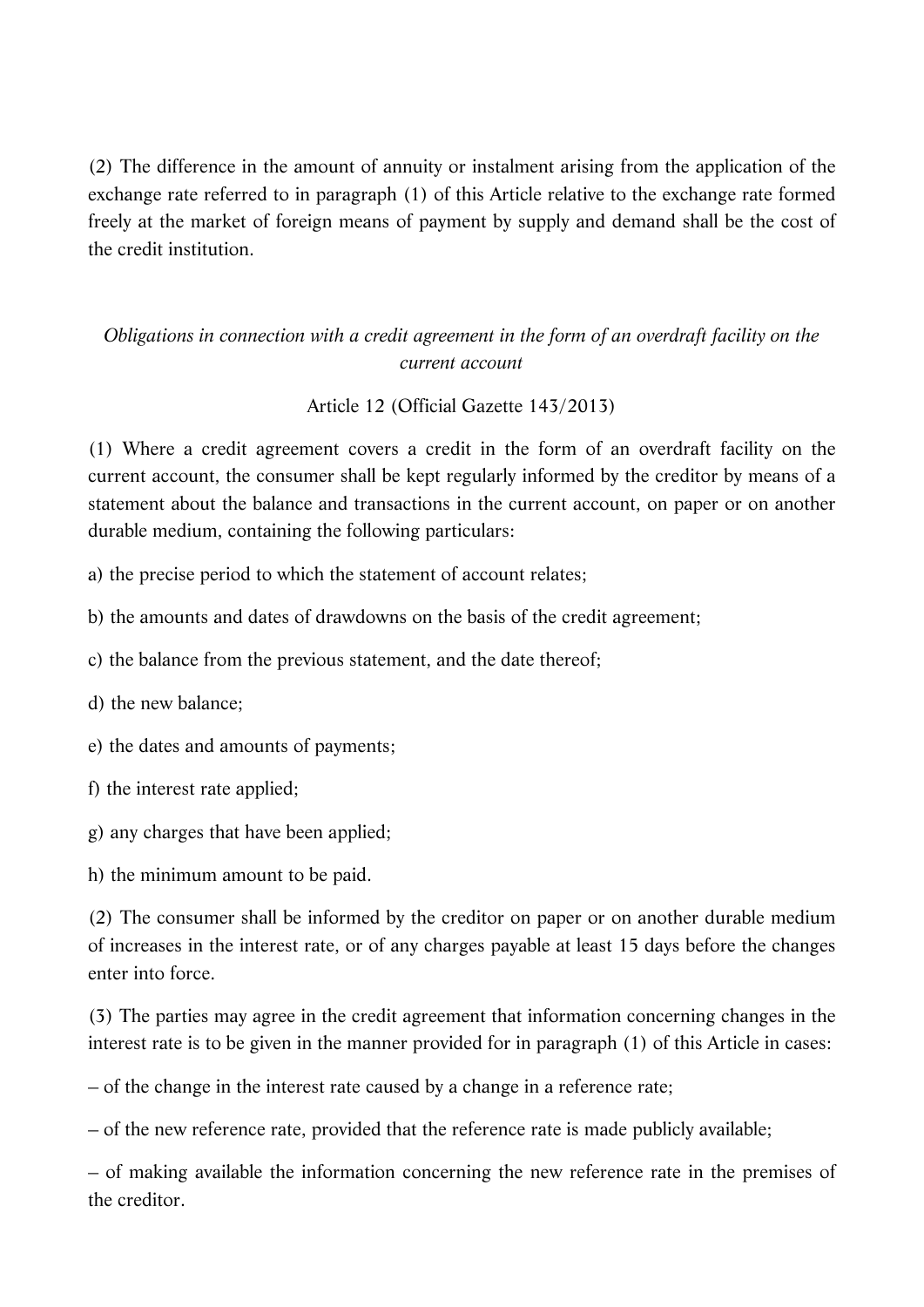(4) The creditor shall notify the consumer in an agreed manner of each reduction or cancellation of the current account overdraft facility at the least 30 days prior to the day when the actual reduction or cancellation of the overdraft facility takes effect.

(5) The creditor shall enable the consumer, against whom no forced collection proceedings have been initiated by the creditor, subject to no request on the part of the consumer and with no additional costs, to repay the amount by which the previous overdraft facility was reduced or the amount of the cancelled previous overdraft facility, in 12 monthly instalments at the interest rate applicable to the current account overdraft facility. If the consumer has not been offered to repay the amount by which the overdraft facility has been reduced or the amount of the cancelled previous overdraft facility, he shall not be obligated to accept the reduction or the cancellation of the current account overdraft facility.

# *Open-end credit agreements (revolving)*

### Article 13

(1) The consumer may terminate an open-end credit agreement free of charge at any time unless the parties have agreed on a period of notice for the credit agreement termination. Such a period may not exceed one month.

(2) The creditor may terminate an open-end credit agreement by giving the consumer at least two months' notice in advance drawn up on paper or on another durable medium.

(3) If agreed in the credit agreement, the creditor may, for justified reasons, terminate the consumer's right to draw down on an open-end credit agreement. The creditor shall inform the consumer of the termination and the reasons for it on paper or on another durable medium, where possible, before the termination and at the latest immediately thereafter, unless the provision of such information is prohibited by special regulations.

(4) The justified reasons referred to in paragraph (3) of this Article may include a justified suspicion in respect of an unauthorised use of the credit, a justified suspicion of fraud related to the credit, a significant increase of risk that the consumer will fail to fulfil his obligation to repay the credit to the creditor and other similar situations.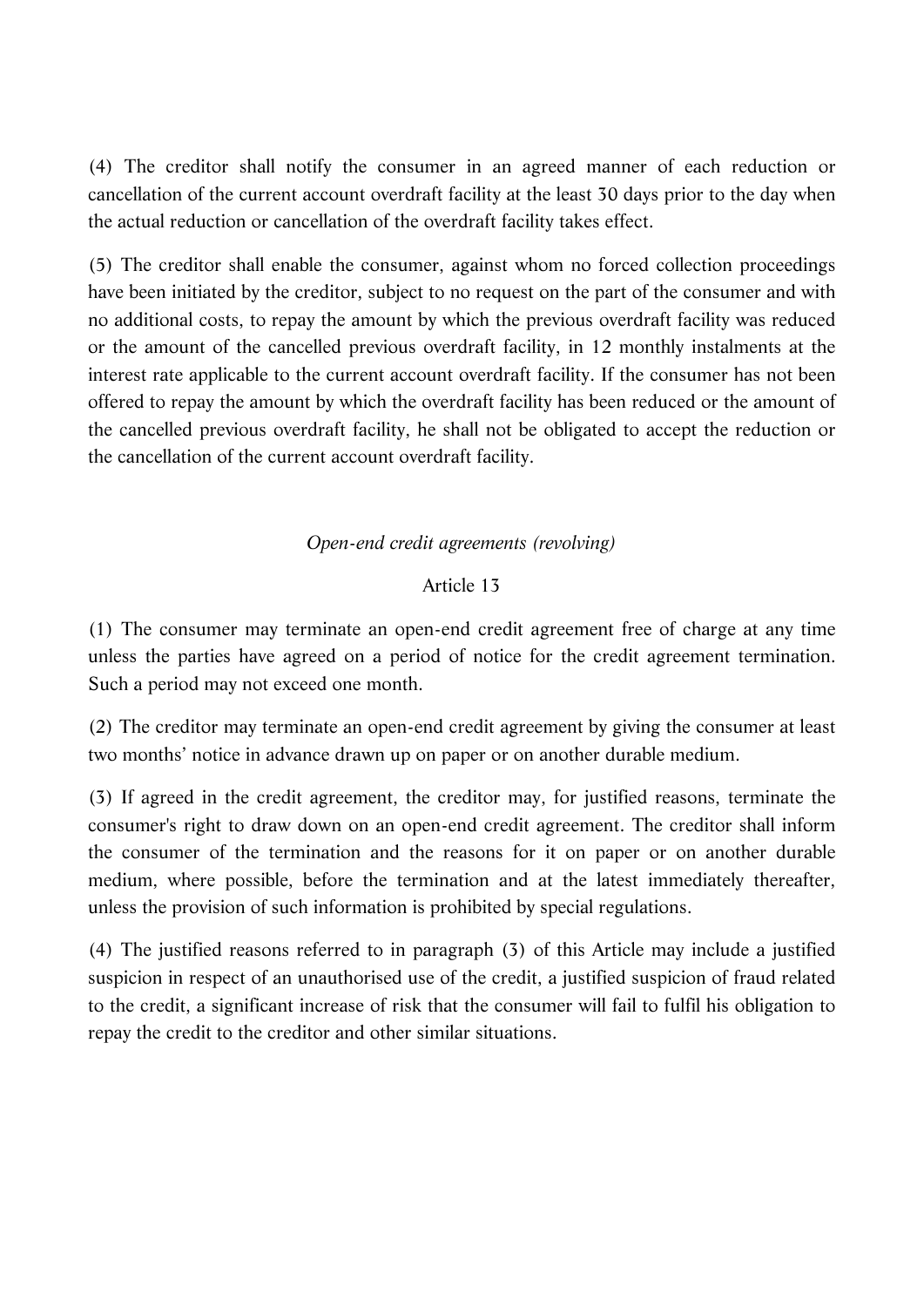# *Right of withdrawal from the credit agreement*

# Article 14

(1) The consumer shall have a right to withdraw from the credit agreement within a period of 14 days without giving any reason. The period of 14 days shall begin:

a) either from the day of the conclusion of the credit agreement; or

b) from the day on which the consumer receives from the creditor the terms and conditions and information in accordance with Article 10 of this Act, if that day is later than the date referred to in item (a) of this paragraph.

(2) Where the consumer exercises his right of withdrawal from the credit agreement, he shall:

a) in order to give effect to the withdrawal before the expiry of the deadline referred to in paragraph (1) of this Article, notify this to the creditor in line with the information given by the creditor pursuant to Article 10, paragraph (2), item (p) of this Act. This notification shall be delivered on paper or on another durable medium that is available to the creditor;

b) pay to the creditor the principal amount and the interest accrued thereon from the date the credit was drawn down on the basis of the credit agreement until the date the principal amount is repaid, without any undue delay and no later than 30 calendar days after the despatch by him to the creditor of notification of the withdrawal. The interest shall be calculated on the basis of the agreed interest rate. The creditor shall not be entitled to any other compensation from the consumer in the event of withdrawal, except compensation for any non-returnable charges paid by the creditor to the public administrative body.

(3) If an ancillary service relating to the credit agreement is provided by the creditor or by a third party on the basis of an agreement between the third party and the creditor, the consumer shall no longer be bound by the ancillary service contract if the consumer exercises his right of withdrawal from the credit agreement in accordance with this Article.

(4) If the consumer has a right of withdrawal from the credit agreement under paragraphs (1), (2) and (3) of this Article, the provisions of the law governing consumer protection in the part relating to the right of a consumer to a one-sided termination of the agreement of financial services concluded by means of distance communication shall not apply.

(5) The provisions of paragraphs (1) to (4) of this Article shall not apply to credit agreements which by law are required to be concluded through the services of a public notary, provided that the public notary confirms that the consumer is guaranteed the rights provided for under Articles 5 and 10 of this Act.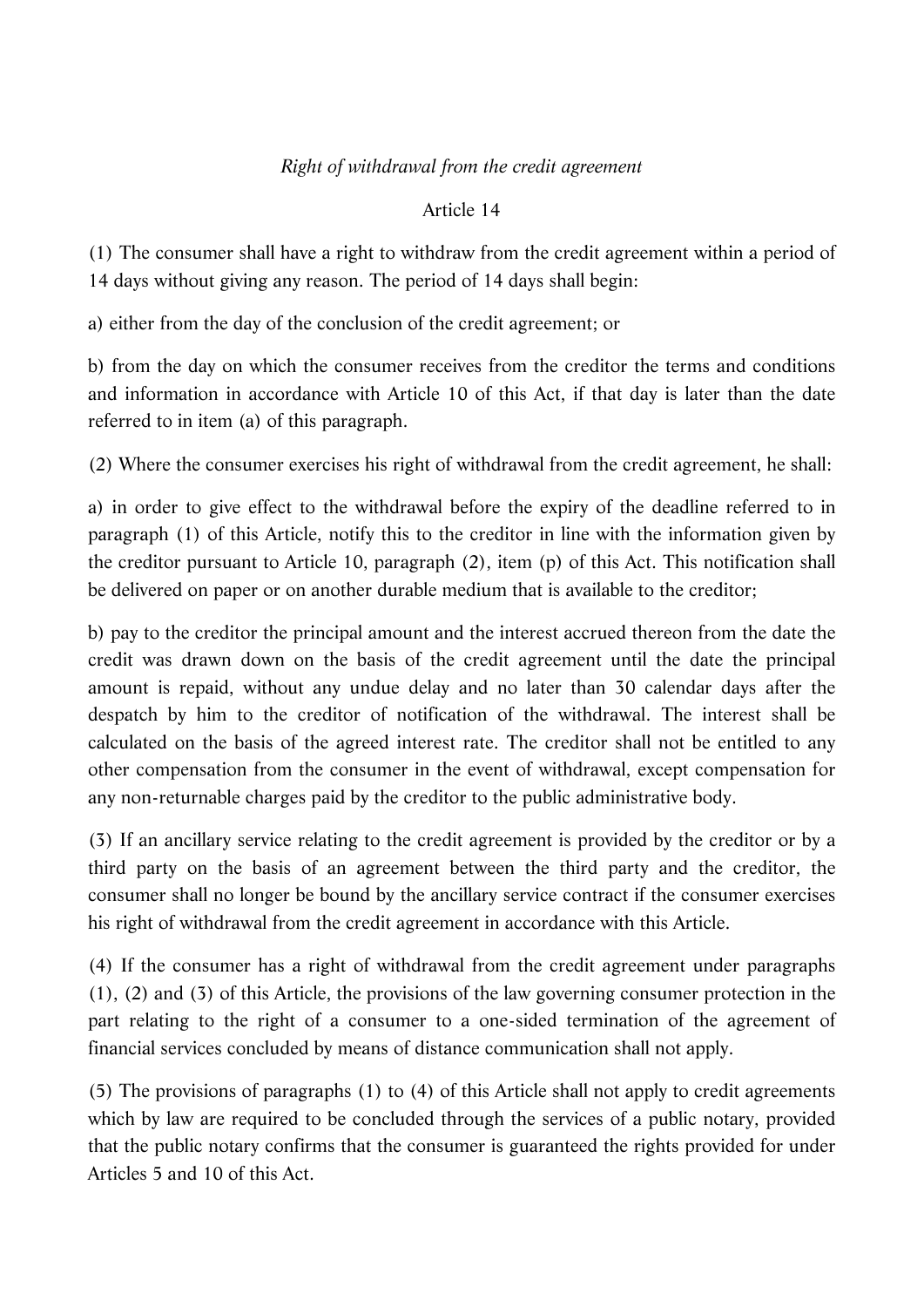# *Linked credit agreements*

### Article 15

(1) Where the consumer has exercised his right of withdrawal based on special regulations concerning a contract for the purchase of products or services, before they were paid out or supplied, he shall no longer be bound by a linked credit agreement.

(2) If obligations from a contract for the purchase of products or services which are the subject of a linked credit agreement are not fulfilled or are not fulfilled properly, the consumer shall be entitled to request their fulfilment from the creditor if the consumer had previously without success requested the supplier to fulfil these obligations, the fulfilment of which the consumer is entitled to by virtue of the law or by the contract for the purchase of products or services.

# *Early repayment*

# Article 16

(1) The consumer shall be entitled at any time to discharge fully or partially his obligations under a credit agreement. In such cases, he shall be entitled to a reduction in the total cost of the credit, such reduction consisting of the interest and other costs for the remaining duration of the credit agreement.

(2) In the event of early repayment of credit the creditor shall be entitled to fair and objective compensation for possible costs directly linked to early repayment of credit, provided that the early repayment falls within a period for which the interest rate is fixed.

(3) The amount of the compensation referred to in paragraph (2) of this Article may not exceed 1% of the amount of credit repaid early, if the period of time between the early repayment and the agreed termination of the credit agreement exceeds one year. If the period does not exceed one year, the compensation may not exceed 0.5% of the amount of credit repaid early.

(4) The compensation referred to in paragraph (2) of this Article shall not be claimed:

a) if the repayment has been made under an insurance contract intended to provide a credit repayment guarantee;

b) in the case of overdraft facilities; or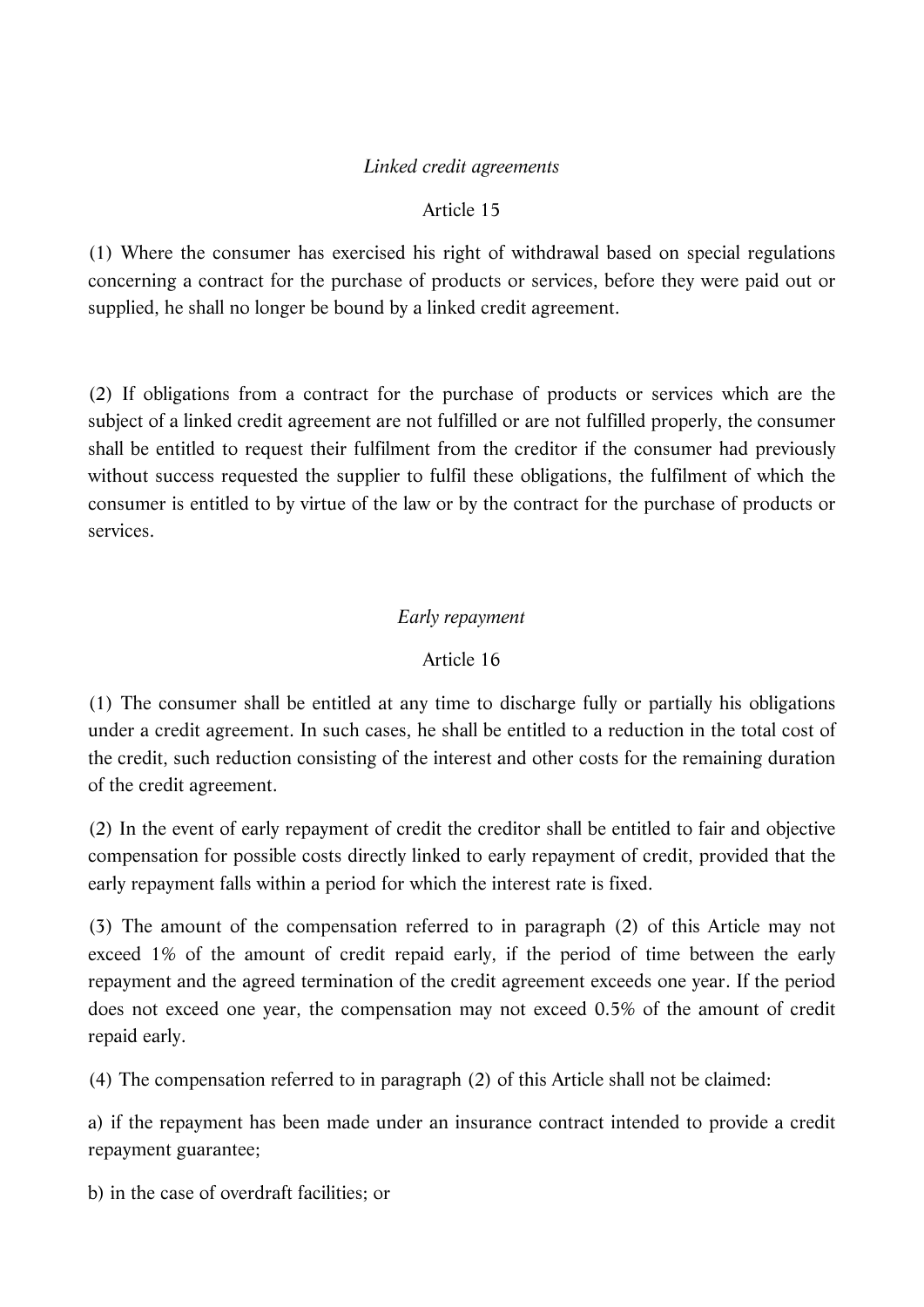c) if the credit is repaid within a period for which the interest rate is not fixed.

(5) The creditor may claim the compensation referred to in paragraph (2) of this Article only on condition that the amount of the early repayment exceeds the threshold of HRK 75,000.00 within any period of 12 months.

(6) The amount of the compensation referred to in paragraph (3) of this Article shall not exceed the amount of interest the consumer would have paid during the period between the early repayment and the agreed date of termination of the credit agreement.

# *Assignment of rights*

# Article 17

(1) In the event of assignment to a third party of the creditor's rights under a credit agreement, the consumer shall be entitled to plead against the assignee any defence which was available to him against the original creditor.

(2) The consumer shall be informed by the original creditor of the assignment of the rights referred to in paragraph (1) of this Article, unless on the basis of the agreement with the new creditor, the original creditor continues to service the credit to the consumer.

# *Tacitly accepted overdraft (overrunning)*

# Article 18

(1) If, according to an agreement to open a current account, there is a tacitly accepted possibility that the consumer is allowed an overrun, such agreement shall also contain the information referred to in Article 6, paragraph (2), item (e). The creditor shall provide that information on paper or on another durable medium on a regular basis.

(2) In the event of a significant overrunning exceeding a period of one month, the creditor shall inform the consumer without delay, on paper or on another durable medium:

a) of the fact that the overrunning has occurred;

- b) of the amount of the overrunning involved;
- c) of the interest rate;
- d) of any penalties, charges or interest on arrears applicable.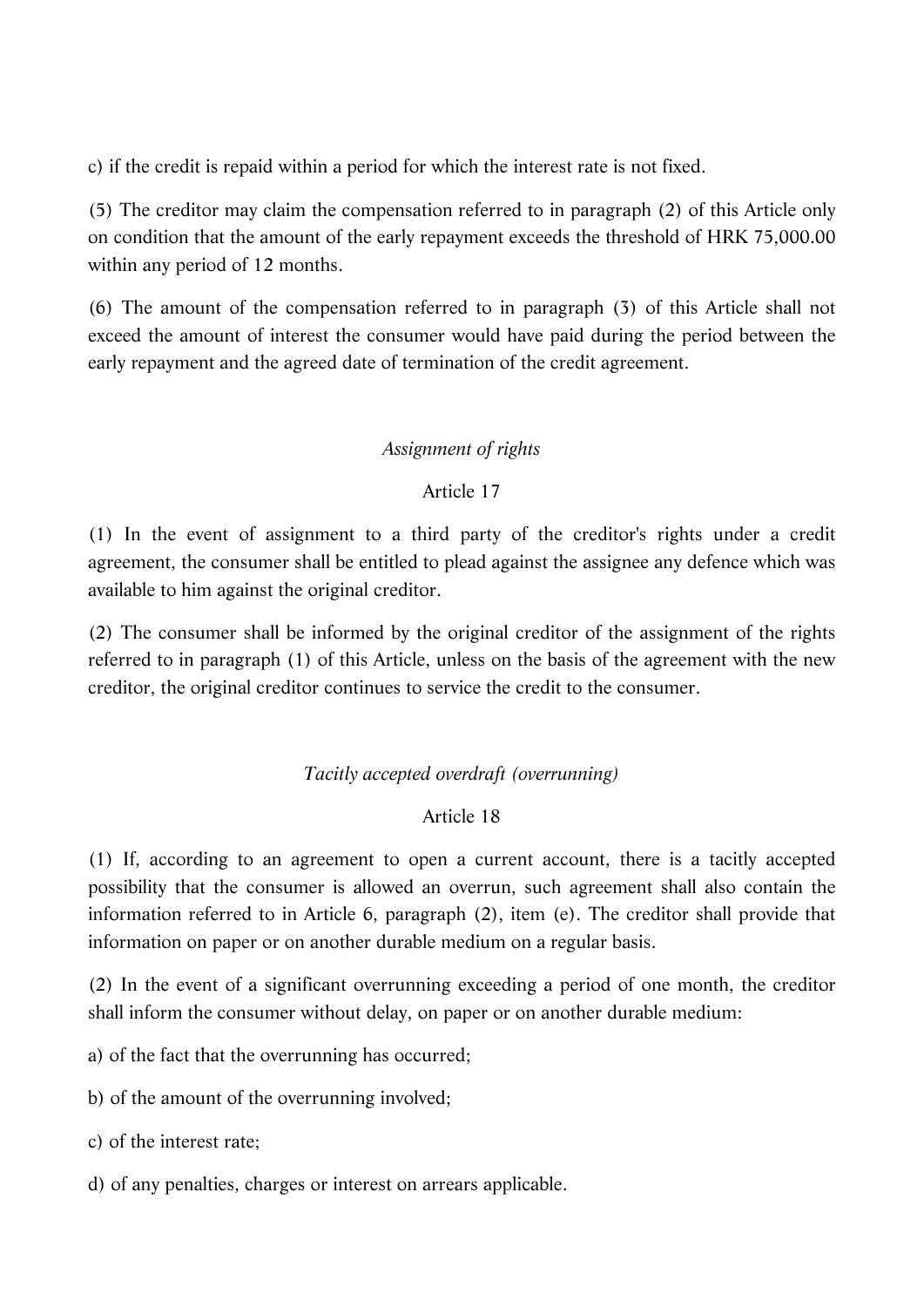### *Obligations of credit intermediaries vis-à-vis consumers*

Article 19 (Official Gazette 143/2013)

A credit intermediary shall:

(a) in advertising and documentation intended for consumers indicate the extent of his powers, in particular whether he carries out the intermediation tasks for one or more creditors or as an independent intermediary;

(b) indicate the fee, if any, payable by the consumer to the credit intermediary for his services, and agree the fee with the consumer on paper or on another durable medium before the conclusion of the credit agreement;

(c) communicate to the creditor the amount of the fee, if any, payable by the consumer to the credit intermediary for his services for the purpose of calculating the EIR.

# **IVa CONVERSION OF CREDITS DENOMINATED IN CHF AND CREDITS DENOMINATED IN KUNA WITH A CURRENCY CLAUSE IN CHF**

# *Subject of conversion*

# Article 19a (Official Gazette 102/2015)

(1) This Title governs the obligations of creditors and consumers:

– in the procedure of conversion of credits denominated in CHF into credits denominated in EUR;

– in the procedure of conversion of credits denominated in kuna with a currency clause in CHF into credits denominated in kuna with a currency clause in EUR; and

– in the procedure of conversion of a claim arising from a termination of a credit agreement referred to in the first and the second indent of this paragraph from a claim denominated in CHF into a claim denominated in EUR or a claim denominated in kuna with a currency clause in CHF into a claim denominated in kuna with a currency clause in EUR.

(2) The provisions of this Title shall apply to credits denominated in CHF and credits denominated in kuna with a currency clause in CHF, regardless of their type and purpose, in which the obligation of a borrower under a credit or an obligation of repayment of the received arising from the termination of a credit agreement has not been fulfilled or enforced.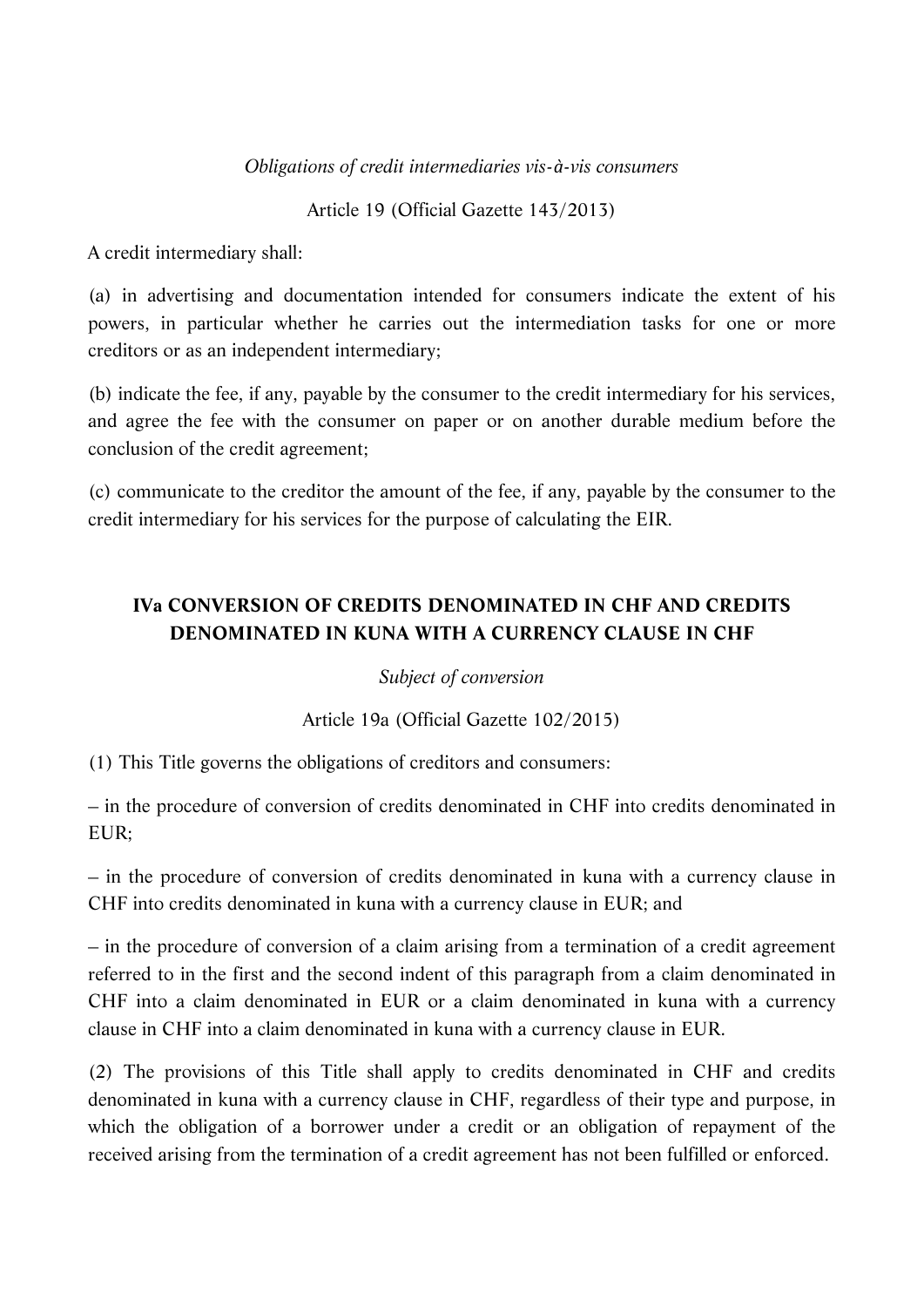(3) The provisions of this Title shall not apply to credits referred to in paragraph (2) of this Article which have, up to the date of the entry into force of this Act, been converted from CHF into another currency or kuna or whose currency clause has been converted from a currency clause in CHF into another currency clause or kuna, and to credits denominated in CHF and credits denominated in kuna with a currency clause in CHF and to credits denominated in CHF and credits denominated in kuna with a currency clause in CHF, the obligation of the borrower of which has been fulfilled or enforced.

(4) By way of derogation from Article 3, paragraph (1), item (a) of this Act, the provisions of this Title shall also apply to credit agreements involving a total amount of credit of more than HRK 1,000,000.00.

(5) For the purposes of this Title, 'creditor' also means a person to whom a claim arising from obligatory relations referred to in paragraph (1) of this Article has been transferred.

### *Principle of credit conversion*

### Article 19b (Official Gazette 102/2015)

The conversion of a credit denominated in CHF into a credit denominated in EUR and of a credit denominated in kuna with a currency clause in CHF into a credit denominated in kuna with a currency clause in EUR shall imply credit conversion for the purpose of currency change or a change in the currency of the currency clause in which a credit is denominated and it shall be carried out in such a way that the position of a consumer with a credit denominated in CHF is made equal to the position the consumer would have been in had the consumer used a credit denominated in EUR and that the position of a consumer with a credit denominated in kuna with a currency clause in CHF is made equal to the position the consumer would have been in had the consumer used a credit denominated in kuna with a currency clause in EUR.

#### *Manner of calculation of credit conversion*

#### Article 19c (Official Gazette 102/2015)

(1) 'Credit conversion' shall imply conversion for the purpose of currency change or a change in the currency of the currency clause in which a credit is denominated and it shall be calculated in such a way that: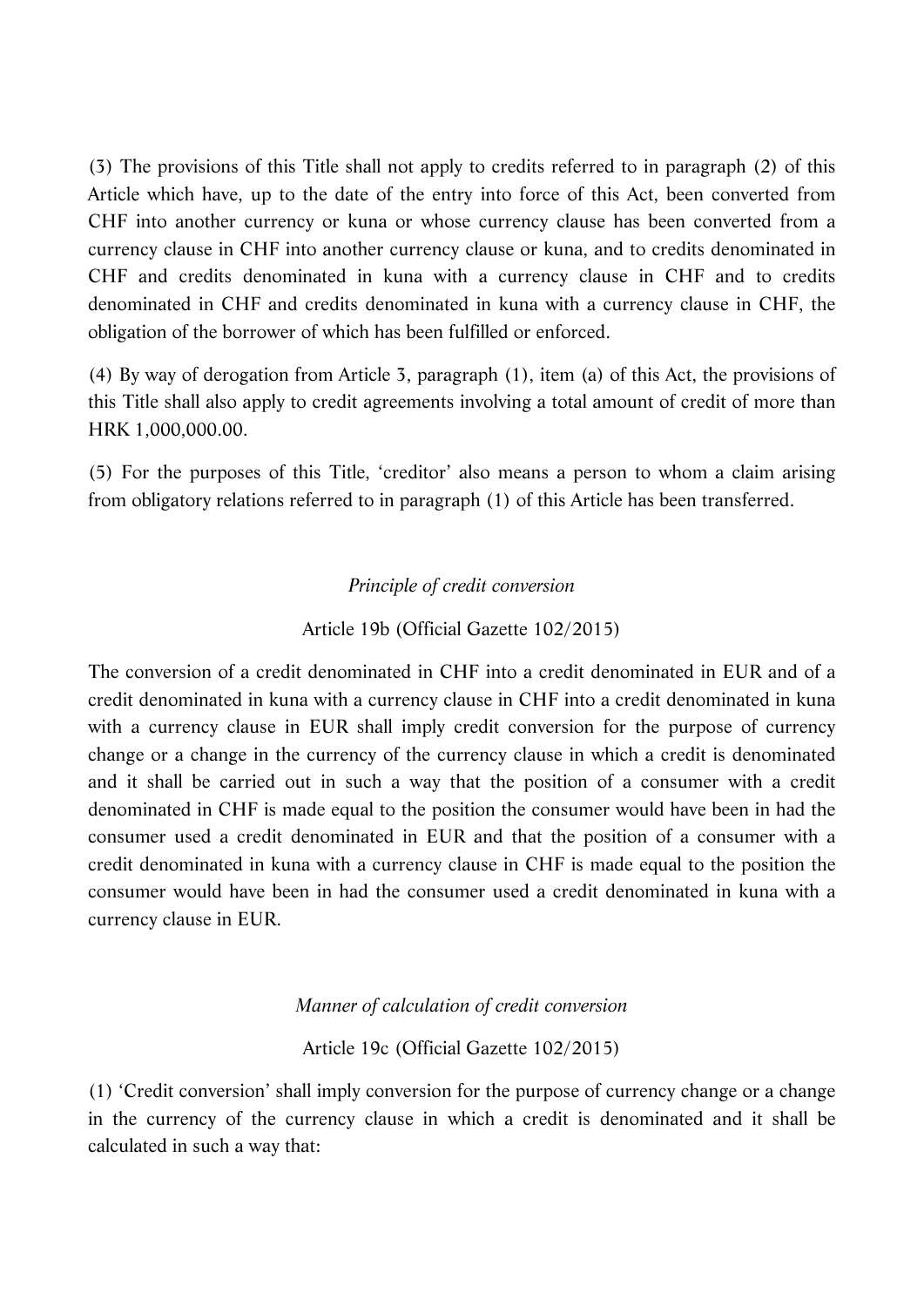1. the amount of the initially granted principal of a credit denominated in CHF and of a credit denominated in kuna with a currency clause in CHF is recalculated to the amount of the principal of a credit denominated in EUR and of a credit denominated in kuna with a currency clause in EUR, using the exchange rate applicable on the date of credit disbursement, where the exchange rate shall be equal to the exchange rate of the type the creditor used on that date for credits of the same type and duration, denominated in EUR and credits denominated in kuna with a currency clause in EUR, with the amount of the initially granted principal being the amount entered in the business books of the creditor where this amount may be greater than the amount disbursed as a result of exchange rate differences arising from the foreign exchange purchase/sale taking place at the time of credit disbursement;

2. instead of the initially agreed interest rate on a credit denominated in CHF and a credit denominated in kuna with a currency clause in CHF, the interest rate is applied which is equal to the interest rate (in terms of amount, type and period of change) which the creditor applied to credits of the same type and duration denominated in EUR and credits denominated in kuna with a currency clause in EUR on the date of entering into a credit agreement, respecting decreases in interest rates, the exchange rate or terms granted to the same groups of consumers based on their age, purpose of the credit, of the same type and duration denominated in EUR and credits denominated in kuna with a currency clause in EUR on the date of entering into an agreement on a credit denominated in CHF and a credit denominated in kuna with a currency clause in CHF;

3. the initially determined credit amortisation schedule for a credit denominated in CHF and a credit denominated in kuna with a currency clause in CHF, including any amendments thereto, on the basis of which instalments or annuities in CHF and in kuna with a currency clause in CHF have been calculated, is replaced with a new credit amortisation schedule calculated in accordance with items (1) and (2) of this paragraph on the basis of which new instalments or annuities in EUR and in kuna with a currency clause in EUR shall be calculated, taking into account all the changes to contractual terms related to the amount, purpose and maturity of the principal, and the amount, type and the period of change in interest rates and other changes which have over the duration of the credit agreement led to changes in the initially determined credit amortisation schedule and instalments or annuities;

4. the amounts paid for the settlement of the initially determined instalments or annuities in CHF and with a currency clause in CHF (except for default interest payments, fees and costs which shall not be taken into account for the purpose of conversion) are converted into EUR and into kuna with a currency clause in EUR, using the exchange rate applicable on the date of payment, where the exchange rate shall be equal to the exchange rate of the type the creditor used on that date for credits of the same type and duration, denominated in EUR and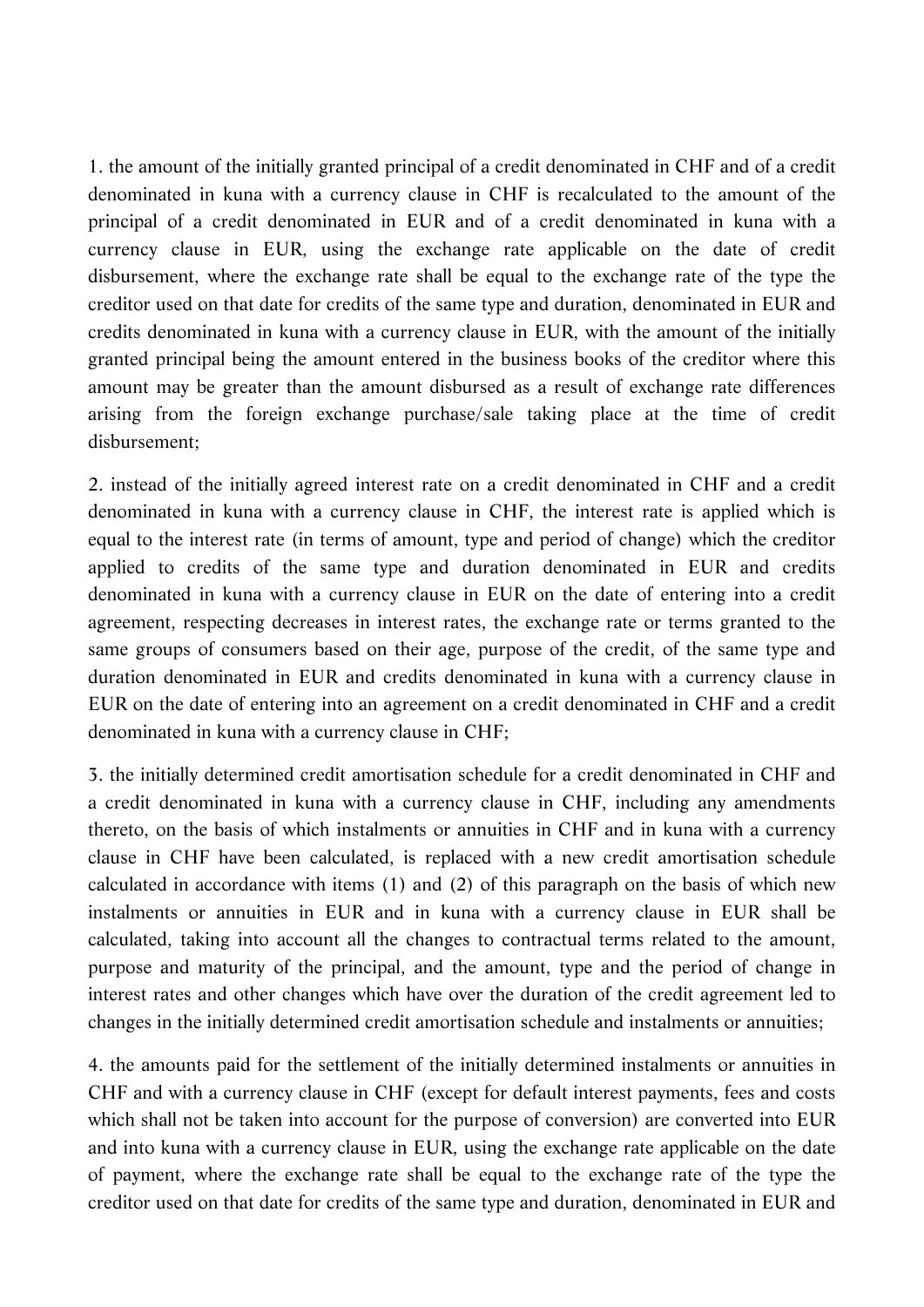credits denominated in kuna with a currency clause in EUR. Such amounts converted into EUR and into kuna with a currency clause in EUR shall constitute the basis for the settlement of instalments or annuities in EUR and with a currency clause in EUR determined on the basis of a new credit amortisation schedule in EUR and with a currency clause in EUR referred to in item (3) of this paragraph, respecting the order of settlement of due obligations in accordance with the general conditions of the creditor and not charging default interest;

5. the total amount paid, determined in EUR and with a currency clause in EUR in the manner referred to in item (4) of this paragraph, which is greater than the total amount of instalments or annuities in EUR and with a currency clause in EUR determined in the manner referred to in item (3) of this paragraph shall be considered overpayment which shall:

– if the amount of overpayment does not exceed the sum total of instalments or annuities in EUR and with a currency clause in EUR outstanding as at 30 September 2015, in accordance with a credit amortisation schedule referred to in item (3) of this paragraph, be used for the settlement of future instalments or annuities in EUR and with a currency clause in EUR which shall fall due in such a manner that, when paying the subsequent due instalment or annuity, the amount up to maximum 50% of the due instalment or annuity in EUR or with a currency clause in EUR may be closed out by overpayment, until the overpayment is used in full, with the creditor and the consumer, if the amount of overpayment exceeds 50% of the sum total of instalments or annuities in EUR and with a currency clause in EUR, outstanding as at 30 September 2015 in accordance with the credit amortisation schedule referred to in item (3) of this paragraph, defining in an agreement the manner of utilisation of the amount of overpayment in excess of 50% of the sum total of instalments or annuities in EUR and with a currency clause in EUR;

– if the amount of overpayment exceeds the sum total of instalments or annuities in EUR and with a currency clause in EUR outstanding as at 30 September 2015 in accordance with the credit amortisation schedule referred to in item (3) of this paragraph, be reimbursed to the consumer by the creditor within 60 days of the date of acceptance of the conversion by the consumer.

The amount of overpayment referred to in this item shall be calculated in kuna using the exchange rate applicable on 30 September 2015 and the calculation of the payment of interest on this amount and exchange rate differences arising from this amount shall not be the obligation of the creditor but shall be borne by the consumer;

6. the total amount paid, determined in EUR and with a currency clause in EUR in the manner referred to in item (4) of this paragraph, which is smaller than the sum total of instalments or annuities in EUR and with a currency clause in EUR determined in the manner referred to in item (3) of this paragraph is paid by the consumer to the creditor in accordance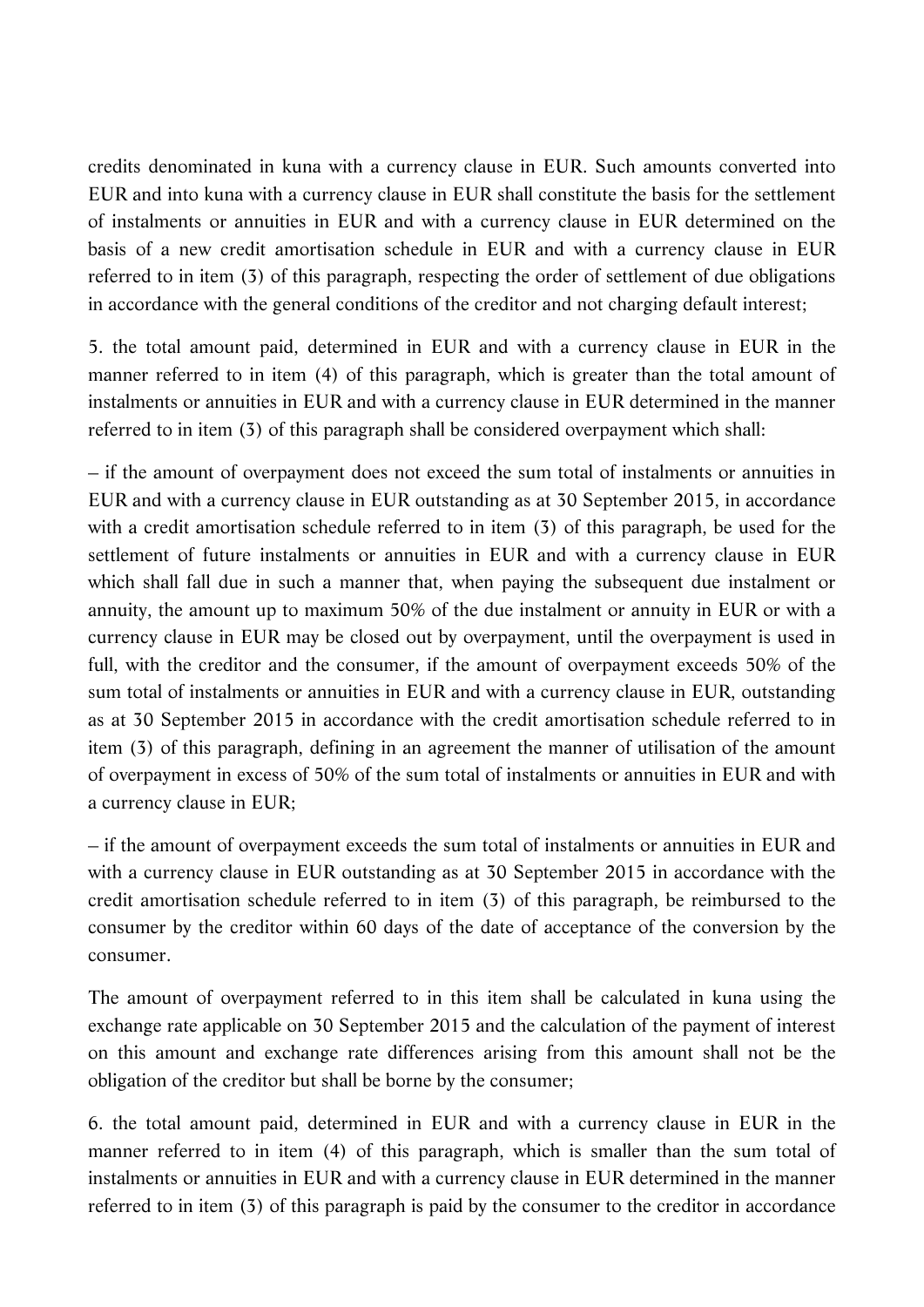with an agreement between the creditor and the consumer, and the obligations under the new credit amortisation schedule in EUR and with a currency clause in EUR continue to be fulfilled by the consumer;

7. the remaining outstanding principal amount in EUR and in kuna with a currency clause in EUR is determined as at 30 September 2015 as the difference between the new credit amortisation schedule determined in accordance with item (3) of this paragraph and the amounts paid determined in accordance with item (4) of this paragraph, with the amount of overpayment determined in item (5) of this paragraph not reducing the remaining outstanding principal amount in EUR and in kuna with a currency clause in EUR and any shortage in the amount paid determined in item (6) of this paragraph being settled in accordance with an agreement between the creditor and the consumer;

8. the effect of conversion is determined as the difference:

– between the balance of the principal outstanding in CHF and with a currency clause in CHF entered in the business books of the creditor as at 30 September 2015 calculated in EUR and in kuna with a currency clause in EUR at the exchange rate applicable on 30 September 2015, where the exchange rate shall be equal to the exchange rate of the type the creditor used on that date for credits of the same type and duration in EUR and in kuna with a currency clause in EUR, with the restriction on the exchange rate referred to in Article 11d of this Act relating to instalments or annuities in CHF and with a currency clause in CHF which fall due until the expiry of the duration of the restriction referred to in Article 11d of this Act; and

– the amount of principal outstanding referred to in item (7) of this paragraph.

(2) Paragraph (1) of this Article shall apply mutatis mutandis to the calculation of the obligation of repayment of the received arising from the termination of a credit agreement, whereby the conversion shall be carried out as at 30 September 2015, or at the day of the termination of a credit agreement.

# *Provision of information*

# Article 19d (Official Gazette 102/2015)

(1) For the purposes of verifying the conversion calculation, the creditor shall draw up a calculator based on which the conversion has been calculated which shall include a detailed overview of the calculation of all the elements of the conversion calculation determined in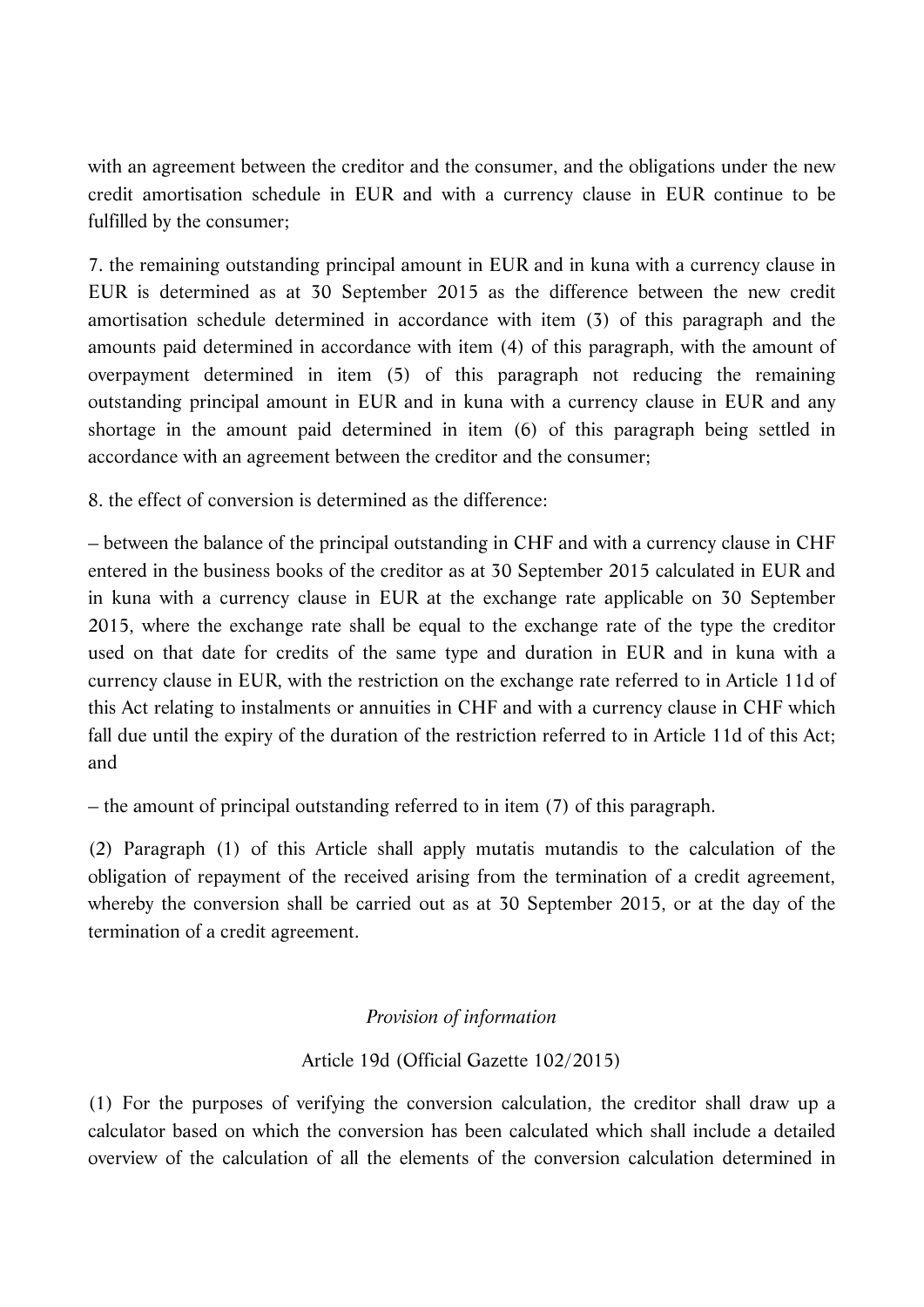Article 19c of this Act and shall make it available to each individual consumer on his website which shall be accessible to consumers via their personal identification numbers.

(2) For the purposes of verifying the conversion calculation, the creditor shall provide the consumer with access to a historical overview of general lending conditions, decisions on interest rates, daily exchange rates applicable to credits denominated in CHF and credits denominated in kuna with a currency clause in CHF and to credits denominated in EUR and credits denominated in kuna with a currency clause in EUR which the creditor has used for credits of the same type and duration denominated in CHF and credits denominated in kuna with a currency clause in CHF and for credits denominated in EUR and credits denominated in kuna with a currency clause in EUR.

(3) Prior to the posting of the calculator referred to in paragraph (1) of this Article on his website, the creditor shall obtain an opinion from a certified auditor or a judicial expert that the calculator has been drawn up in accordance with the manner of calculation provided for in Article 19c of this Act and shall post such opinion on his website within 45 days of the entry into force of this Act.

# *Credit conversion*

# Article 19e (Official Gazette 102/2015)

(1) A creditor shall, within 45 days of the entry into force of this Act, deliver to the consumer, by means of registered mail with return receipt, the calculation of the credit conversion, showing the balance as at 30 September 2015, calculated in accordance with Article 19c of this Act, together with the proposal of a new or amended credit agreement.

(2) Together with the calculation of conversion, the creditor shall also deliver an overview of the balance of all individual types of claims on the consumer, i.e. an extract of the open items of the consumer based on an agreement on a credit denominated in CHF and a credit denominated in kuna with a currency clause in CHF which is the subject of conversion as at 30 September 2015, calculated in kuna at the exchange rate of the type the creditor used for the calculation of conversion.

(3) The creditor shall deliver the calculation of conversion referred to in paragraph (1) of this Article together with an overview of the balance of all individual claims on the consumer, i.e. an extract of open items in accordance with paragraph (2) of this Article by means of registered mail with return receipt also to the persons from whom the creditor demanded or has the right to demand fulfilment of an obligation under a credit in CHF and a credit in kuna with a currency clause in CHF.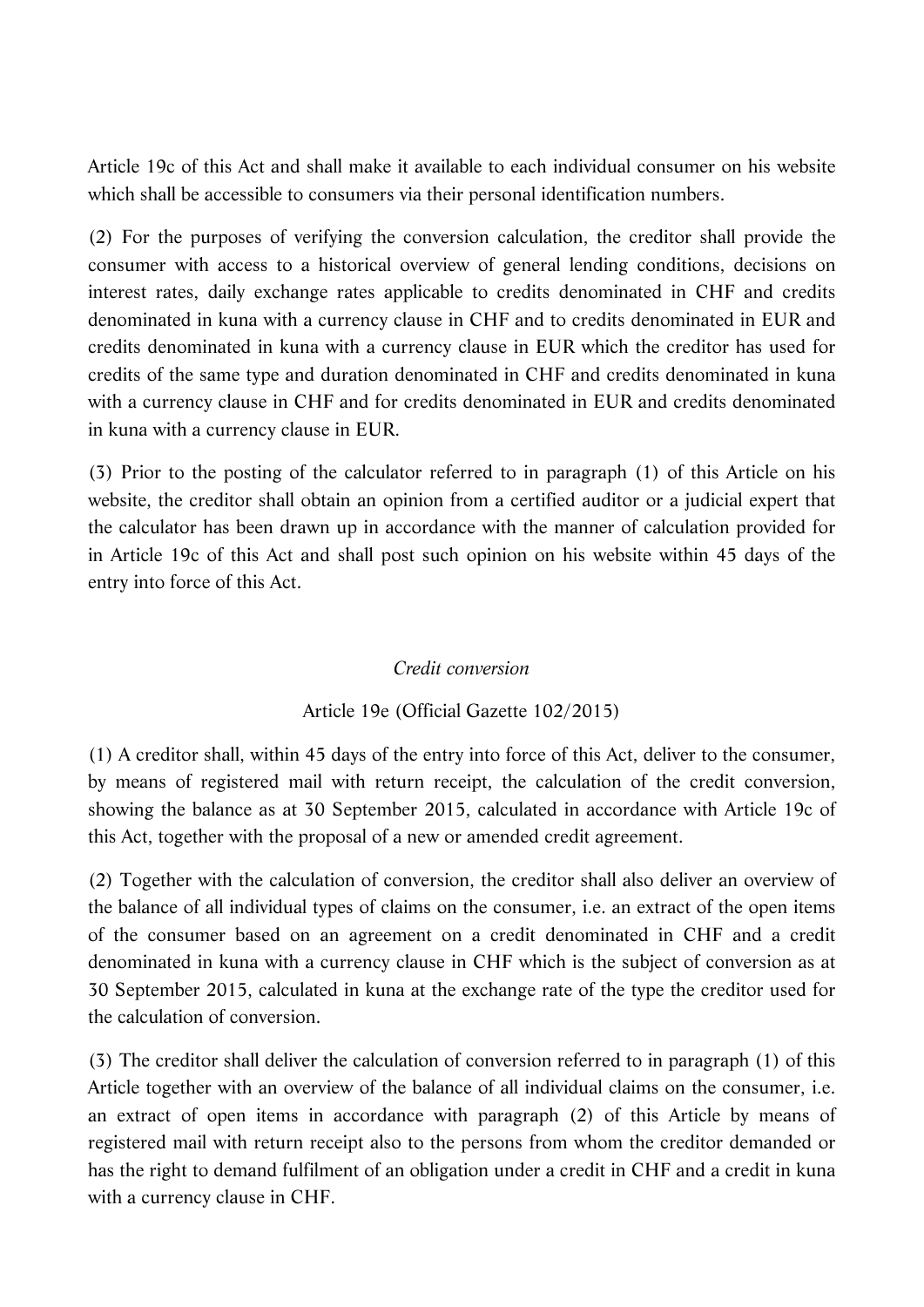(4) The calculation of conversion referred to in paragraph (1) of this Article shall contain a clear overview of all changes and shall show clearly the manner in which the remaining outstanding principal amount in EUR and in kuna with a currency clause in EUR referred to in Article 19c, paragraph (1), item (7) of this Act has been calculated, the amount of overpayment referred to in Article 19c, paragraph (1), item (5) of this Act, if any has been determined, or any shortage in the amount paid referred to in Article 19c, paragraph (1), item (6) of this Act, if any has been determined.

(5) In the case of acceptance of the credit conversion, the consumer shall be obligated to inform the creditor about the acceptance of the calculation of conversion by means of registered mail with return receipt or personally, within 30 days of the day of receipt of the calculation of conversion referred to in paragraph (1) of this Article, and of the overview of the balance of all claims of the creditor, i.e. the extract of open items referred to in paragraph (2) of this Article.

(6) If the consumer does not accept the calculation of the credit conversion or does not enter with the creditor into the agreement referred to in Article 19c, paragraph (1), item (6) of this Act, the credit repayment shall continue in accordance with the applicable contractual terms and the provisions of this Act.

(7) If the consumer accepts the calculation of the credit conversion:

– the effect of the conversion referred to in Article 19c, paragraph (1), item (8) of this Act shall be borne by the creditor and it shall be shown in the business books of the creditor as a claim adjustment due to exchange rate differences or as an expense based on disbursement for the overpayment referred to in Article 19c, paragraph (1), item (5), the first and the second indent of this Act;

– the difference in the initial principal arising from foreign exchange purchase/sale referred to in Article 19c, paragraph (1), item (1) of this Act, the amount of default interest, fees and costs charged referred to in Article 19c, paragraph (1), item (4) of this Act, the amount of interest and exchange rate differences based on overpayment referred to in Article 19c, paragraph (1), item (5) of this Act shall be borne by the consumer.

(8) If under an agreement on a credit denominated in CHF and a credit denominated in kuna with a currency clause in CHF, a consumer has been offered certain benefits in the form of a decreased interest rate, a special exchange rate or other specific benefits in accordance with a decision of the creditor, the creditor shall not be obligated to apply them to the calculation of conversion referred to in Article 19c of this Act and they shall be borne by the consumer. A special reduction in interest rates, a special exchange rate or more favourable terms granted to specific similar groups of consumers based on age, purpose of credit, the same type and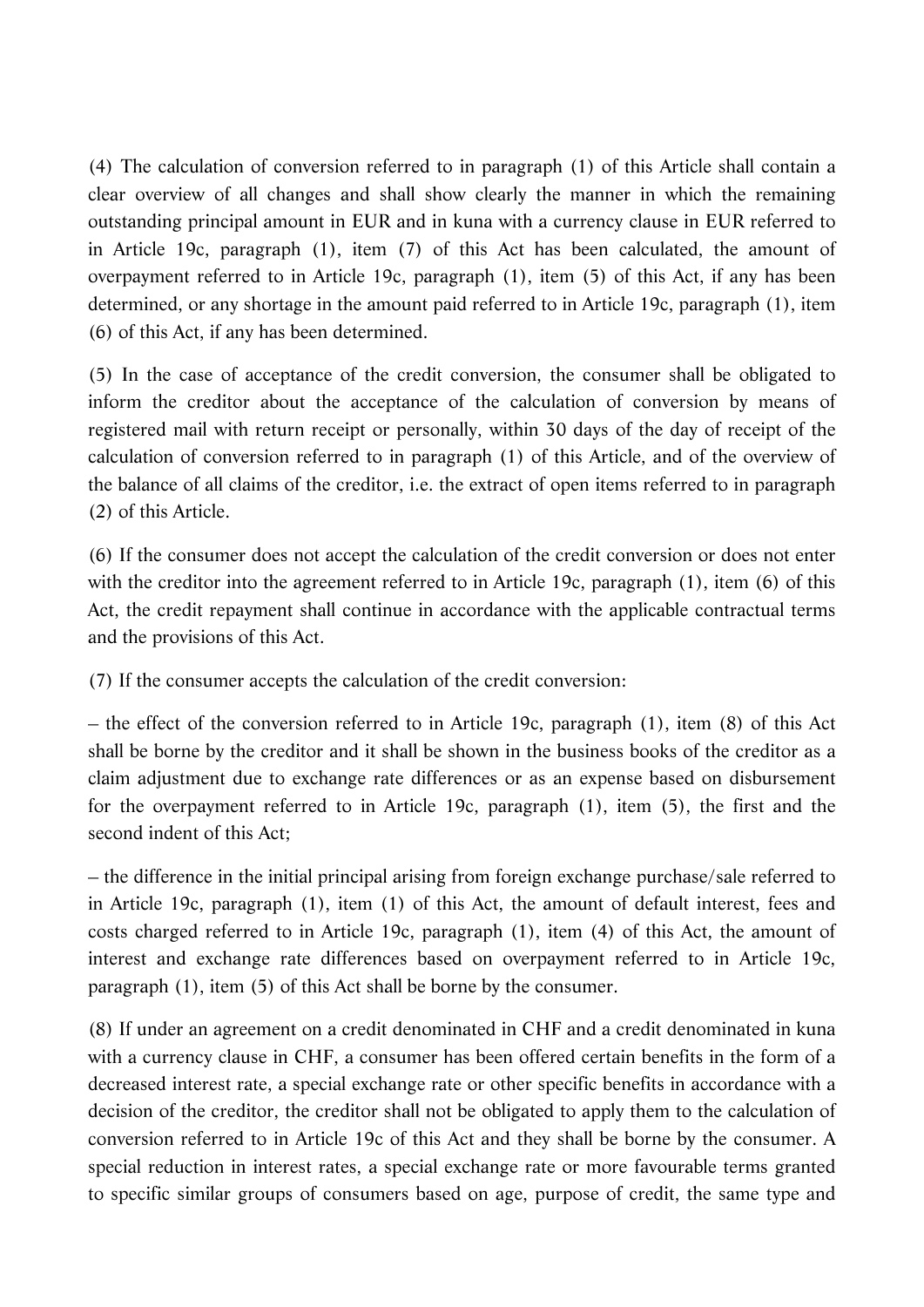duration in EUR and in kuna with a currency clause in EUR on the date of entering into an agreement on a credit denominated in CHF and a credit denominated in kuna with a currency clause in CHF shall not be considered benefits.

(9) If the consumer accepts the calculation of credit conversion, the creditor shall not seek additional instruments of collateral other than those agreed nor set additional conditions to the consumer, derogating other rights of the consumer.

(10) The consumer shall not be charged any related credit conversion costs.

# *Transitional period*

# Article 19f (Official Gazette 102/2015)

(1) The consumer shall continue to pay instalments or annuities determined under a credit amortisation schedule applicable before the conversion of a credit denominated in CHF and a credit denominated in kuna with a currency clause in CHF until the day of entering into a new or amended credit agreement.

(2) The difference between the amount paid during the transitional period and the amount to be paid under the instalment or annuity in EUR and in kuna with a currency clause in EUR determined under the new credit amortisation schedule referred to in Article 19c, paragraph (1), item (3) of this Act, shall be determined at maturity of the first subsequent instalment or annuity in EUR and in kuna with a currency clause in EUR under the new credit amortisation schedule referred to in Article 19c, paragraph (1), item (3) of this Act and the thus determined difference shall be considered the overpayment referred to in Article 19c, paragraph (1), item (5) of this Act or a shortage in the amount paid referred to in Article 19c, paragraph (1), item (6) of this Act.

# *Rights of a person fulfilling a credit obligation*

Article 19g (Official Gazette 102/2015)

(1) A guarantor or another person referred to in Article 19e, paragraph (3) of this Act from whom the creditor demanded or has the right to demand fulfilment of an obligation under a credit in CHF and in kuna with a currency clause in CHF may negotiate a claim with the creditor in his name and on behalf of the consumer if an overpayment referred to in Article 19c, paragraph (1), item (5) of this Act has been determined and if the consumer does not accept the calculation of the credit conversion.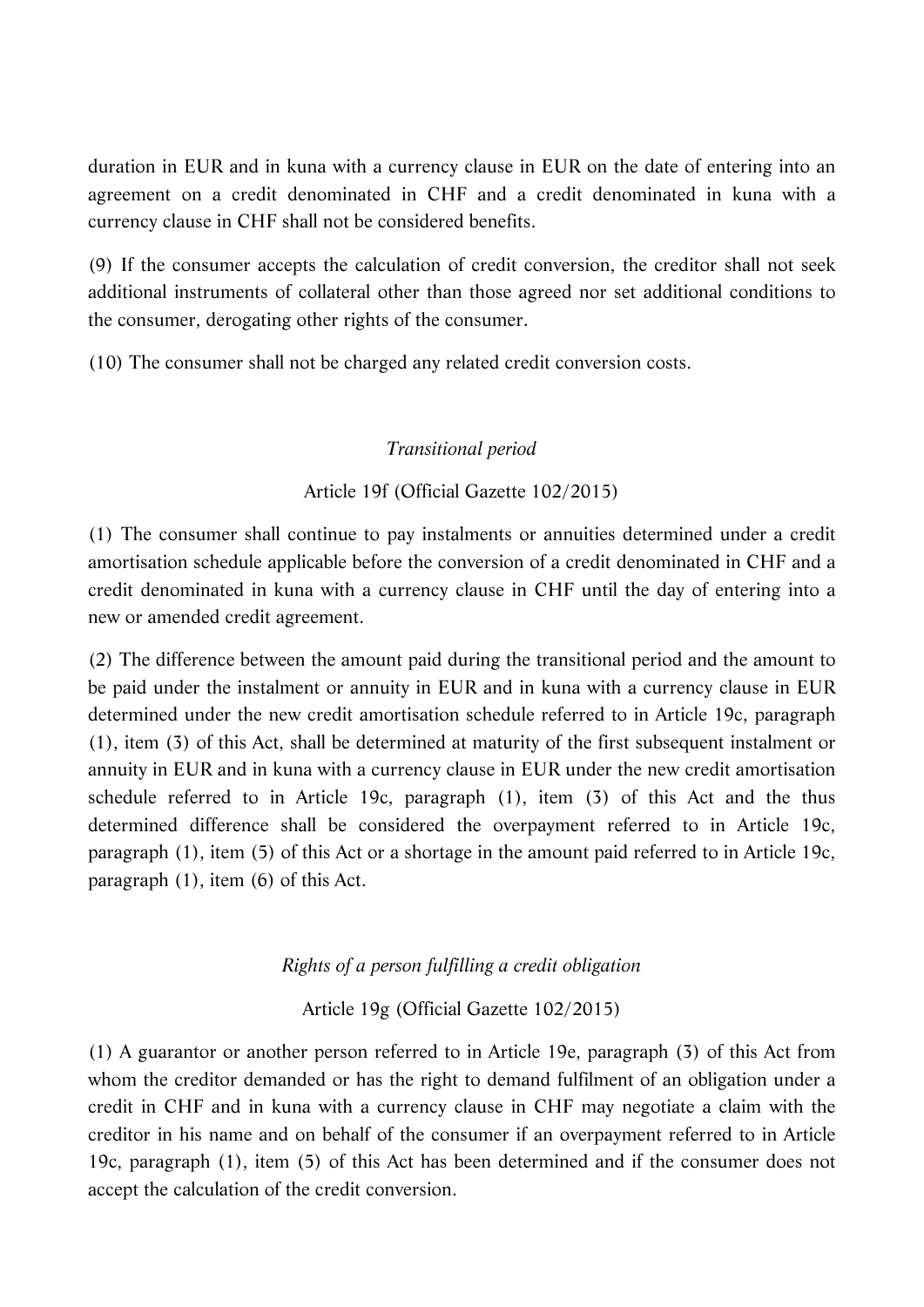(2) Under the agreement referred to in paragraph (1) of this Article, the consumer shall acquire own and direct right in relation to the creditor as if he has accepted the calculation of conversion and the contracting party shall have the right to demand that the creditor delivers to the consumer what has been agreed on behalf of that consumer.

(3) If the consumer declares that he does not accept or refuses the benefit agreed on his behalf, the benefit shall belong to the contracting party.

(4) The creditor may bring to the attention of the consumer all complaints against the contracting party under an agreement negotiating benefits for the consumer.

(5) Under the agreement referred to in paragraph (1) of this Article, the creditor shall agree to reduce the claim on the consumer by appropriate application of the principles and rules referred to in Articles 19b to 19f of this Act.

# *Tax treatment of the conversion*

# Article 19h (Official Gazette 102/2015)

(1) The effect of conversion referred to in Article 19e, paragraph (7) of this Act which results in an expense in the business books of the creditor shall be recognised as the expense of the creditor for tax purposes within the meaning of the special regulation on corporate income tax (profit tax), in accordance with the principle of avoidance of double taxation and the principle of avoidance of double reduction in the tax base.

(2) The creditor shall be obligated to deliver, together with corporate income tax (profit tax) return for the period in which an expense referred to in paragraph (1) of this Article is entered in the business books, a cumulative summary of the calculations of conversions referred to in Article 19e of this Act, on the basis of which the creditor entered an expense in the business books, as well as evidence clearly showing that the expense received the tax treatment in accordance with the provisions of paragraph (1) of this Article.

(3) The provisions of paragraphs (1) and (2) of this Article shall apply mutatis mutandis to tax on the effect of conversion referred to in Article 19e, paragraph (7) of this Act if the creditor is subject to income tax.

(4) The effect of conversion referred to in Article 19e, paragraph (7) of this Act shall not be considered income of a consumer within the meaning of the special regulation on income tax.

(5) The provisions of paragraphs (1) to (4) of this Article shall apply mutatis mutandis to the expense arising from the reimbursement of the overpayment referred to in Article 19c,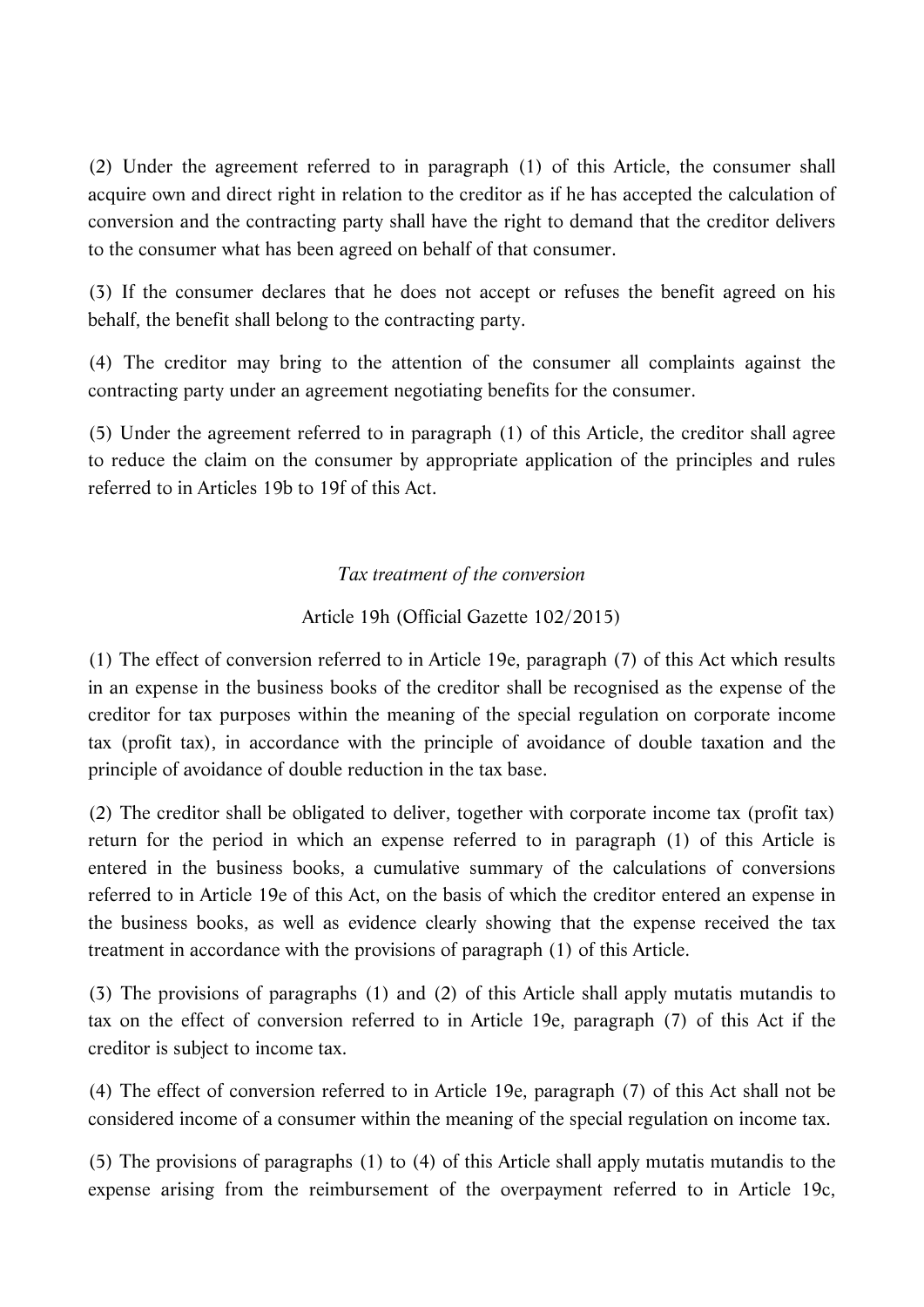paragraph (1), item (5), the first and the second indent of this Act and the reimbursement referred to in Article 19c, paragraph (2) of this Act.

### *Report on credit conversion implementation*

Article 19i (Official Gazette 102/2015)

The creditor shall deliver to the Ministry of Finance within six months of the entry into force of this Act a report on the results of the credit conversion implementation which shall contain as a minimum the following data:

– the number of consumers who have accepted or have not accepted the conversion of credits denominated in CHF into credits denominated in EUR;

– the number of consumers who have accepted or have not accepted the conversion of credits denominated in kuna with a currency clause in CHF into credits denominated in kuna with a currency clause in EUR;

– the number of consumers who have accepted or have not accepted the conversion of a claim arising from the termination of agreements on credits denominated in CHF and credits denominated in kuna with a currency clause in CHF;

– the balance of credits denominated in CHF and credits denominated in kuna with a currency clause in CHF by credit type, or claims arising from the termination of agreements on credits denominated in CHF or credits denominated in kuna with a currency clause in CHF on the day before the conversion and after the conversion, together with the amounts of the effects of conversion.

# **IVb NULLITY AND COURT PROCEEDINGS**

*Nullity of agreements and the consequences of nullity*

Article 19j (Official Gazette 102/2015)

(1) If a creditor or a credit intermediary without an authorisation to provide services of granting consumer credits, or services of intermediation in granting consumer credits, concluded a credit agreement, the agreement shall be null and void.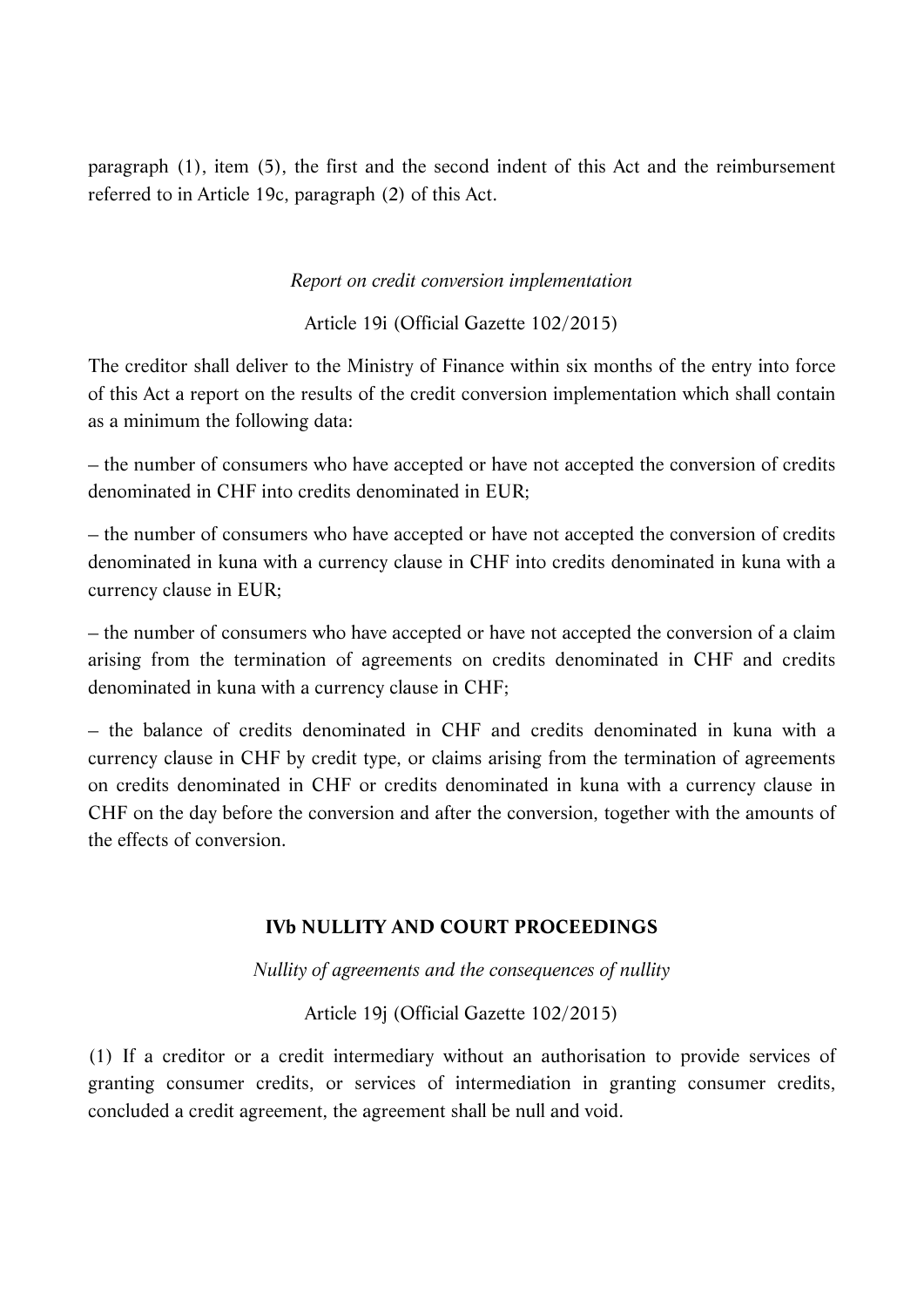(2) If an obligation to repay the received referred to in the paragraph (1) of this Article exists, the consumer shall pay the interest on the received amount from the date of the decision determining nullity becoming legally binding.

# *Deferment of execution*

# Article 19k (Official Gazette 102/2015)

(1) If for the purpose of collecting a claim related to an international credit agreement there is an execution proceeding against the consumer who filed a lawsuit for the purpose of determining nullity, the court shall, at the proposal of the execution debtor, defer the execution until the proceeding on determination of nullity has not been legally closed, without further examining other prescribed preconditions to defer the execution at the proposal of the execution debtor.

(2) In the case referred to in paragraph (1) of this Article, the execution creditor shall not condition the deferment by setting a bail.

(3) The proposal to defer the execution under this Act can be submitted by a consumer as execution debtor regardless of whether he submitted a proposal to defer execution in an execution procedure that is pending on the date of the entry into force of this Act.

# *Competence of a court*

# Article 19l (Official Gazette 102/2015)

(1) In the case of a dispute arising in relation to a credit agreement, the consumer may initiate a proceeding against the other contracting party before any court of the state in which the other contracting party has its head office or, regardless of the head office of the other contracting party, before the courts of the place of the consumer's domicile.

(2) The other contracting party may initiate a proceeding against the consumer only before the courts of the state of the consumer's domicile.

(3) The provisions of paragraphs (1) and (2) of this Article shall not affect the right to submit a counter-claim before the court before which a court proceeding based on the lawsuit is pending.

(4) The provisions of paragraphs (1) and (2) of this Article can be deviated from only by means of an agreement: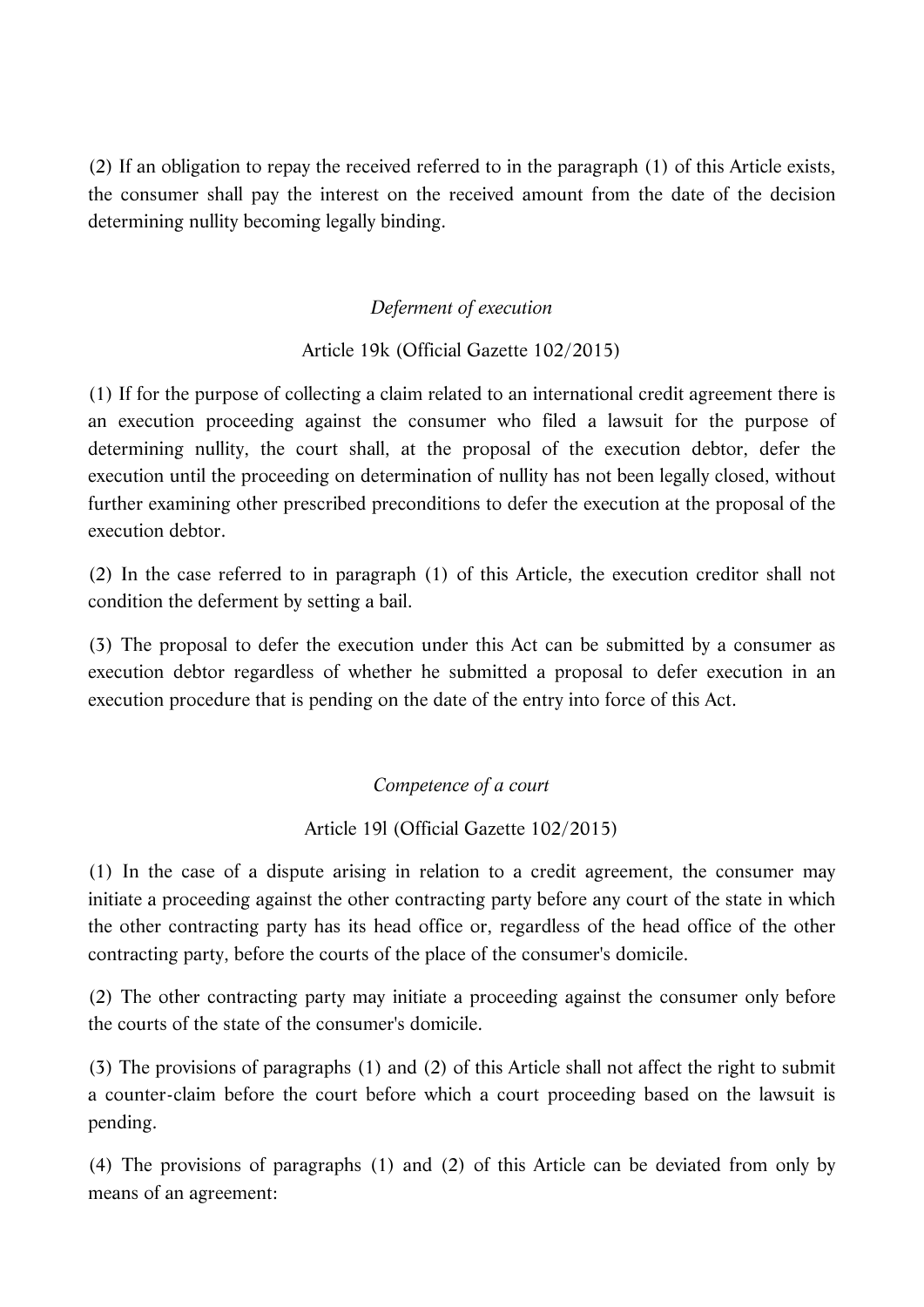1. concluded after the dispute arose;

2. which enables the consumer to initiate the proceeding before a court which is different from the court referred to in paragraph (1) of this Article; or

3. concluded between the consumer and the other contracting party, both having domicile or normal place of residence, or a head office, in the same state, and transferring the competence to the courts of that state, under the assumption that the agreement is not contrary to the law of that state.

# **V EFFECTIVE INTEREST RATE**

*Calculation of the effective interest rate*

Article 20 (Official Gazette 143/2013)

(1) The effective interest rate, equating, on an annual basis, to the present value of all commitments (drawdowns, repayments and charges), future or existing, agreed by the creditor and the consumer, shall be calculated in accordance with the methodology set out in the Croatian National Bank's act governing the EIR.

(2) For the purpose of calculating the EIR, the total cost of the credit to the consumer shall be determined, with the exception of any charges payable by the consumer for noncompliance with any of his commitments laid down in the credit agreement and charges other than the purchase price which, for purchases of goods or services, he is obliged to pay whether the transaction is effected in cash or on credit.

The costs of maintaining an account recording both payment transactions and drawdowns, the costs of using a means of payment for both payment transactions and drawdowns, and other costs relating to payment transactions shall be included in the total cost of the credit to the consumer unless the opening of the account is optional and the costs of the account have been clearly and separately shown in the credit agreement or in any other agreement concluded with the consumer.

(3) The calculation of the EIR shall be based on the assumption that the credit agreement is to remain valid for the period agreed and that the creditor and the consumer will fulfil their obligations under the terms and by the dates specified in the credit agreement.

(4) In the case of credit agreements containing clauses allowing variations in the interest rate and, where applicable, charges contained in the EIR but unquantifiable at the time of calculation, the EIR shall be calculated on the assumption that the interest rate and other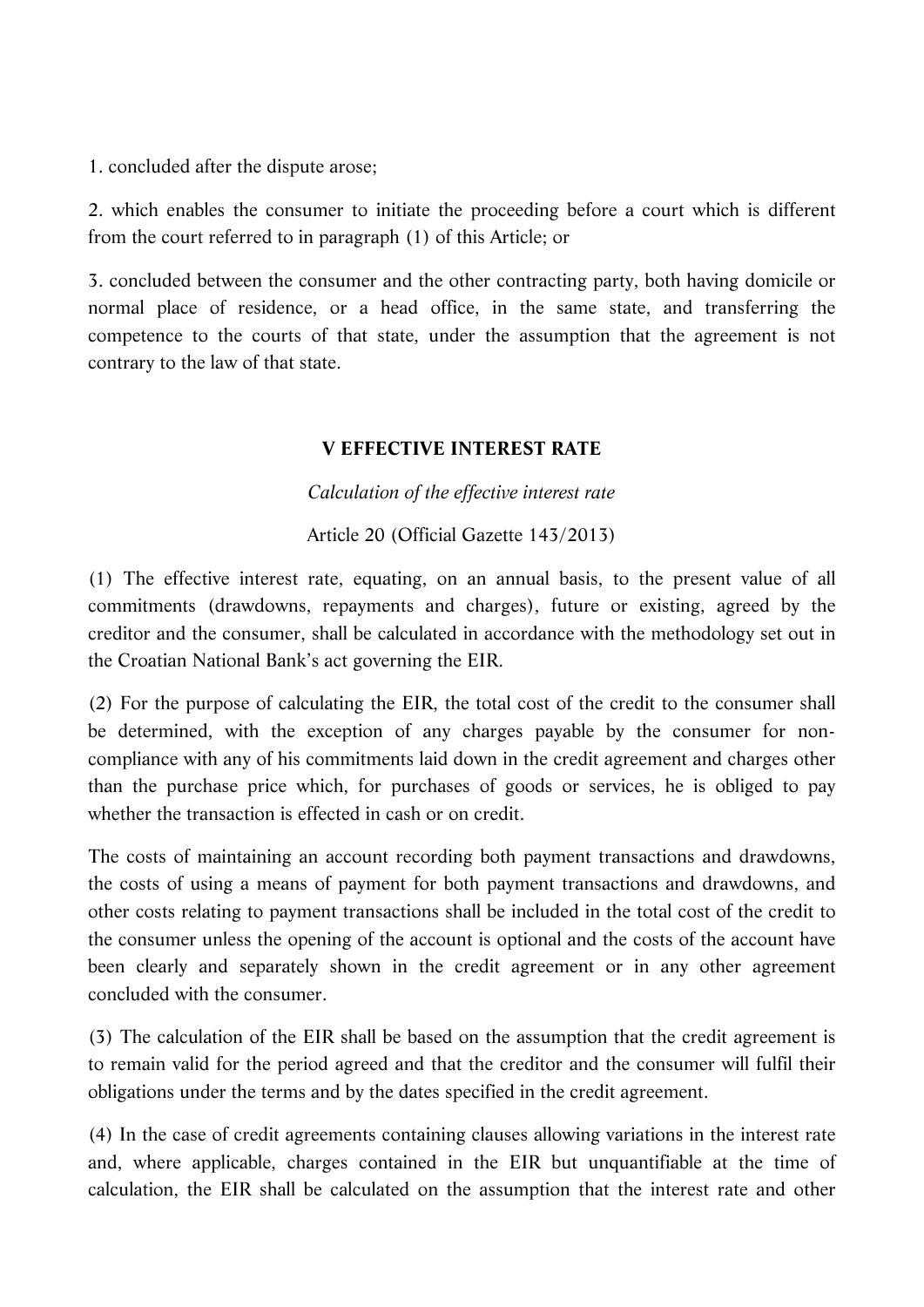charges will remain fixed in relation to the initial level and will remain applicable until the end of the credit agreement.

(5) Where necessary, additional assumptions may be used in calculating the EIR set out in Annex III of the Ordinance on the obligation to inform consumers and on additional assumptions for the calculation of the effective interest rate (Official Gazette 14/2010 and 124/2013) issued by the Minister of Finance.

# *EIR ceiling*

Article 20a (Official Gazette 143/2013, 78/2015)

(1) The maximum EIR for consumer credits under this Act shall be equal to the statutory default interest rate increased by two percentage points.

(2) The maximum EIR for housing loans under this Act shall be equal to the statutory default interest rate.

# **VI AUTHORISATION TO PROVIDE SERVICES**

*Authorisation to provide consumer credit services*

### Article 21

(1) The creditor or the credit intermediary may not provide or intermediate in granting consumer credits without authorisation (hereinafter referred to as 'authorisation').

(2) Authorisation shall not be necessary for credit institutions and credit unions whose authorisation for the granting of credits is issued by the Croatian National Bank pursuant to the laws governing the operation of these institutions, and for payment institutions and electronic money institutions for the granting of credits that are an integral part of payment services that these institutions provide on the basis of authorisation by the Croatian National Bank. Authorisation shall not be necessary for leasing companies whose authorisation for conducting financial leasing is issued by the Croatian Financial Services Supervisory Agency pursuant to special laws governing the operation of leasing companies. Authorisation shall also not be necessary for the Croatian Bank for Reconstruction and Development and for creditors granting credits exclusively to their employees. Authorisation shall also not be necessary for seller-trader creditors who allow consumers to pay for goods or services in four or fewer instalments over a period of one year from the date of purchase.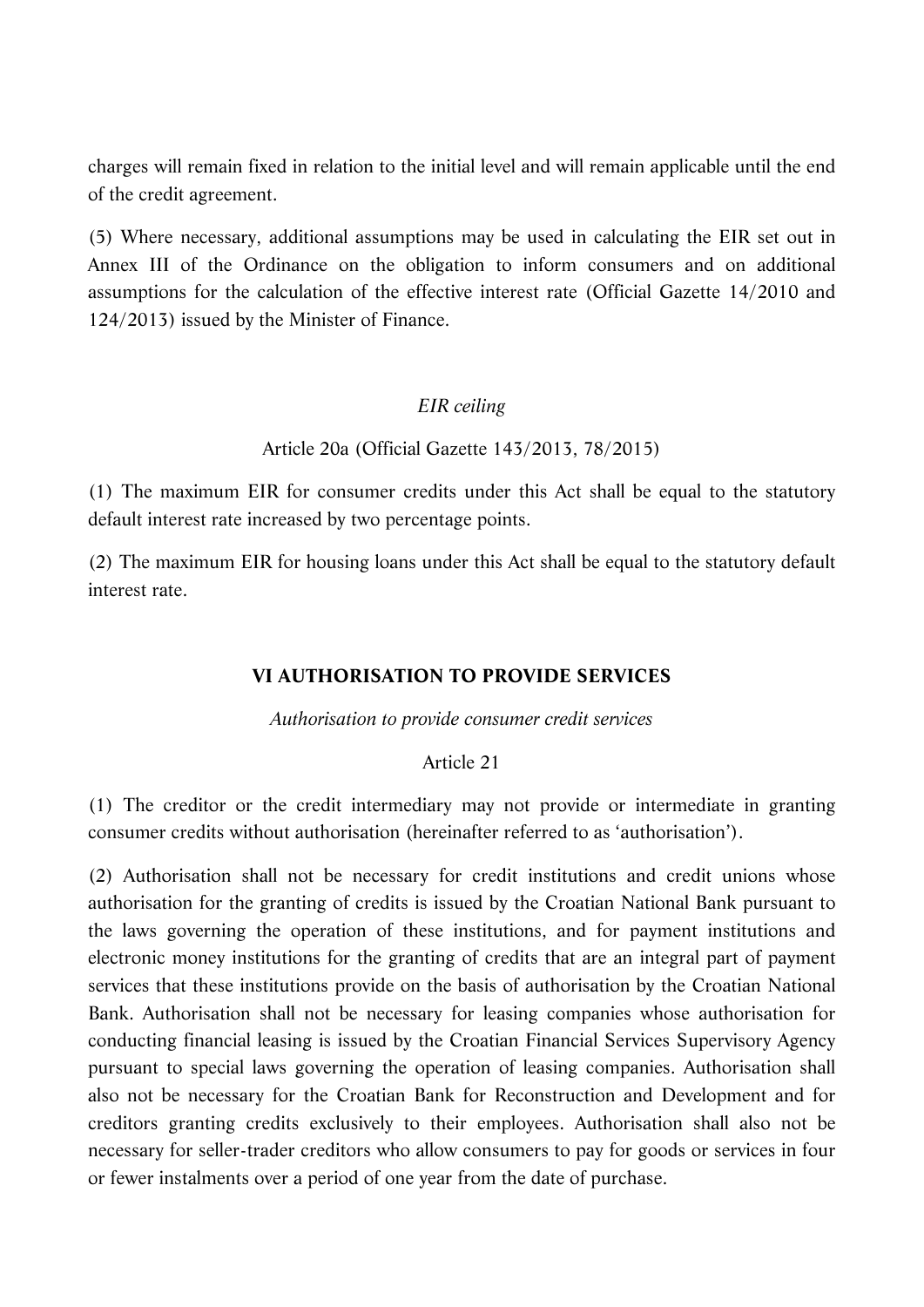(3) The Ministry of Finance shall issue the authorisation referred to in paragraph (1) of this Article for a period of three years.

(4) No appeal may be lodged against decisions issued in administrative procedures on applications for authorisation but an administrative dispute may be initiated against them.

(5) Unless otherwise provided for in this Act, the provisions of the General Administrative Procedure Act shall apply to the decision-making procedure of the Ministry of Finance.

(6) The Minister of Finance shall prescribe by means of an ordinance the obligation of reporting to the Ministry of Finance, the personnel, technical and organisational requirements to be met by the creditor or the credit intermediary for the purpose of obtaining authorisation, the reasons for refusal of an application for authorisation, the documentation to be enclosed with an application, a fee for issuing the authorisation, the time limit for submitting the application for authorisation and other conditions for authorisation to provide consumer credit services.

# Article 21a

(1) Creditors that were issued the authorisation by the Ministry of Finance referred to in Article 21 of this Act may, pursuant to this Act, provide exclusively the services of granting specific-purpose consumer credits for the purpose of developing their main predominant activity.

(2) The activity of providing consumer credit services may not be the main activity of a creditor, unless the creditor is a credit institution, a credit union or a leasing company engaged in financial leasing activities as activities which, for the purposes of this Act and in their economic aspect, correspond to consumer credit activities.

# **VII INSPECTION SUPERVISION**

### *Supervision*

# Article 22

(1) Inspection supervision of the implementation of this Act and regulations adopted under this Act, except in the cases referred to in paragraphs (2) and (3) of this Article, shall be carried out by the State Inspector's Office.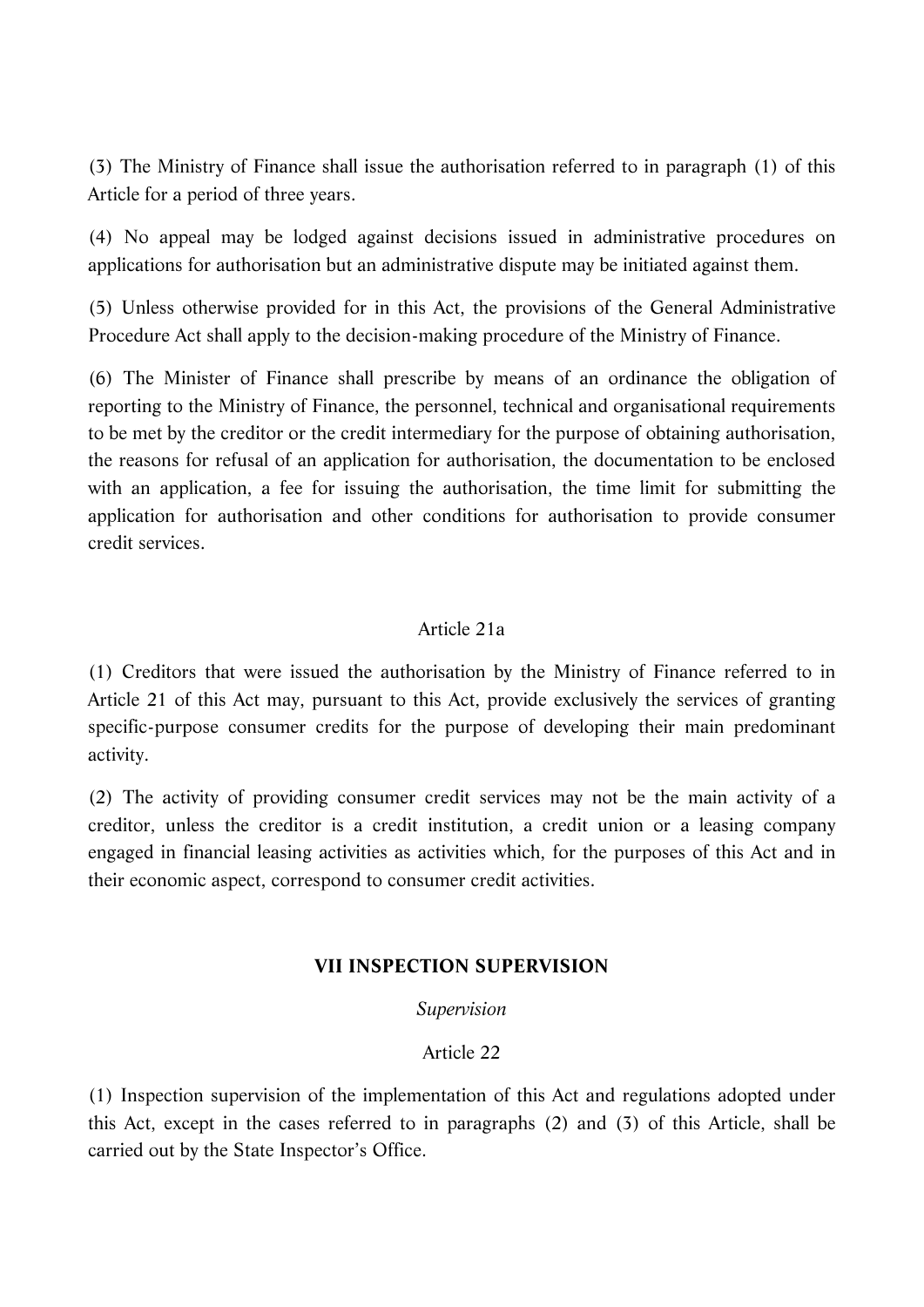(2) Supervision of the implementation of this Act and regulations adopted under this Act by credit institutions and credit unions authorised by the Croatian National Bank to grant credits and by payment institutions and electronic money institutions that grant credits that are an integral part of payment services that these institutions provide on the basis of authorisation by the Croatian National Bank, shall be carried out by the Croatian National Bank in the manner prescribed in special laws governing the operation of these creditors. The Croatian National Bank shall also carry out supervision of the implementation of this Act and regulations adopted under this Act by other creditors that, pursuant to the law governing the operation of credit institutions, provide credit services in the Republic of Croatia directly or through a branch.

(3) Supervision of the implementation of this Act and regulations adopted under this Act by creditors operating on the basis of authorisation by the Croatian Financial Services Supervisory Agency, issued pursuant to special laws governing the operation of these creditors, shall be carried out by the Croatian Financial Services Supervisory Agency.

(4) Supervisory authorities referred to in this Article may, for the purposes of supervision, adopt implementing regulations within their competence.

### Article 23

(1) The creditor or the credit intermediary shall enable the competent inspector or other competent supervisory authority to carry out an examination of the concluded agreements, shall provide them with copies of such agreements, and shall make available other information and business documentation necessary for determining the facts during supervision, at its head office and in other premises in which it operates and conducts activities pertaining to which the competent inspector or other competent supervisory authority carries out supervision.

(2) The creditor or the credit intermediary shall provide the competent inspector or other competent supervisory authority with adequate premises in which they can carry out supervision without disturbance and without the presence of other persons.

(3) In the course of supervision, the creditor or the credit intermediary shall ensure the presence of authorised persons of the creditor or the credit intermediary in the premises referred to in paragraph (1) of this Article, who may provide appropriate explanations concerning the business events and administrative or business records that are subject to supervision.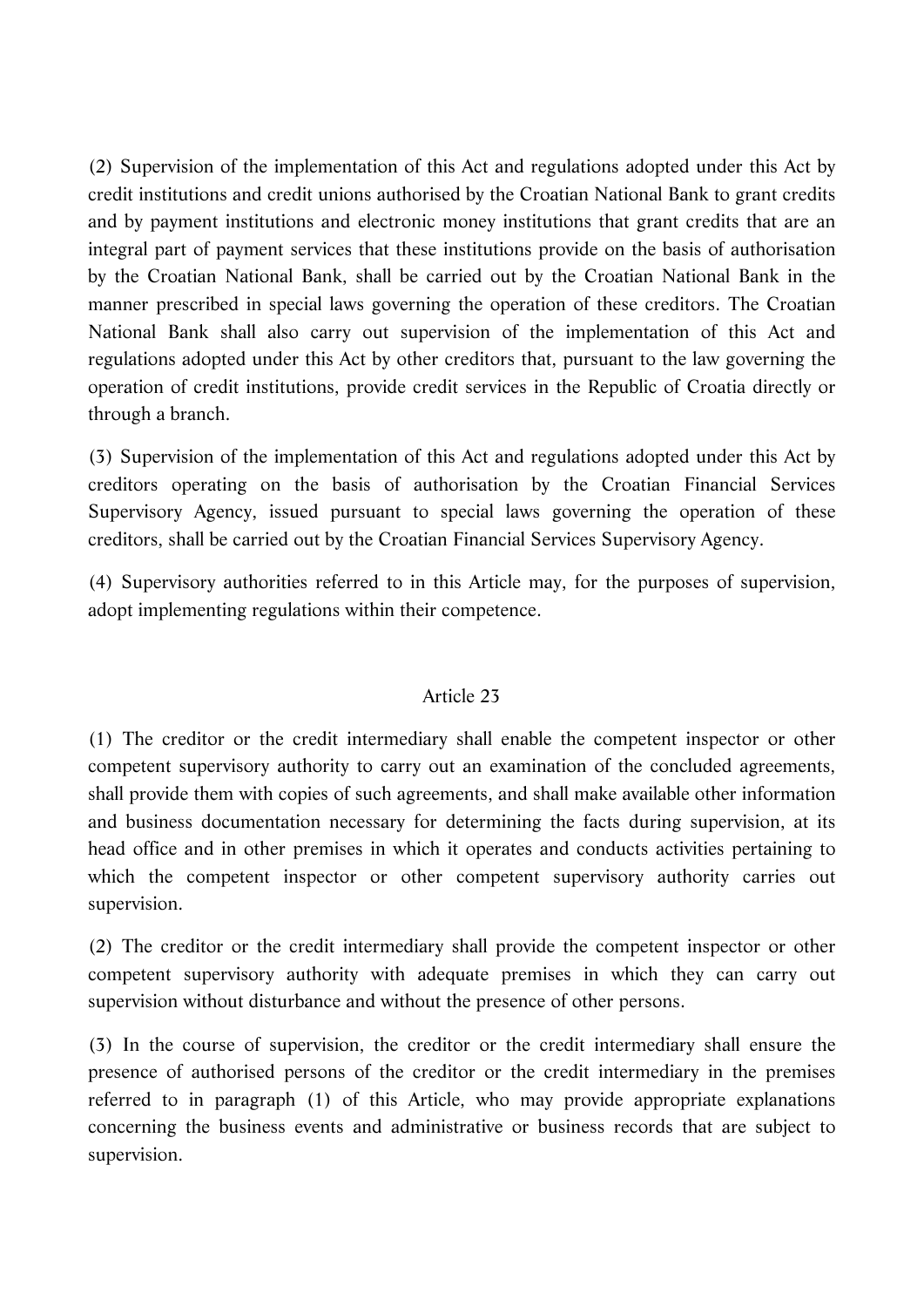(4) The creditor or the credit intermediary providing consumer credit services or mediating in consumer credits on the basis of authorisation by the Ministry of Finance shall keep records of the concluded agreements on the prescribed form, which must be located in the business premises and available to the competent inspector for review.

(5) The competent inspector or other competent supervisory authority shall treat the information they have received in the course of supervision as a business secret.

(6) The competent inspector shall inform the Ministry of Finance of established illegalities.

(7) The Minister of Finance shall prescribe the contents, form and means of keeping records referred to in paragraph (4) of this Article by means of an ordinance.

# Article 23a

(1) In the course of inspection supervision, the competent inspector shall prohibit the provision of consumer credit services or mediation in providing consumer credits by an oral decision noted in the report, if he establishes that:

1) the creditor provides consumer credit services without authorisation by the Ministry of Finance;

2) the intermediary mediates in providing consumer credits without authorisation by the Ministry of Finance.

(2) The decision referred to in paragraph (1) of this Article shall be executed without delay, upon the completed supervision, by sealing off the business premises or, when this is not possible, in another suitable manner.

(3) The prohibition on providing consumer credit services or mediation in providing consumer credits shall last until the established irregularities are eliminated, and for at least 30 days from the date of issuing the oral decision.

(4) The decision referred to in paragraph (1) of this Article shall be delivered in writing without delay, at the latest within eight days from the date of issuing the oral decision.

(5) An appeal against the decision referred to in paragraph (4) of this Article shall not stay its execution.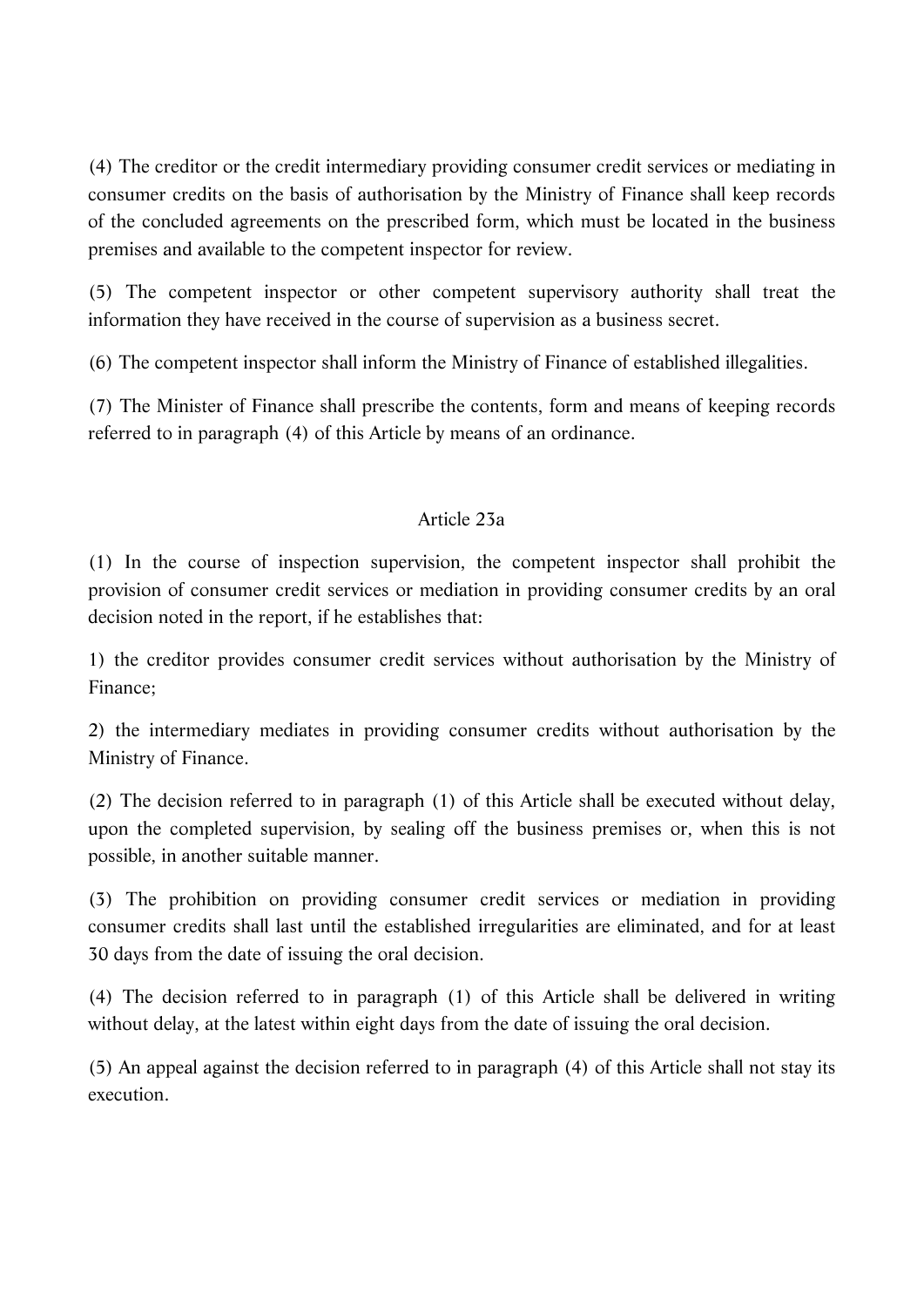### Article 23b

(1) In the course of inspection supervision, the competent inspector shall order the creditor or credit intermediary, by means of a decision, to eliminate all established irregularities and illegalities, determining the time limit in which such irregularities must be eliminated, if he establishes that:

1) advertising concerning credit agreements does not include information in accordance with Article 4 of this Act;

2) prior to accepting the offer or concluding the credit agreement, he did not inform the consumer in accordance with the provisions of Article 5 of this Act;

3) before concluding the credit agreement, he did not assess the creditworthiness of the consumer in accordance with the provisions of Article 8 of this Act;

4) the credit agreement is not concluded on paper or on another durable medium;

5) the credit agreement does not contain contractual provisions in accordance with this Act;

6) the credit agreement contains contractual provisions contrary to this Act and detrimental to the consumer;

7) the creditor or credit intermediary grants credits contrary to the provisions of this Act.

(2) If the competent inspector establishes that the creditor or credit intermediary did not eliminate irregularities within the set time limit, the inspector shall prohibit the creditor or credit intermediary, by means of a decision, from concluding credit agreements.

(3) An appeal against the decision referred to in paragraph (2) of this Article shall not stay its execution.

# **VIII CONSUMER RIGHTS PROTECTION**

*Out-of-court resolution of disputes*

# Article 24

(1) In all disputes which may arise in the implementation of the provisions of this Act between a consumer and a creditor a proposal for conciliation may be submitted to the Conciliation Centre of the Croatian Chamber of Economy.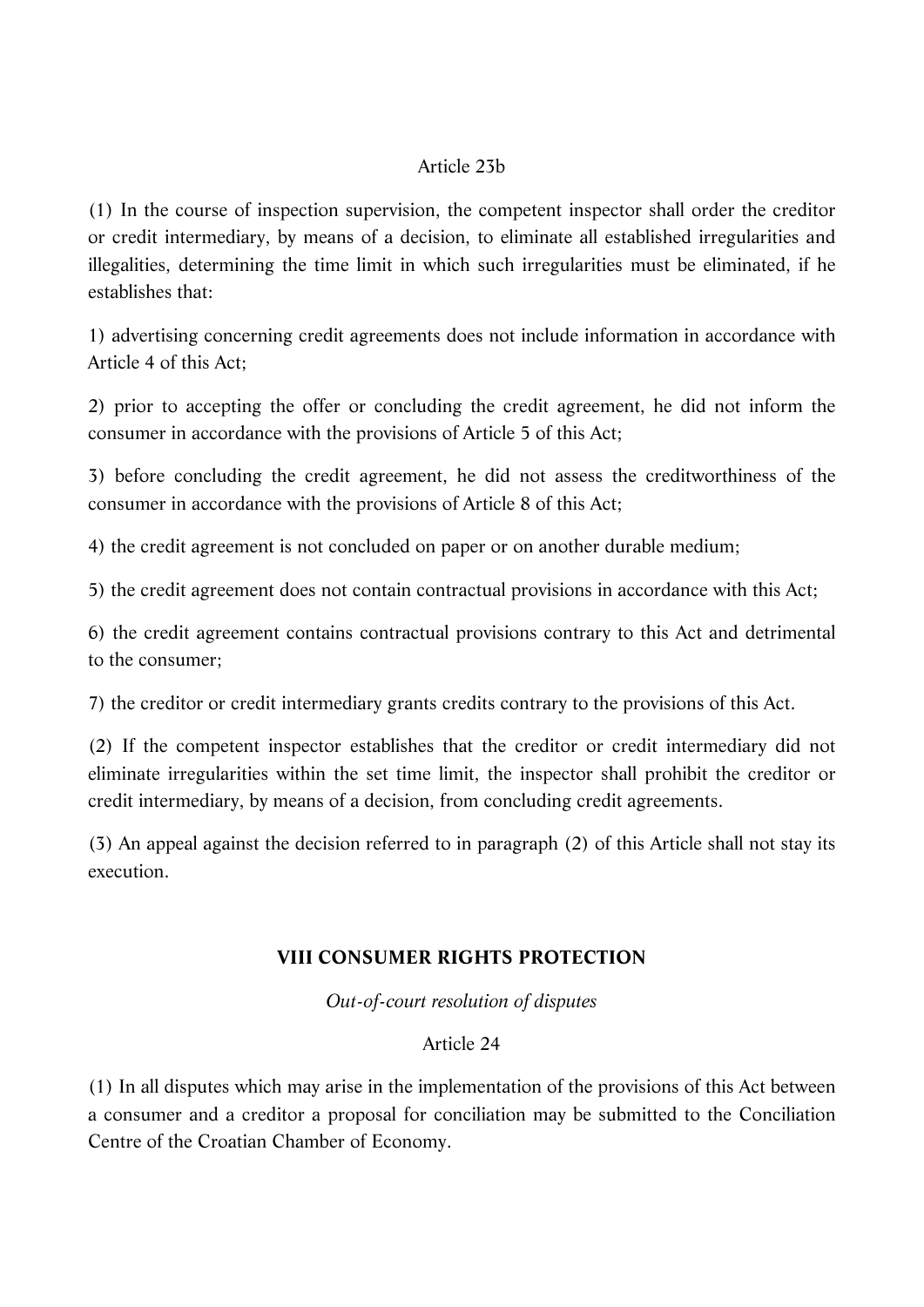(2) The conciliation before the Conciliation Centre referred to in paragraph (1) of this Article shall be conducted in accordance with the Rules of Conciliation of the Croatian Chamber of Economy.

(3) The Croatian Chamber of Economy shall, subject to the approval of the Minister of Finance, render a decision on the costs of conciliation in consumer disputes, determining the amount of fees and remuneration and other costs of the conciliation and procedures referred to in paragraph (1) of this Article.

(4) The settlement reached in the conciliation procedure before the Conciliation Centre of the Croatian Chamber of Economy shall have the capacity of an enforcement document.

(5) The funds for the costs of the conciliation before the Conciliation Centre of the Croatian Chamber of Economy referred to in paragraph (1) of this Article shall be provided in the government budget.

# *Application of other regulations*

### Article 25

Unless otherwise prescribed in this Act, the provisions of the law governing consumer protection shall apply.

# **IX PENALTY PROVISIONS**

*Penalties*

Article 26 (Official Gazette 143/2013)

(1) A creditor or a credit intermediary shall be fined between HRK 80,000.00 and HRK 200,000.00:

– if advertising does not include information in accordance with Article 4, paragraph (2) of this Act;

– if, in the period prior to accepting the offer or concluding the agreement, he fails to provide in good time the consumer with all the information referred to in Article 5 of this Act;

– if he fails to provide all the information referred to in Article 5 of this Act immediately after the conclusion of the credit agreement in the case referred to in Article 5, paragraph (5) of this Act;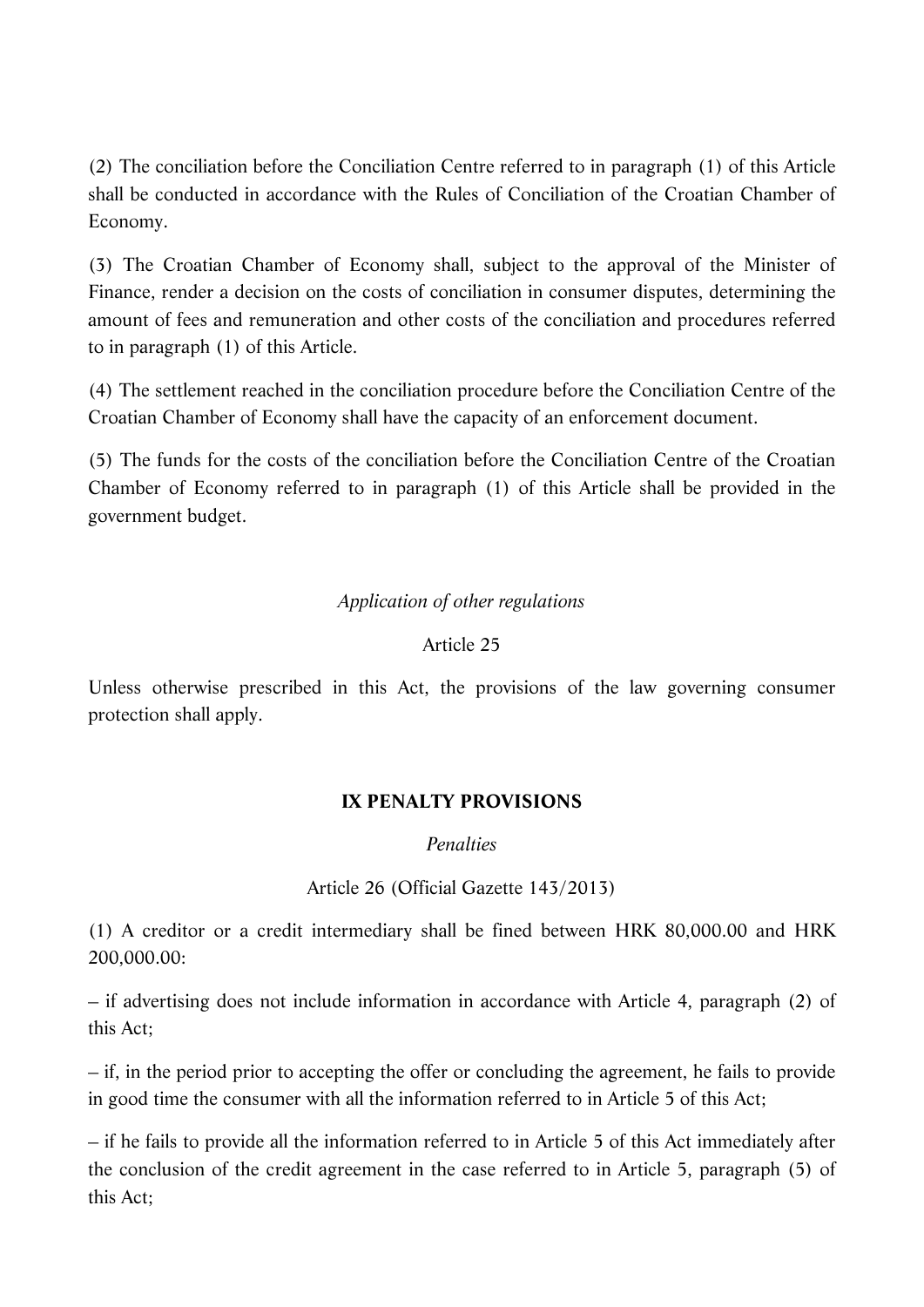– if he fails to provide all the information in accordance with Article 6, paragraph (8) of this Act;

– if, in the period prior to accepting the offer or concluding the credit agreement referred to in Article 3, paragraph (2) or (4) of this Act, he fails to provide in good time all the information referred to in Article 6, paragraph (2) or Article 6, paragraphs (2) and (4) of this Act;

– if the credit agreement is not concluded on paper or on another durable medium;

– if he fails to provide the consumer with a copy of the credit agreement;

– if the credit agreement does not specify all the information referred to in Article 10, paragraph (2) of this Article, with the exception of information specified in item (i) of paragraph (2);

– if the credit agreement in the form of an overdraft facility as referred to in Article 3, paragraph (2) of this Act does not specify all the information referred to in Article 10, paragraph (5) of this Act;

– if he fails to inform the consumer of any changes in the interest rate in accordance with Article 11, paragraph (1) of this Act;

– if he fails to keep the consumer regularly informed about the balance and transactions in the current account in accordance with Article 12, paragraph (1) of this Act;

– if he fails to inform the consumer of increases in the interest rate, or of any charges payable in accordance with Article 12, paragraph (2) of this Act;

– if he fails to inform the consumer of the termination of the agreement and the reasons for it in accordance with Article 13, paragraph (3) of this Act;

– if he fails to enable the consumer to withdraw from the agreement in accordance with Article 14 of this Act;

– if he fails to inform the consumer of the assignment of the right referred to in Article 17 of this Act;

– if he fails to provide on a regular basis the information referred to in Article 6 of this Act;

– if he fails to enable the consumer to make early repayment in accordance with Article 16 of this Act;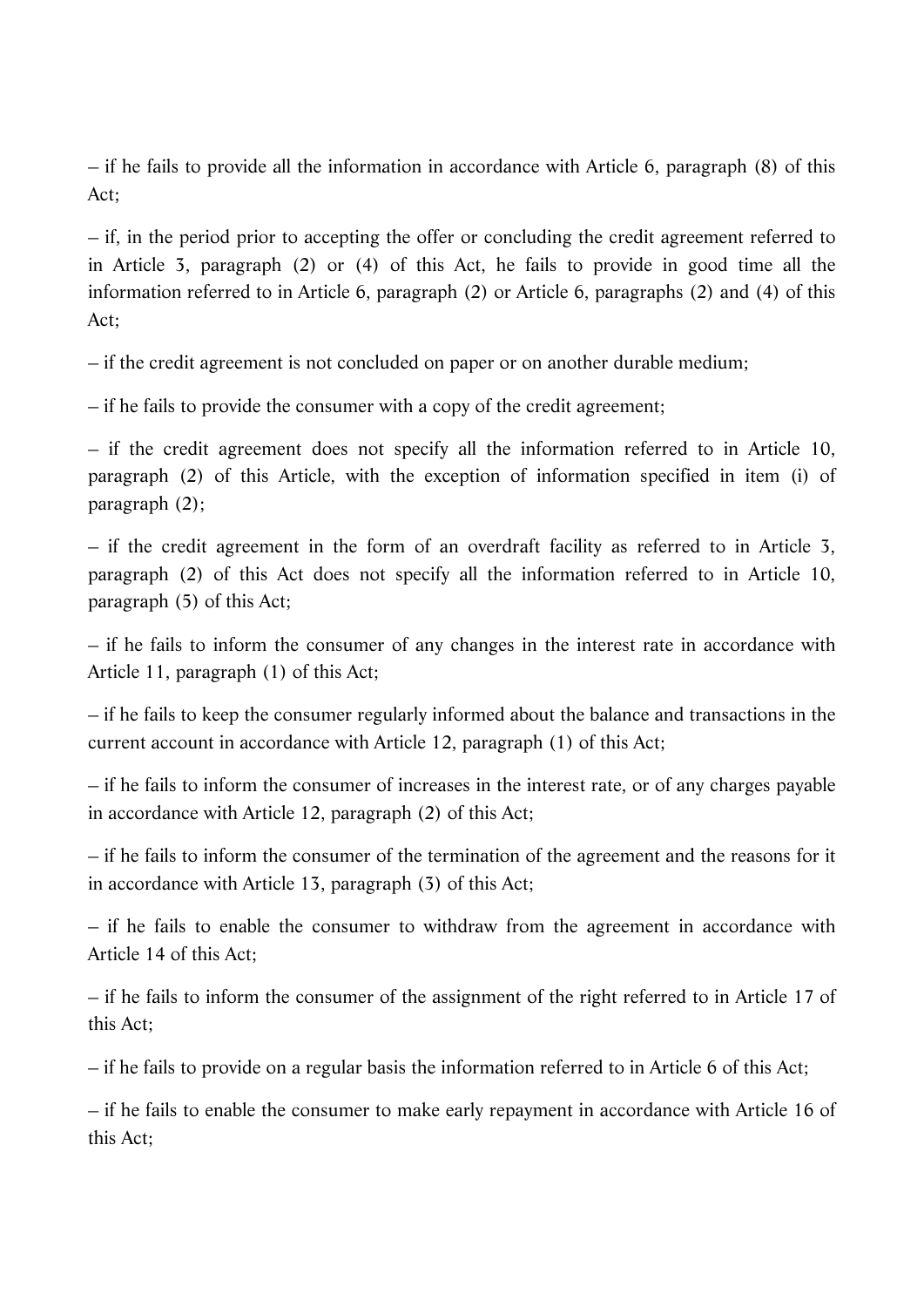– if, in the event of a significant overrunning exceeding a period of one month, he fails to inform the consumer in accordance with Article 18, paragraph (2) of this Act;

– if he fails to act in accordance with Article 19 of this Act;

– if he provides consumer credit services without the authorisation referred to in Article 21 of this Act;

– if he fails to enable the competent inspector or other authorised persons to carry out supervision in accordance with Article 23, paragraph (1) of this Act;

– if, contrary to the provisions of Article 10, paragraph (3) of this Act, he fails to make available to the consumer, free of charge and at any time throughout the duration of the credit agreement, a statement of account in the form of an amortisation schedule;

– if he fails to deliver to the Ministry of Finance a report in accordance with Article 22 of the Ordinance on authorisation to provide consumer credit services (Official Gazette 14/2010 and 16/2013);

– if he grants credits contrary to this Act;

– if he fails to comply with regulations adopted under this Act, Article 21, paragraph (2) of the Ordinance on authorisation to provide consumer credit services (Official Gazette 14/2010 and 16/2013), Article 3 of the Ordinance on the obligation to inform consumers and on additional assumptions for the calculation of the effective interest rate (Official Gazette 14/2010 and 124/2013) and Articles 1 to 5 of the Ordinance on the contents, form and means of keeping records of the concluded agreements (Official Gazette 1/2013);

– if, contrary to the provisions of Article 11a, paragraph (1) of this Act, he fails to define the parameter he observes in the context of reaching a decision on the correction of the variable interest rate, fails to analyse the cause and effect links of the developments in the parameter and the influence of these developments on the level of the variable interest rate, or fails to determine the periods in which the issuing of a decision on correcting the interest rate is reviewed;

– if, contrary to the provisions of Article 11a, paragraph (4) of this Act, he fails to present to the consumer, before concluding a credit agreement, the prescribed elements, fails to warn the consumer of all the risks associated with this variability or fails to state in the credit agreement the variable elements in the credit agreement, based on which the variable interest rate is calculated;

– if, contrary to the provisions of Article 11a, paragraph (5) of this Act, he fails, for all the existing credit agreements in which the parameters and their cause and effect links are not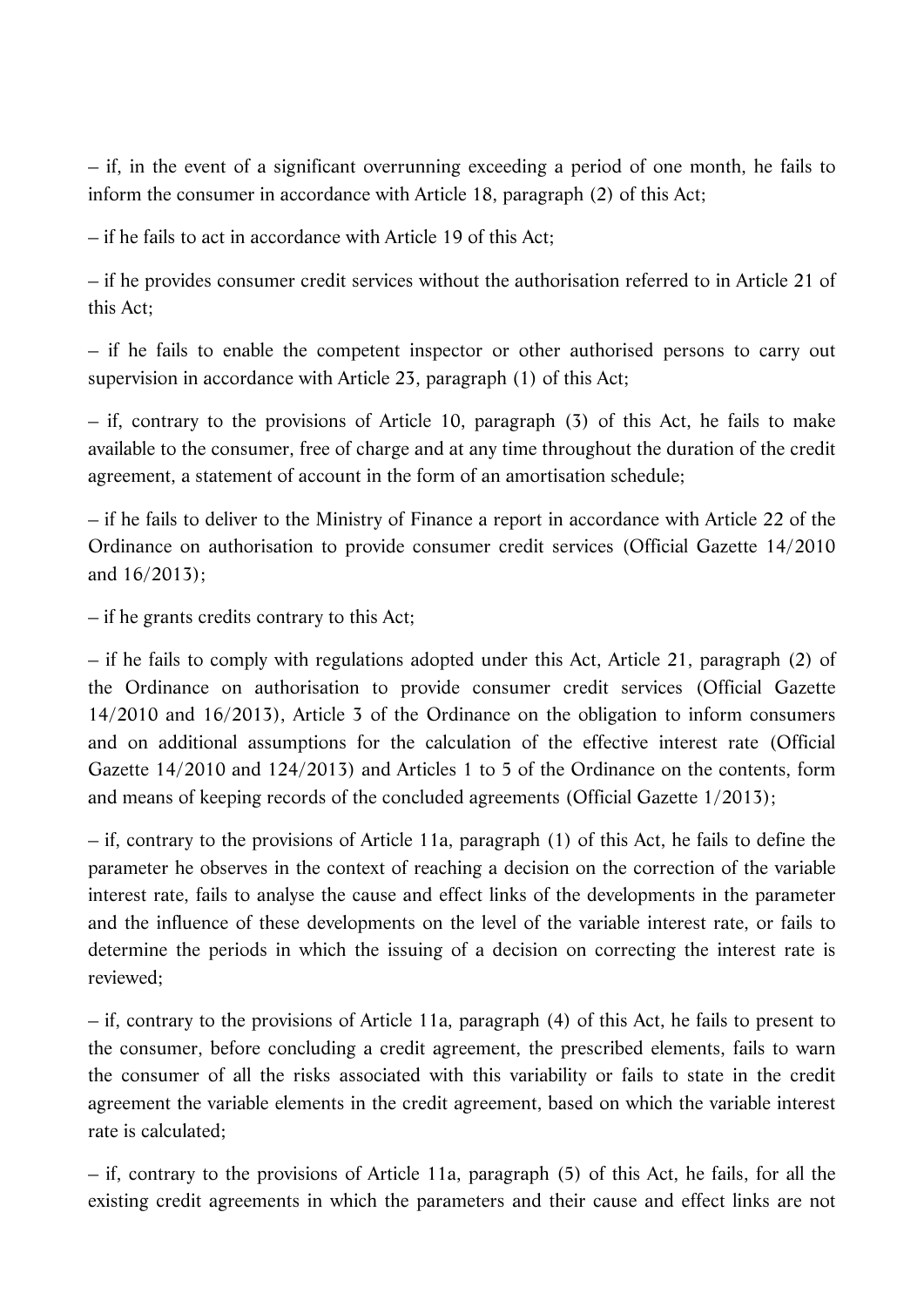defined, to define the parameter, i.e. one of the following variables: EURIBOR, LIBOR, NRR, the yield on T-bills of the Ministry of Finance or the average interest rate on household deposits in the relevant currency and the fixed component of the interest rate and the period of interest rate variability or, in agreements on housing loans, in cases where the exchange rate of the contracted foreign currency has appreciated by more than 20% relative to the contracted exchange rate on the day of the first use of the credit, he fails to apply the legal restriction on the level of interest rates or, after such appreciation ends, fails to offer a conversion of the remaining unpaid part of the credit into a kuna credit or a credit with a currency clause in EUR free of charge, or charges to the consumer any contractual costs and accompanying costs associated therewith;

– if, contrary to the provisions of Article 11a, paragraph (6) of this Act, he fails to deliver a notice to the consumer of an increase in the interest rate 15 days prior to its implementation or charges a compensation for early repayment of the credit;

– if, contrary to the provisions of Article 20a of this Act, he contracts a maximum EIR above the ceiling;

– if, within the prescribed time limit, contrary to the provisions of Article 12, paragraphs (4) and (5) of this Act, he fails to offer the consumer to whom the overdraft facility has been reduced or cancelled, to repay the amount by which the overdraft facility has been reduced or the amount of the cancelled previous overdraft facility, in 12 monthly instalments at the interest rate applicable to the current account overdraft facility.

(2) A responsible person of the legal person shall be fined between HRK 10,000.00 and HRK 50,000.00 for any of the misdemeanours referred to in paragraph (1) of this Article.

### Article 26a (Official Gazette 102/2015)

(1) A creditor referred to in Article 2, paragraph (1), item (2) of this Act shall be fined between HRK 80,000.00 and HRK 200,000.00:

– if he fails to carry out the conversion of a credit denominated in CHF into a credit denominated in EUR or of a credit denominated in kuna with a currency clause in CHF into a credit denominated in kuna with a currency clause in EUR in such a way that the position of a consumer with a credit denominated in CHF is made equal to the position the consumer would have been in had the consumer used a credit denominated in EUR, and the position of a consumer with a credit denominated in kuna with a currency clause in CHF is made equal to the position the consumer would have been in had the consumer used a credit denominated in kuna with a currency clause in EUR in accordance with Article 19b of this Act;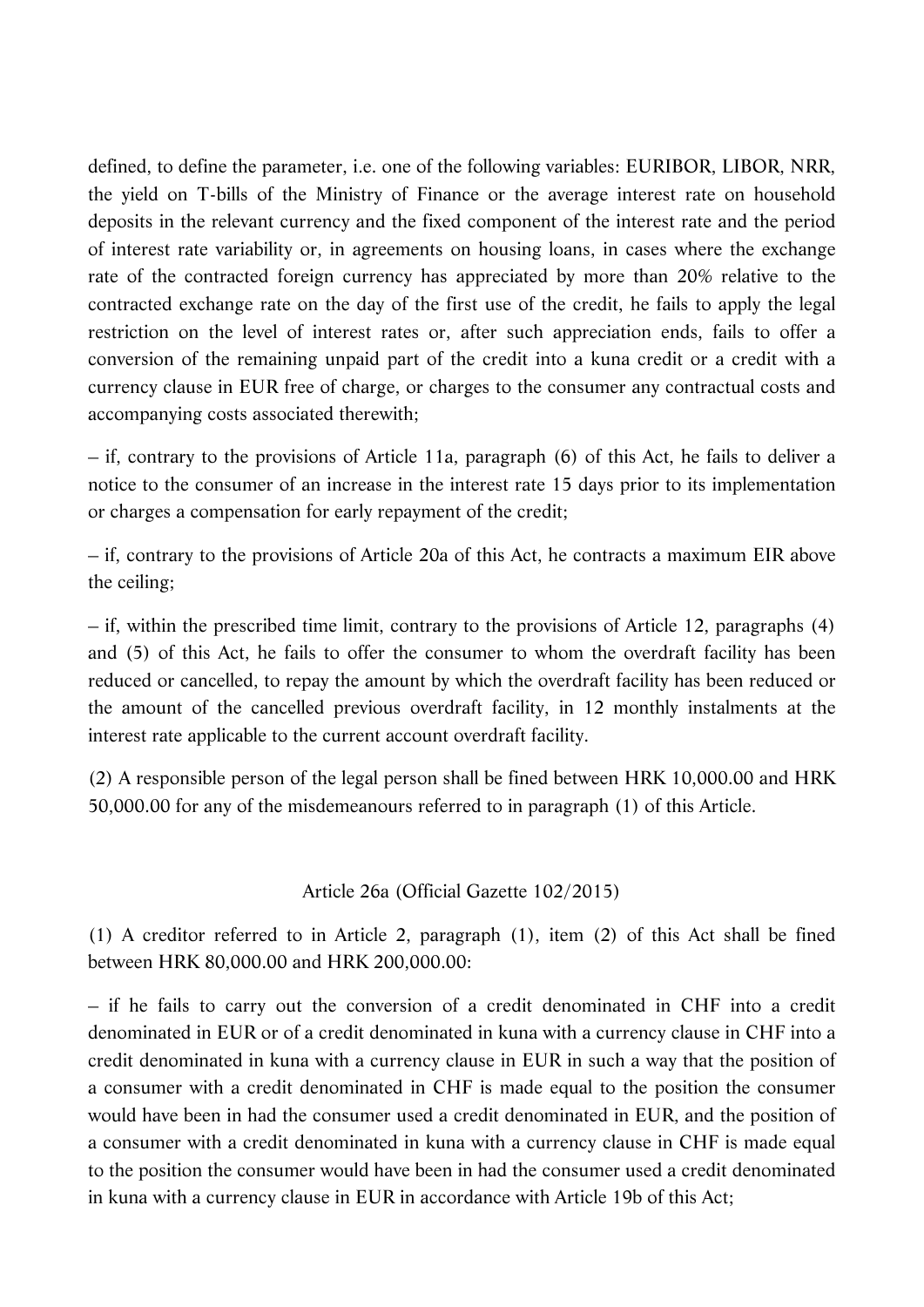– if he fails to recalculate the amount of the initially granted principal of a credit denominated in CHF or of a credit denominated in kuna with a currency clause in CHF to the amount of the principal of a credit denominated in EUR or of a credit denominated in kuna with a currency clause in EUR using the exchange rate applicable on the date of credit disbursement, where the exchange rate shall be equal to the exchange rate of the type the creditor used on that date for credits of the same type and duration, denominated in EUR or a credit denominated in kuna with a currency clause in EUR; the amount of the initially granted principal shall be the amount entered in the business books of the creditor, where this amount may be greater than the amount disbursed as a result of exchange rate differences arising from the foreign exchange purchase/sale taking place at the time of credit disbursement in accordance with Article 19c, paragraph (1), item (1) of this Act;

– if instead of the initially agreed interest rate on a credit denominated in CHF or a credit denominated in kuna with a currency clause in CHF, the creditor fails to apply the interest rate equal to the interest rate (in terms of amount, type and period of change) which the creditor applied to credits of the same type and duration denominated in EUR or credits denominated in kuna with a currency clause in EUR on the date of entering into the credit agreement in accordance with Article 19c, paragraph (1), item (2) of this Act;

– if he fails to replace the initially determined credit amortisation schedule for a credit denominated in CHF or a credit denominated in kuna with a currency clause in CHF, including any amendments thereto, on the basis of which instalments or annuities in CHF or in kuna with a currency clause in CHF have been calculated, with the new credit amortisation schedule calculated in accordance with Article 19c, paragraph (1), items (1) and (2) of this Act and on the basis of which new instalments or annuities are calculated in EUR or in kuna with a currency clause in EUR, taking into account all changes to contractual terms related to the amount, purpose and maturity of the principal, and the amount, type and period of change in interest rates and other changes which have over the duration of the credit agreement led to changes in the initially determined credit amortisation schedule and instalments or annuities in accordance with Article 19c, paragraph (1), item (3) of this Act;

– if he fails to convert into EUR and with a currency clause in EUR the amounts paid to settle the initially determined instalments or annuities in CHF or in kuna with a currency clause in CHF (except for default interest payments, fees and costs which shall not be taken into account for the purposes of conversion) using the exchange rate applicable on the date of payment, where the exchange rate shall be equal to the exchange rate of the type the creditor used on that date for credits of the same type and duration, denominated in EUR or credits denominated in kuna with a currency clause in EUR; the amounts converted into EUR and with a currency clause in EUR shall constitute the basis for the settlement of instalments or annuities in EUR and with a currency clause in EUR determined in accordance with the new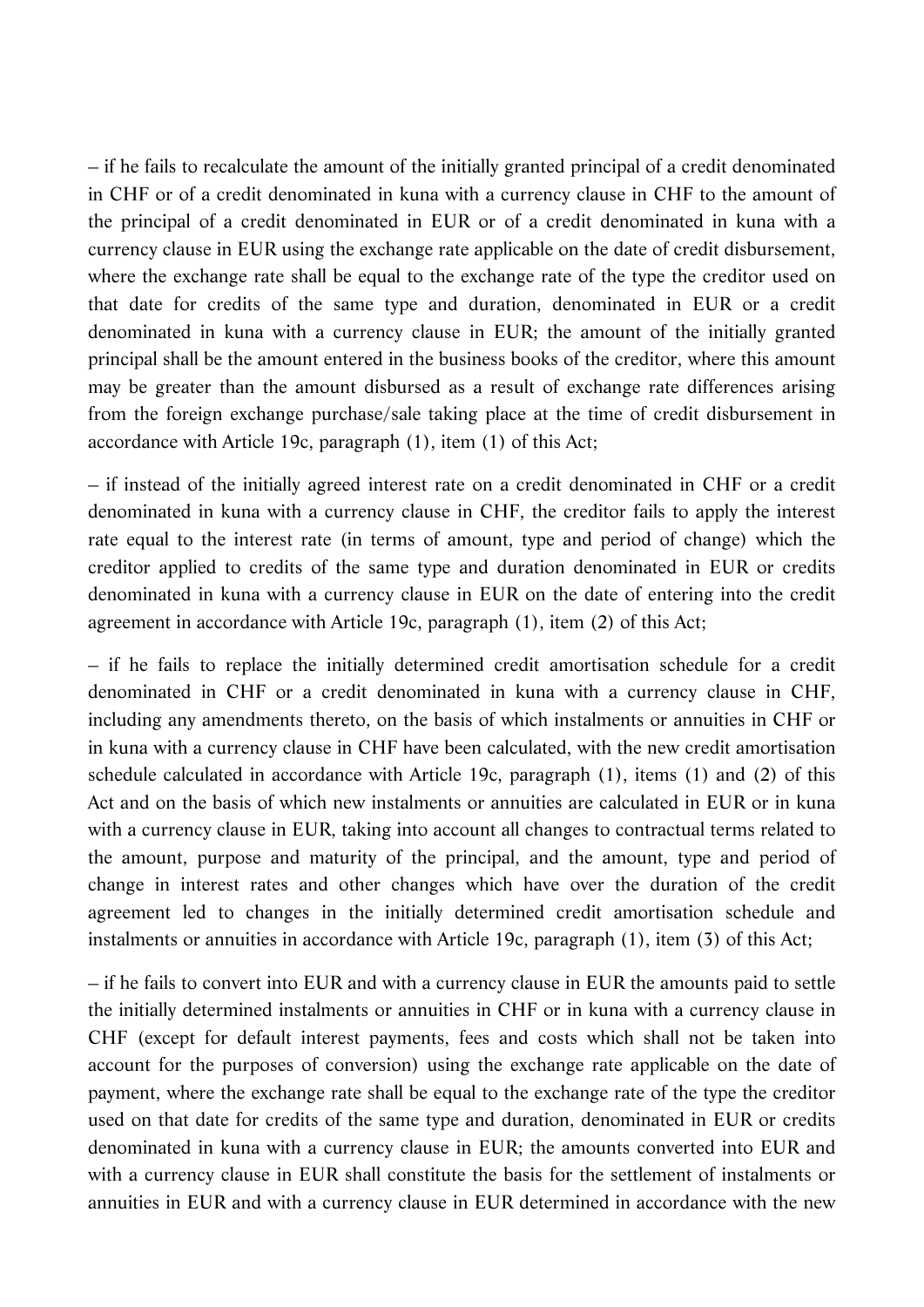credit amortisation schedule in EUR and with a currency clause in EUR referred to in Article 19c, paragraph (1), item (3) of this Act, respecting the order of settlement of due obligations in accordance with the general conditions of the creditor and not charging default interest in accordance with Article 19c, paragraph (1), item (4) of this Act;

– if he fails to determine as overpayment in accordance with Article 19c, paragraph (1), item (5) of this Act the total amount paid, determined in EUR and with a currency clause in EUR in the manner referred to in Article 19c, paragraph (1), item (4) of this Act, which is greater than the total amount of instalments or annuities in EUR and with a currency clause in EUR determined in the manner referred to in Article 19c, paragraph (1), item (3) of this Act;

– if he fails to use the amount of overpayment, which does not exceed the sum total of instalments or annuities in EUR and with a currency clause in EUR outstanding as at 30 September 2015 in accordance with the credit amortisation schedule referred to in Article 19c, paragraph (1), item (3) of this Act, for the settlement of future instalments or annuities in EUR and with a currency clause in EUR which shall fall due in such a manner that, when paying the subsequent due instalment or annuity, the amount up to maximum 50% of the due instalment or annuity in EUR and with a currency clause in EUR may be closed out by overpayment, until

overpayment is used in full in accordance with Article 19c, paragraph (1), item (5), the first indent of this Act;

– if he fails to reimburse to the consumer the amount of overpayment, which exceeds the sum total of instalments or annuities in EUR and with a currency clause in EUR outstanding as at 30 September 2015 in accordance with the credit amortisation schedule referred to in Article 19c, paragraph (1), item (3) of this Act, within 60 days of the date of acceptance of conversion in accordance with Article 19c, paragraph (1), item (5), the second indent of this Act;

– if he fails to settle in accordance with an agreement with the consumer in accordance with Article 19c, paragraph (1), item (6) of this Act the total amount paid, determined in EUR and with a currency clause in EUR in the manner referred to in Article 19c, paragraph (1), item (4) of this Act, which is smaller than the sum total of instalments or annuities in EUR and with a currency clause in EUR determined in the manner referred to in Article 19c, paragraph (1), item (3) of this Act;

– if he fails to determine the remaining outstanding principal amount in EUR or in kuna with a currency clause in EUR as at 30 September 2015 as the difference between the new credit amortisation schedule determined in accordance with Article 19c, paragraph (1), item (3) of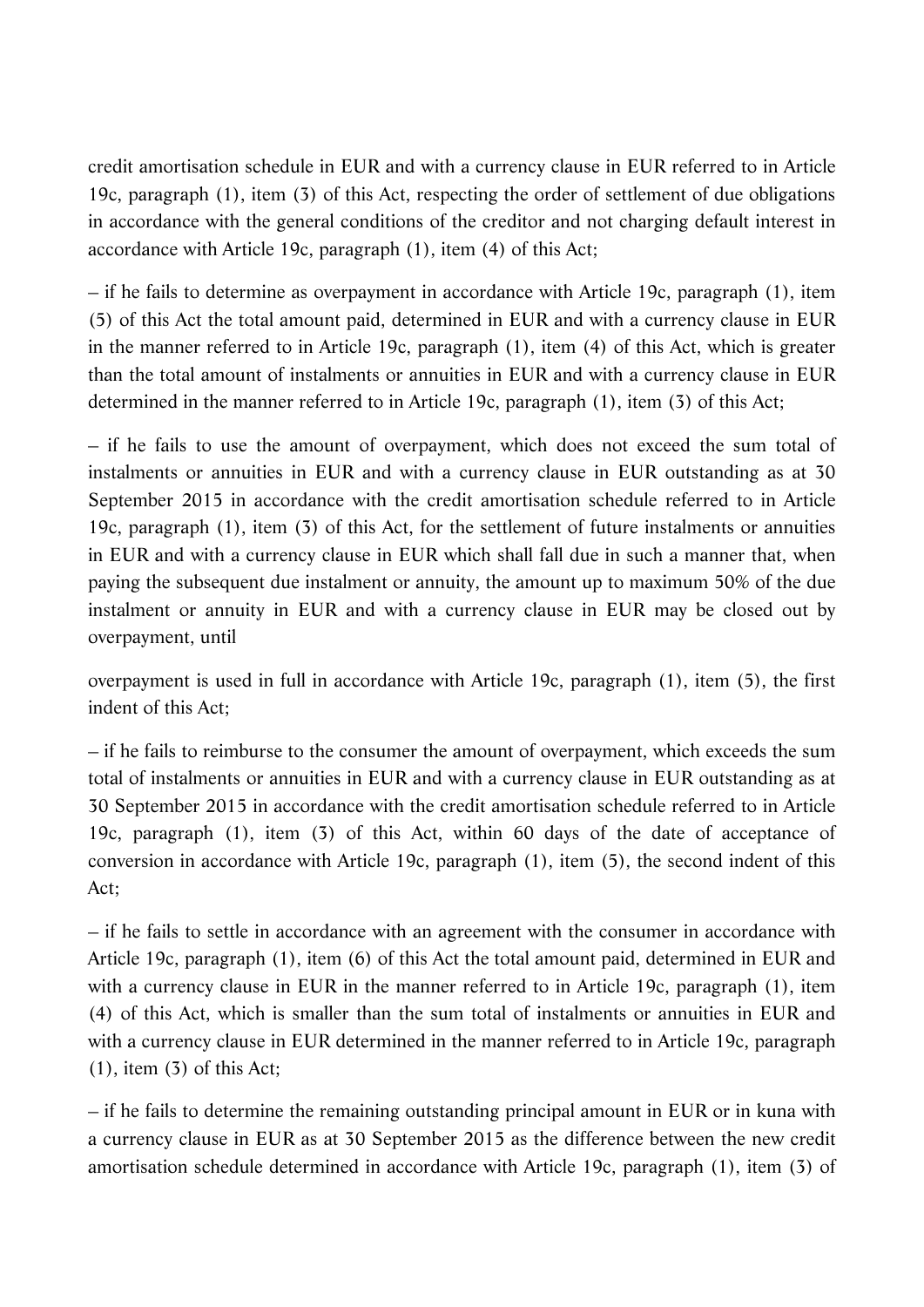this Act and the paid amounts determined in accordance with Article 19c, paragraph (1), item (4) of this Act, and in accordance with Article 19c, paragraph (1), item (7) of this Act;

– if he fails to determine the effect of conversion in the manner provided for in Article 19c, paragraph (1), item (8) of this Act;

– if he fails to draw up the calculator within the time limit prescribed and to make it available to each individual consumer on his website in accordance with Article 19d, paragraph (1) of this Act;

– if prior to posting of the calculator on his website, he fails to obtain an opinion of a certified auditor or a judicial expert that the calculator is drawn up in accordance with the manner of calculation prescribed in Article 19c of this Act or fails to post the opinion on his website within the prescribed time limit in accordance with Article 19e, paragraph (3) of this Act;

– if he fails to deliver to the consumer and/or the persons from whom the creditor demanded or has the right to demand fulfilment of an obligation within the prescribed time limit and in the manner prescribed the calculation of conversion, together with the proposal of a new or amended credit agreement in accordance with Article 19e, paragraphs (1), (2) and (3) of this Act;

– if he fails to deliver, together with the corporate income tax (profit tax) return for the period in which the expense referred to in Article 19h, paragraph (1) of this Act is entered in the business books, a cumulative summary of the calculations of the conversions referred to in Article 19e of this Act, on the basis of which the creditor entered the expense in the business books, as well as evidence clearly showing that the expense received the tax treatment in accordance with the provisions of Article 19h, paragraph (1) of this Act;

– if he fails to deliver together with the income tax return, if the creditor is subject to income tax, for the period in which the expense referred to in Article 19h, paragraph (1) of this Act is entered in the business books, a cumulative summary of the calculations of the conversions referred to in Article 19e of this Act, on the basis of which the creditor entered the expense in the business books, as well as evidence clearly showing that the expense received the tax treatment in accordance with the provisions of Article 19h, paragraph (1) of this Act;

– if he fails to deliver to the Ministry of Finance within the time limit prescribed a report on the results of the credit conversion implementation in accordance with Article 19i of this Act.

(2) A responsible person of the legal person shall be fined between HRK 10,000.00 and HRK 50,000.00 for any of the misdemeanours referred to in paragraph (1) of this Article.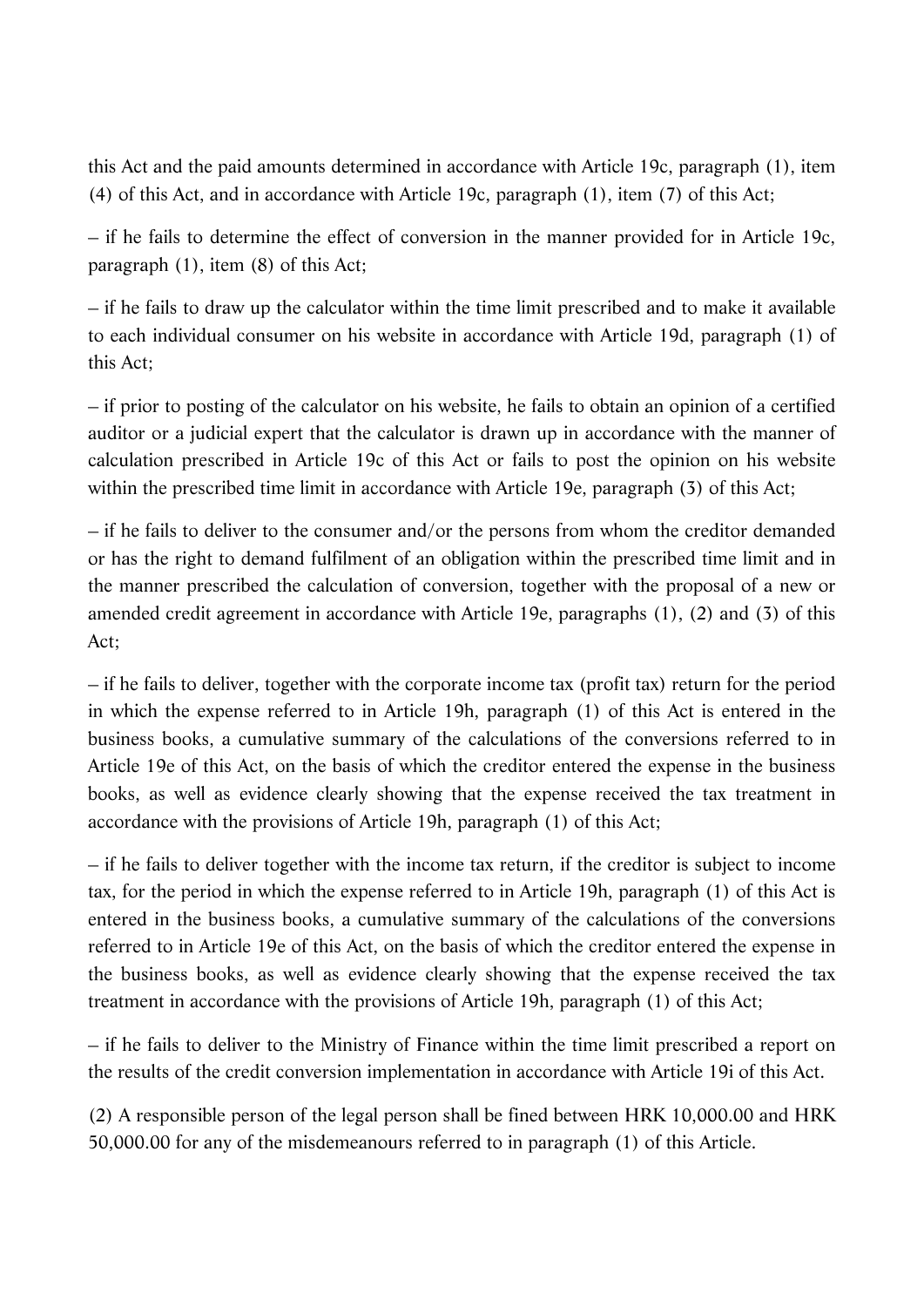(3) A creditor who is a legal person referred to in Article 19a, paragraph (5) of this Act shall be fined between HRK 80,000.00 and HRK 200,000.00:

– if he fails to carry out the conversion of a credit denominated in CHF into a credit denominated in EUR or of a credit denominated in kuna with a currency clause in CHF into a credit denominated in kuna with a currency clause in EUR in such a way that the position of a consumer with a credit denominated in CHF is made equal to the position the consumer would have been in had the consumer used a credit denominated in EUR, and the position of a consumer with a credit denominated in kuna with a currency clause in CHF is made equal to the position the consumer would have been in had the consumer used a credit denominated in kuna with a currency clause in EUR in accordance with Article 19b of this Act;

– if he fails to recalculate the amount of the initially granted principal of a credit denominated in CHF or of a credit denominated in kuna with a currency clause in CHF to the amount of the principal of a credit denominated in EUR or of a credit denominated in kuna with a currency clause in EUR using the exchange rate applicable on the date of credit disbursement, where the exchange rate shall be equal to the exchange rate of the type the creditor used on that date for credits of the same type and duration, denominated in EUR or a credit denominated in kuna with a currency clause in EUR; the amount of the initially granted principal shall be the amount entered in the business books of the creditor, where this amount may be greater than the amount disbursed as a result of exchange rate differences arising from the foreign exchange purchase/sale taking place at the time of credit disbursement in accordance with Article 19c, paragraph (1), item (1) of this Act;

– if instead of the initially agreed interest rate on a credit denominated in CHF or a credit denominated in kuna with a currency clause in CHF, the creditor fails to apply the interest rate equal to the interest rate (in terms of amount, type and period of change) which the creditor applied to credits of the same type and duration denominated in EUR and credits denominated in kuna with a currency clause in EUR on the date of entering into the credit agreement in accordance with Article 19c, paragraph (1), item (2) of this Act;

– if he fails to replace the initially determined credit amortisation schedule for a credit denominated in CHF or a credit denominated in kuna with a currency clause in CHF, including any amendments thereto, on the basis of which instalments or annuities in CHF or in kuna with a currency clause in CHF have been calculated, with the new credit amortisation schedule calculated in accordance with Article 19c, paragraph (1), items (1) and (2) of this Act and on the basis of which new instalments or annuities are calculated in EUR or in kuna with a currency clause in EUR, taking into account all changes to contractual terms related to the amount, purpose and maturity of the principal, and the amount, type and period of change in interest rates and other changes which have over the duration of the credit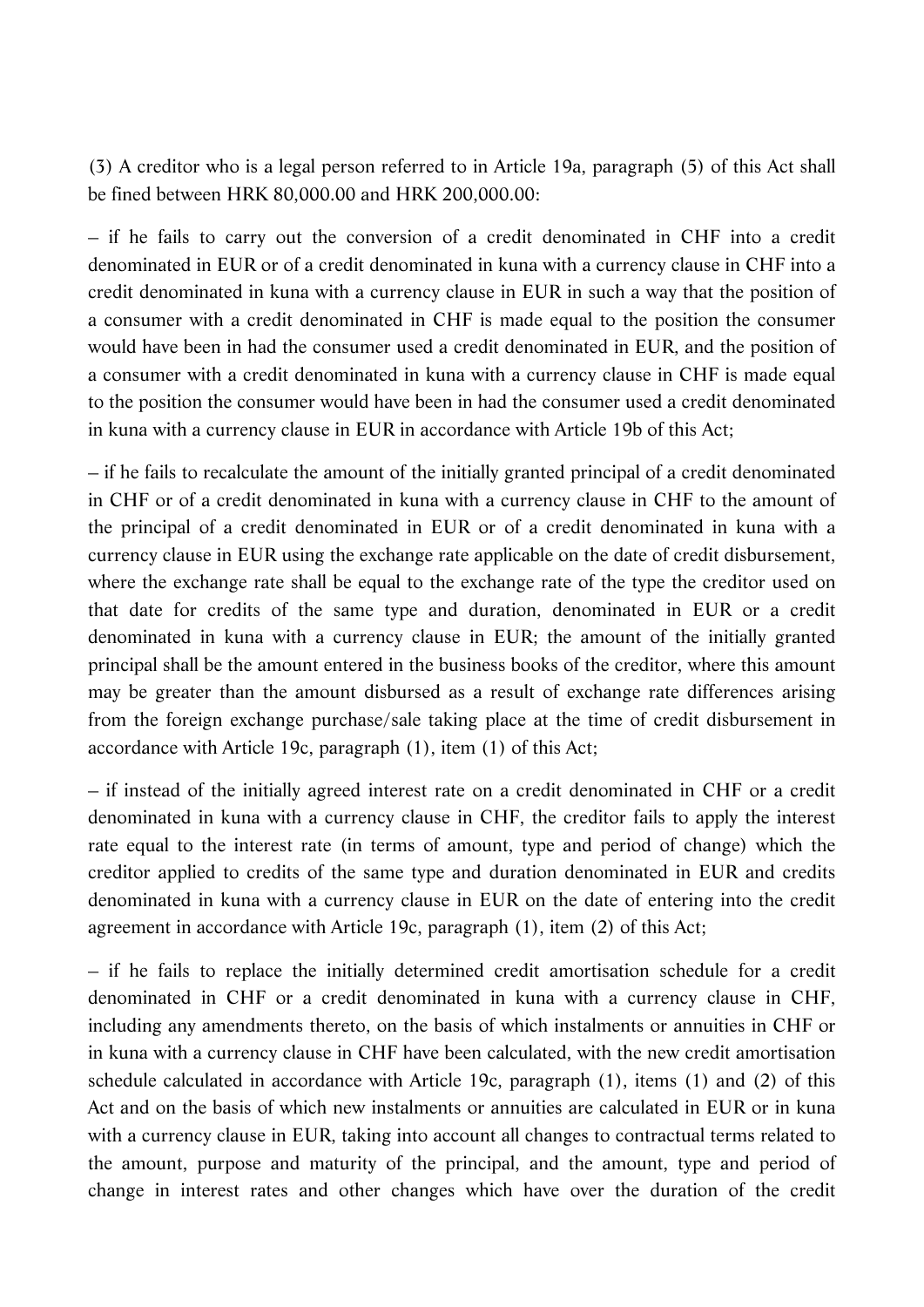agreement led to changes in the initially determined credit amortisation schedule and instalments or annuities in accordance with Article 19c, paragraph (1), item (3) of this Act;

– if he fails to convert into EUR and with a currency clause in EUR the amounts paid to settle the initially determined instalments or annuities in CHF or in kuna with a currency clause in CHF (except for default interest payments, fees and costs which shall not be taken into account for the purposes of conversion) using the exchange rate applicable on the date of payment, where the exchange rate shall be equal to the exchange rate of the type the creditor used on that date for credits of the same type and duration, denominated in EUR or credits denominated in kuna with a currency clause in EUR; the amounts converted into EUR and with a currency clause in EUR shall constitute the basis for the settlement of instalments or annuities in EUR and with a currency clause in EUR determined in accordance with the new credit amortisation schedule in EUR and with a currency clause in EUR referred to in Article 19c, paragraph (1), item (3) of this Act, respecting the order of settlement of due obligations in accordance with the general conditions of the creditor and not charging default interest in accordance with Article 19c, paragraph (1), item (4) of this Act;

– if he fails to determine as overpayment in accordance with Article 19c, paragraph (1), item (5) of this Act the total amount paid, determined in EUR and with a currency clause in EUR in the manner referred to in Article 19c, paragraph (1), item (4) of this Act, which is greater than the total amount of instalments or annuities in EUR and with a currency clause in EUR determined in the manner referred to in Article 19c, paragraph (1), item (3) of this Act;

– if he fails to use the amount of overpayment, which does not exceed the sum total of instalments or annuities in EUR and with a currency clause in EUR outstanding as at 30 September 2015 in accordance with the credit amortisation schedule referred to in Article 19c, paragraph (1), item (3) of this Act, for the settlement of future instalments or annuities in EUR and with a currency clause in EUR which shall fall due in such a manner that, when paying the subsequent due instalment or annuity, the amount up to maximum 50% of the due instalment or annuity in EUR and with a currency clause in EUR may be closed out by overpayment, until

overpayment is used in full in accordance with Article 19c, paragraph (1), item (5), the first indent of this Act;

– if he fails to reimburse to the consumer the amount of overpayment, which exceeds the sum total of instalments or annuities in EUR and with a currency clause in EUR outstanding as at 30 September 2015 in accordance with the credit amortisation schedule referred to in Article 19c, paragraph (1), item (3) of this Act, within 60 days of the date of acceptance of conversion in accordance with Article 19c, paragraph (1), item (5), the second indent of this Act;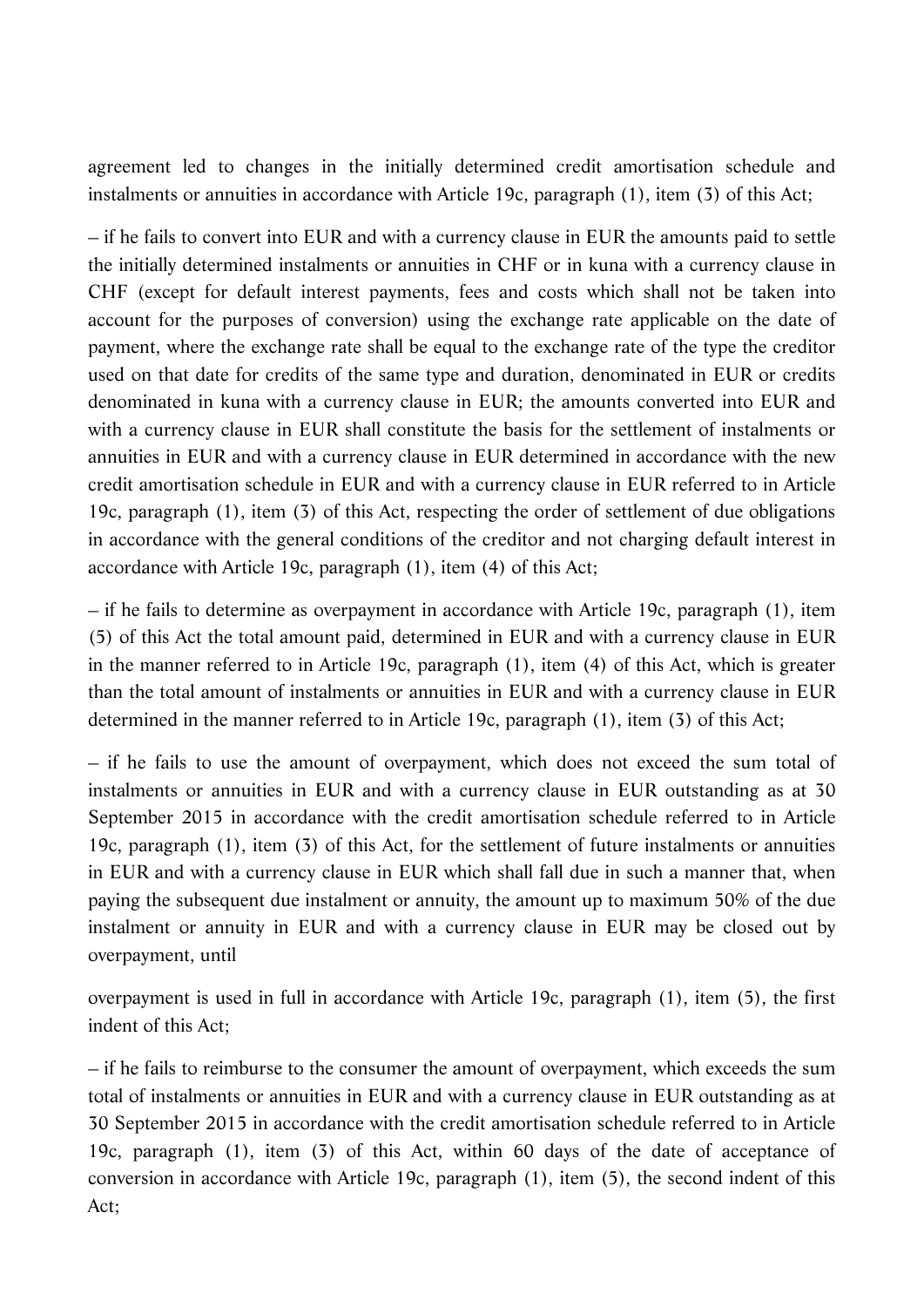– if he fails to settle in accordance with an agreement with the consumer in accordance with Article 19c, paragraph (1), item (6) of this Act the total paid amount determined in EUR and with a currency clause in EUR in the manner referred to in Article 19c, paragraph (1), item (4) of this Act, which is smaller than the sum total of instalments or annuities in EUR and with a currency clause in EUR determined in the manner referred to in Article 19c, paragraph (1), item (3) of this Act;

– if he fails to determine the remaining outstanding principal amount in EUR or in kuna with a currency clause in EUR as at 30 September 2015 as the difference between the new credit amortisation schedule determined in accordance with Article 19c, paragraph (1), item (3) of this Act and the paid amounts determined in accordance with Article 19c, paragraph (1), item (4) of this Act, and in accordance with Article 19c, paragraph (1), item (7) of this Act;

– if he fails to determine the effect of conversion in the manner provided for in Article 19c, paragraph (1), item (8) of this Act;

– if he fails to draw up the calculator within the time limit prescribed and to make it available to each individual consumer on his website in accordance with Article 19d, paragraph (1) of this Act;

– if prior to posting of the calculator on his website, he fails to obtain an opinion of a certified auditor or a judicial expert that the calculator is drawn up in accordance with the manner of calculation prescribed in Article 19c of this Act or fails to post the opinion on his website within the prescribed time limit in accordance with Article 19e, paragraph (3) of this Act;

– if he fails to deliver to the consumer and/or the persons from whom the creditor demanded or has the right to demand fulfilment of an obligation within the prescribed time limit and in the manner prescribed the calculation of conversion, together with the proposal of a new or amended credit agreement in accordance with Article 19e, paragraphs (1), (2) and (3) of this Act;

– if he fails to deliver to the Ministry of Finance within the time limit prescribed a report on the results of the credit conversion implementation in accordance with Article 19i of this Act.

(4) A creditor who is a natural person referred to in Article 19a, paragraph (5) of this Act shall be fined between HRK 10,000.00 and HRK 50,000.00 for any of the misdemeanours referred to in paragraph (3) of this Article.

(5) A responsible person of the creditor referred to in Article 19a, paragraph (5) of this Act shall be fined between HRK 10,000.00 and HRK 50,000.00 for any of the misdemeanours referred to in paragraph (3) of this Article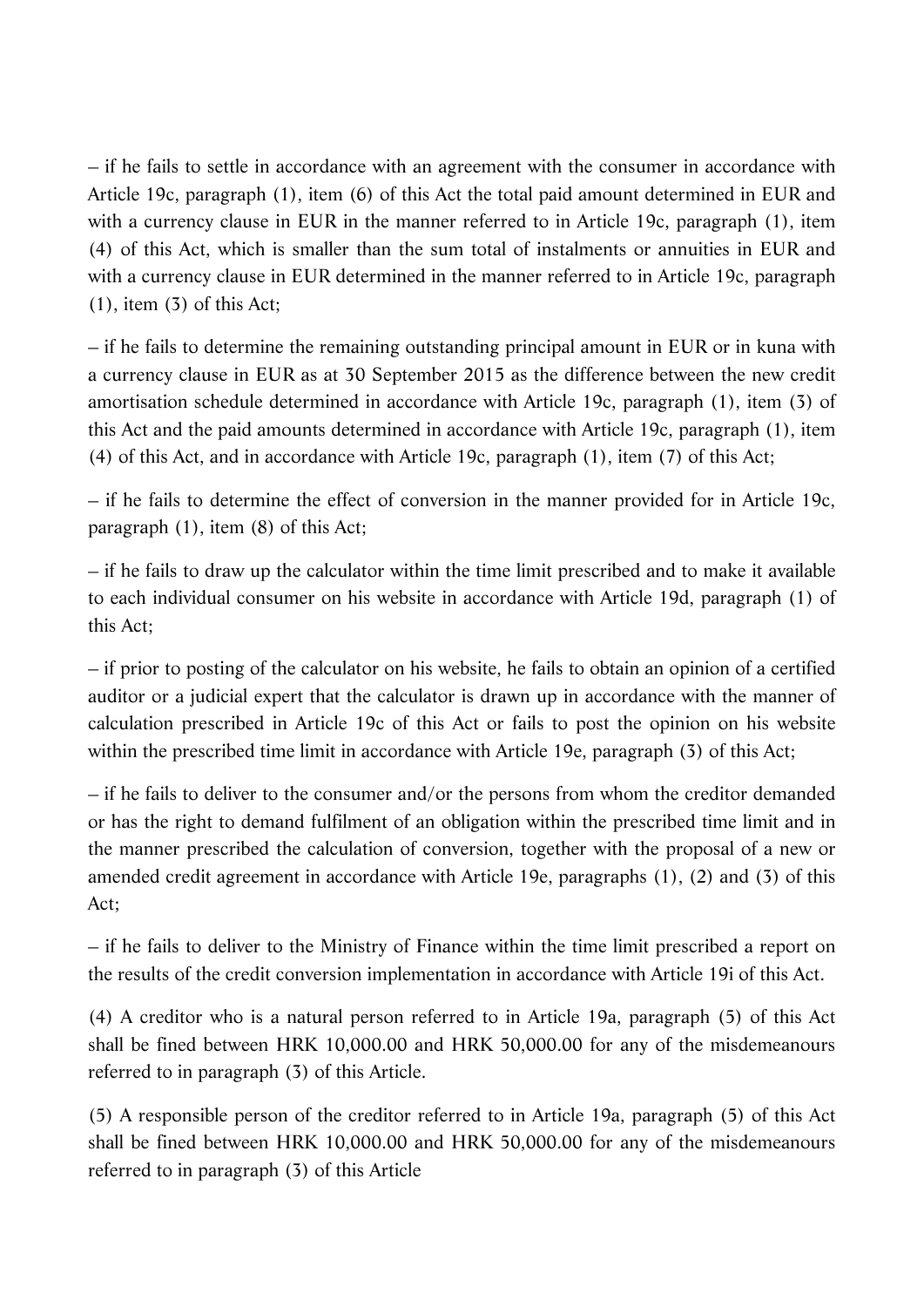### Article 27 (Official Gazette 143/2013)

(1) A creditor or a credit intermediary shall be fined between HRK 10,000.00 and HRK 50,000.00:

– if he fails to provide appropriate explanations to the consumer in accordance with Article 5, paragraph (8) of this Act;

– if he fails to warn the consumer regarding the costs payable by the consumer to a public notary on conclusion of the credit agreement in accordance with Article 5, paragraph (1), item (j) of this Act;

– if he fails to inform the consumer free of charge and within an appropriate time limit of information in accordance with Article 9, paragraph (2) of this Act;

– if, on request by the consumer, he fails to deliver a statement of account in the form of an amortisation schedule free of charge and at any time throughout the duration of the credit agreement in accordance with Article 10, paragraph (2), item (i) of this Act.

(2) A responsible person of the legal person shall be fined between HRK 5,000.00 and HRK 20,000.00 for any of the misdemeanours referred to in paragraph (1) of this Article.

### Article 27a (Official Gazette 143/2013)

In the case where the competent supervisory authority establishes by means of inspection supervision or by other means that there are grounds for suspicion that a misdemeanour referred to in Article 26, paragraph (1), the 20th and the 30th indent of this Act has been committed, it shall propose to the court to confiscate the pecuniary gain acquired through a misdemeanour or criminal offence, in accordance with the provisions of the law governing the confiscation of pecuniary gains acquired through a criminal offence or misdemeanour.

# **X TRANSITIONAL AND FINAL PROVISIONS**

### Article 28

(1) The Minister of Finance shall adopt the regulations, the adoption of which is within his competence pursuant to the provisions of this Act, within one month of the entry into force of this Act.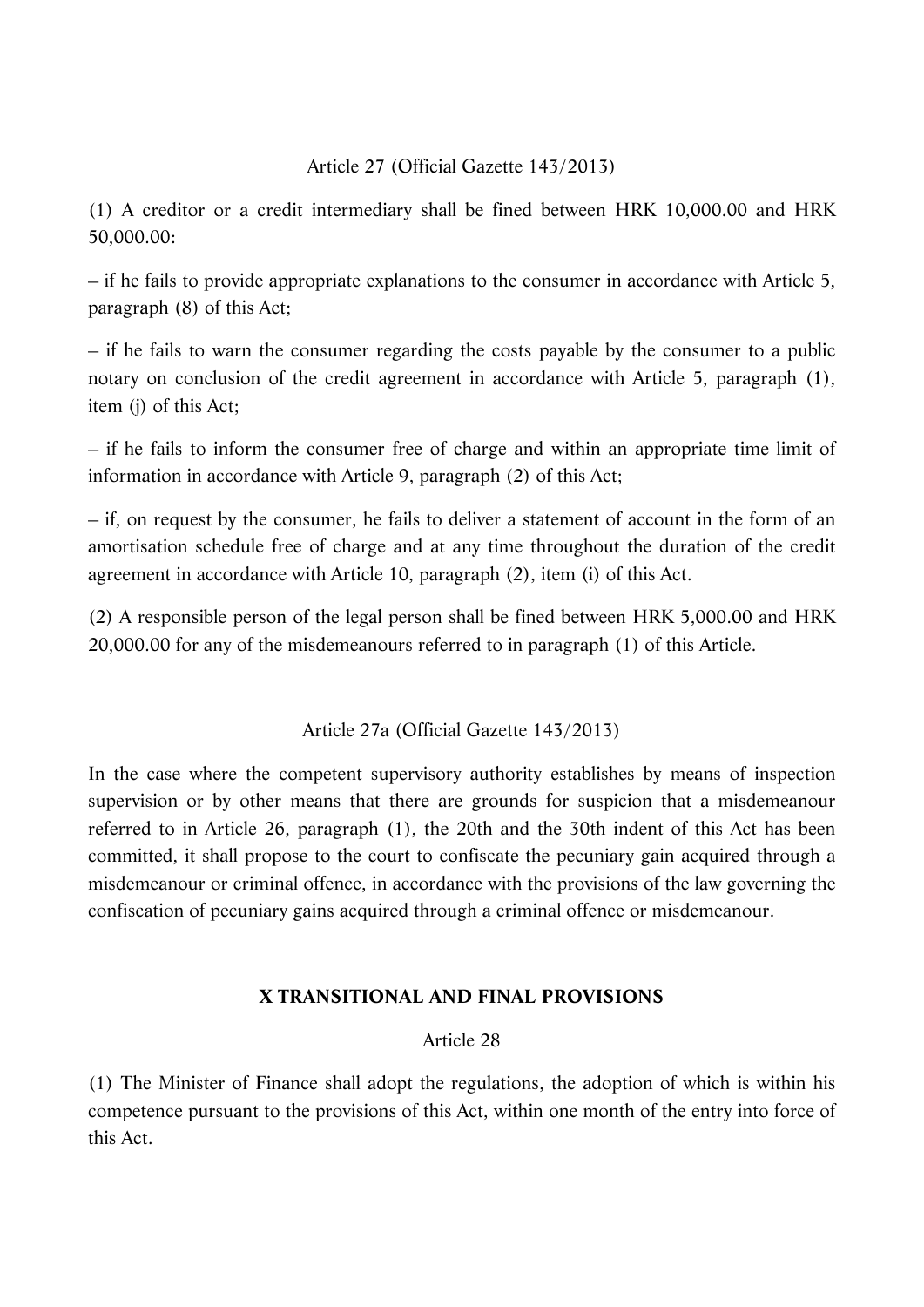(2) Creditors or credit intermediaries shall comply with the provisions of this Act by 1 January 2011.

### Article 29

(1) This Act shall not apply to credit agreements concluded up to the date of the entry into force of this Act, except in the cases referred to in paragraph (2) of this Article.

(2) The provisions of Articles 9, 11, 12, 13 and 17, the second sentence of Article 18, paragraph (1) and Article 18, paragraph (2), prescribing the obligations to inform consumers of changes to contractual terms shall also apply to open-end credit agreements concluded up to the date of the entry into force of this Act.

(3) As of 1 January 2011, the provisions of Articles 71 to 86, Article 143, paragraph (3), subparagraphs (9) to (12), Article 143, paragraph (3), subparagraph (13) in the part referring to Article 86, Article 144, paragraph (1), subparagraphs (31) to (34), and Article 145, paragraph (1), subparagraphs (28) to (33) of the Consumer Protection Act (Official Gazette 79/2007 and 125/2007) shall cease to have effect.

(4) The Decision on the uniform method of calculating the effective annual interest rate on consumer credits (Official Gazette 27/2008) shall cease to have effect on the date of the entry into force of this Act.

### *Entry into force*

### Article 30

This Act shall be published in the Official Gazette and shall enter into force on 1 January 2010, with the exception of the provisions of Article 9, which shall enter into force on the date of accession of the Republic of Croatia to the European Union.

Class: 450-05/09-01/01

Zagreb, 19 June 2009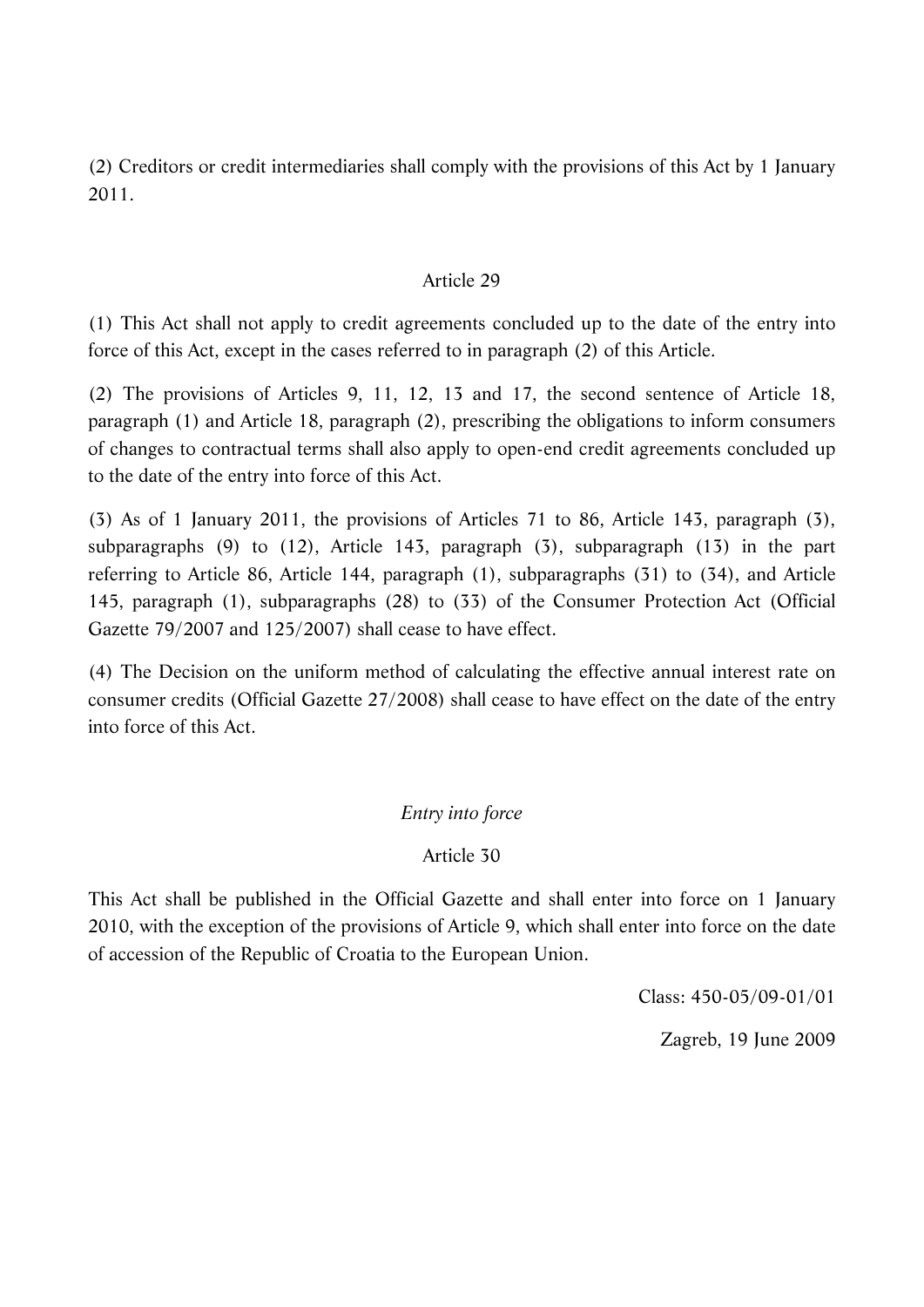# **Transitional and final provisions from Official Gazette 112/2012**

### Article 14

(1) Creditors who approved credits on the basis of Article 3, paragraph (1), items (a) and (i) of the Consumer Credit Act (Official Gazette 75/2009) up to the entry into force of this Act shall cease to engage in this activity upon the entry into force of this Act and shall, within 30 days of the entry into force of this Act, submit a documented application for authorisation to the Ministry of Finance for activities of providing specific-purpose consumer credits.

(2) A creditor who fails to act in accordance with the provisions of Article 5 of this Act, in the part where Article 11a, paragraph (1) has been added to the Consumer Credit Act (Official Gazette 75/2009), shall not change existing interest rates to the detriment of the consumer and shall not offer new credits with variable interest rates until he complies with the provisions of Article 5 of this Act which adds Article 11a, paragraph (1) to the Consumer Credit Act.

(3) By virtue of the entry into force of this Act, authorisations issued to leasing companies pursuant to the Consumer Credit Act (Official Gazette 75/2009) and its subordinate legislation shall expire, as shall the obligations pertaining to those authorisations.

(4) By virtue of the entry into force of this Act, authorisations for consumer credit services issued to electronic money institutions and payment institutions pursuant to the Consumer Credit Act (Official Gazette 75/2009) shall expire with regard to the granting of credits that are an integral part of payment services for which these institutions obtained authorisation of the Croatian National Bank.

# Article 15

(1) The Minister of Finance shall adopt the regulation referred to in Article 11 of this Act within 60 days of the entry into force of this Act.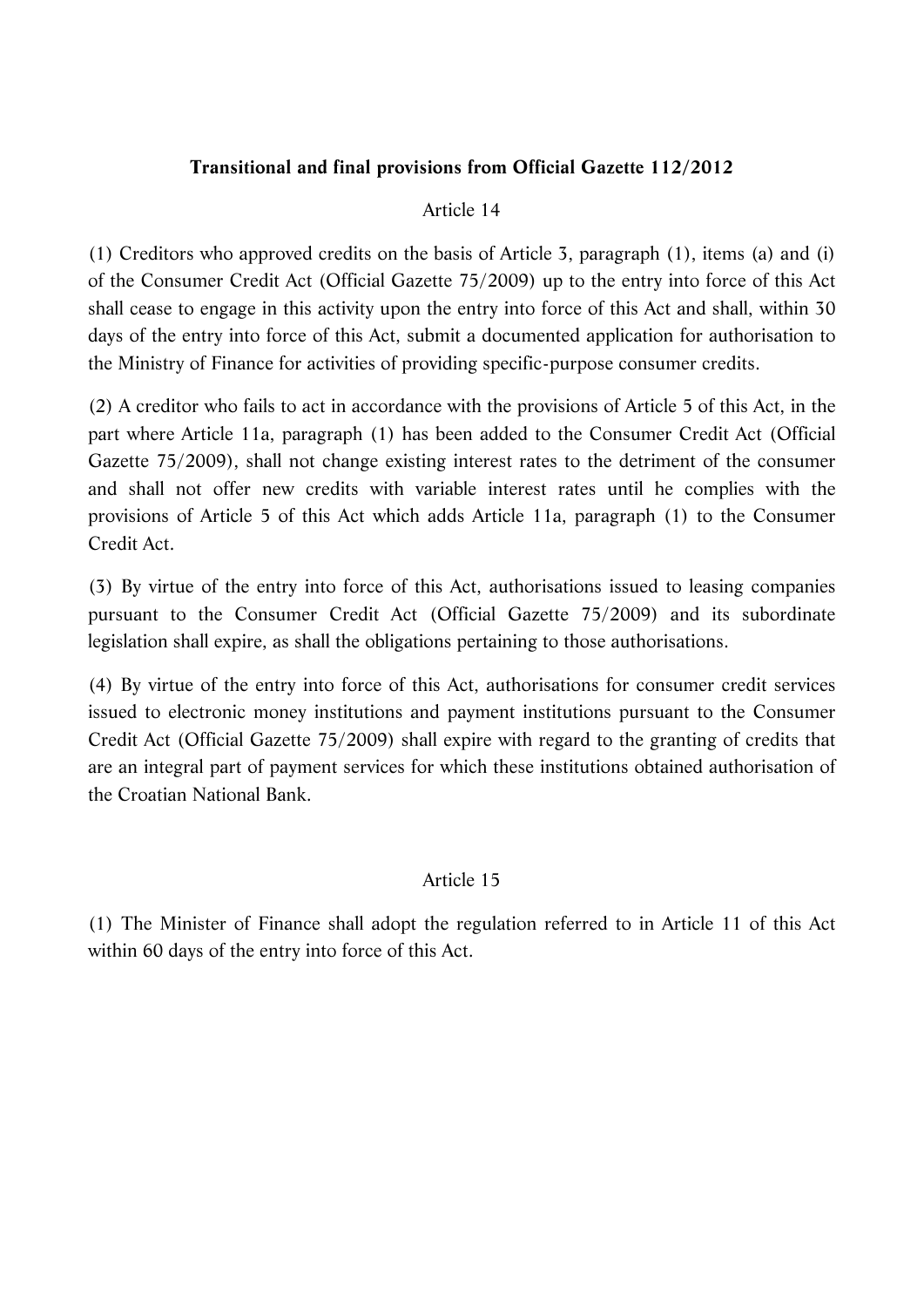# Article 16

This Act shall enter into force on the eighth day after the day of its publication in the Official Gazette, with the exception of the provisions of Articles 5 and 7 of this Act, which shall enter into force on expiry of 90 days after the day of publication of this Act in the Official Gazette.

Class: 450-05/12-01/01

Zagreb, 28 September 2012

# **Transitional and final provisions from Official Gazette 143/2013**

Article 13 (Official Gazette 52/2016)

(1) The provisions of Article 3 of this Act in the part relating to Article 11a, paragraph (5) of the Consumer Protection Act (Official Gazette 75/2009 and 112/2012) shall apply to all consumer credit agreements regardless of the date of entering into the credit agreement.

(2) For existing credit agreements concluded up to the date of the entry into force of this Act, in which the parameters and their cause and effect links are not defined, creditors shall agree with the consumer on the interest rate by defining the parameter and the fixed bank margin, as well as the period of interest rate variability.

# Article 14

The Minister of Finance shall adopt the Ordinance referred to in Article 1 of this Act within 60 days of the entry into force of this Act.

# Article 15

This Act shall be published in the Official Gazette and shall enter into force on 1 January 2014.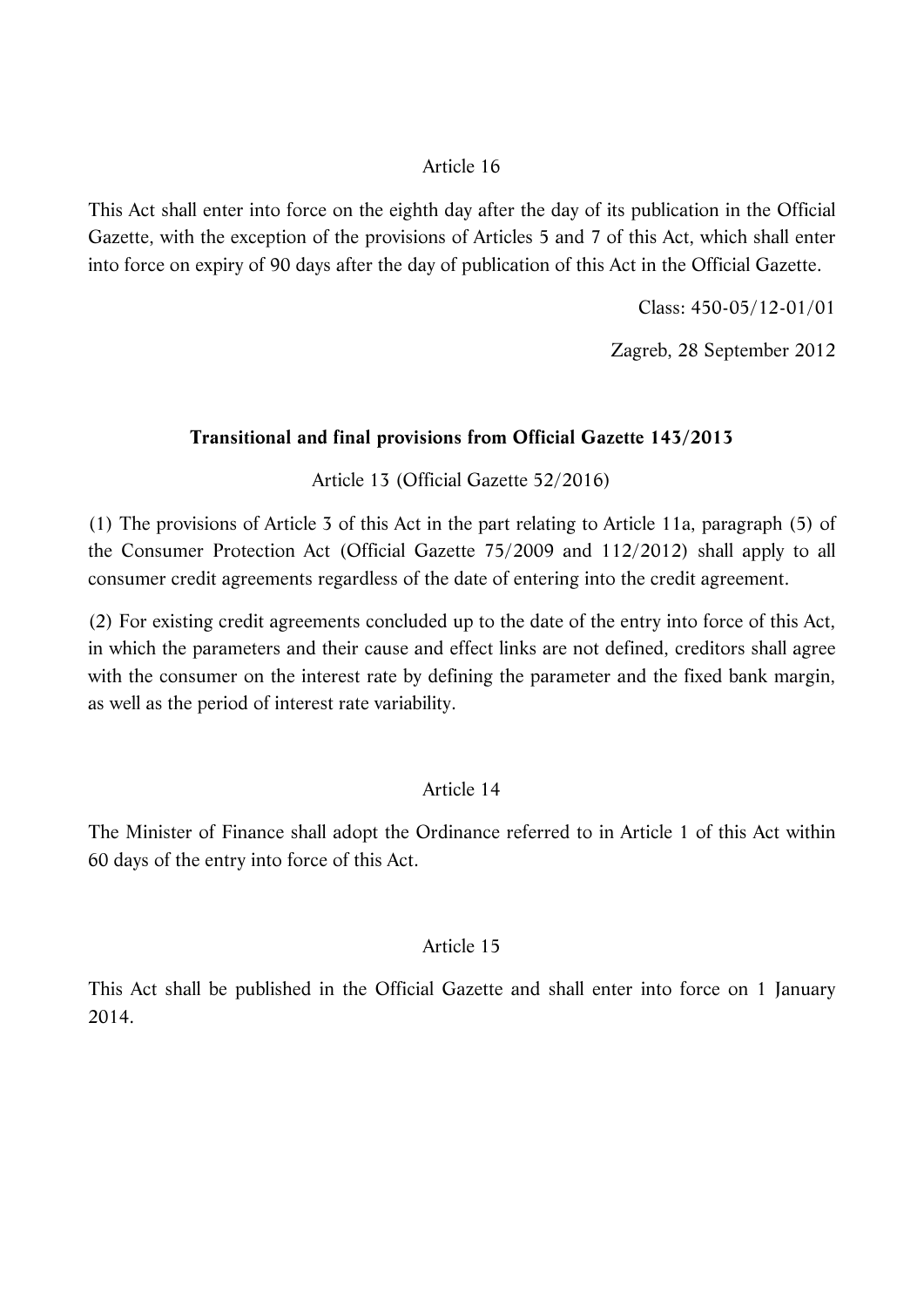### **Transitional provisions from Official Gazette 9/2015**

#### Article 2

(1) The provision of Article 1 of this Act, which added Article 11d of this Act, shall apply to credit agreements contracted in CHF or in kuna with a currency clause in CHF concluded prior to the entry into force of this Act.

(2) By way of derogation from Article 3, paragraph (1) of the Act, Article 11d, which is added by Article 1 of this Act, shall also apply to credit agreements contracted in CHF or in kuna with a currency clause in CHF concluded prior to the entry into force of this Act regardless of the total amount and type of credit.

### Article 3

This Act shall enter into force on the first day after the day of its publication in the Official Gazette.

### **Official Gazette 78/2015**

### Article 6

The Croatian National Bank shall publish on 1 August 2015 the average interest rate on the balances of the loans granted to non-financial corporations for a period exceeding one year, calculated for the reference period from 1 November 2014 to 30 April 2015.

The Croatian National Bank shall publish on 1 August 2015 the average weighted interest rates on the balances of the loans referred to in Article 11b and Article 11c of the Consumer Credit Act (Official Gazette 75/2009, 112/2012, 143/2013, 147/2013 an 9/2015) according to the data as at 30 April 2015.

The average interest rate referred to in paragraph (1) of this Article and the average weighted interest rates referred to in paragraph (2) of this Article shall apply for the period from 1 August 2015 to 31 December 2015.